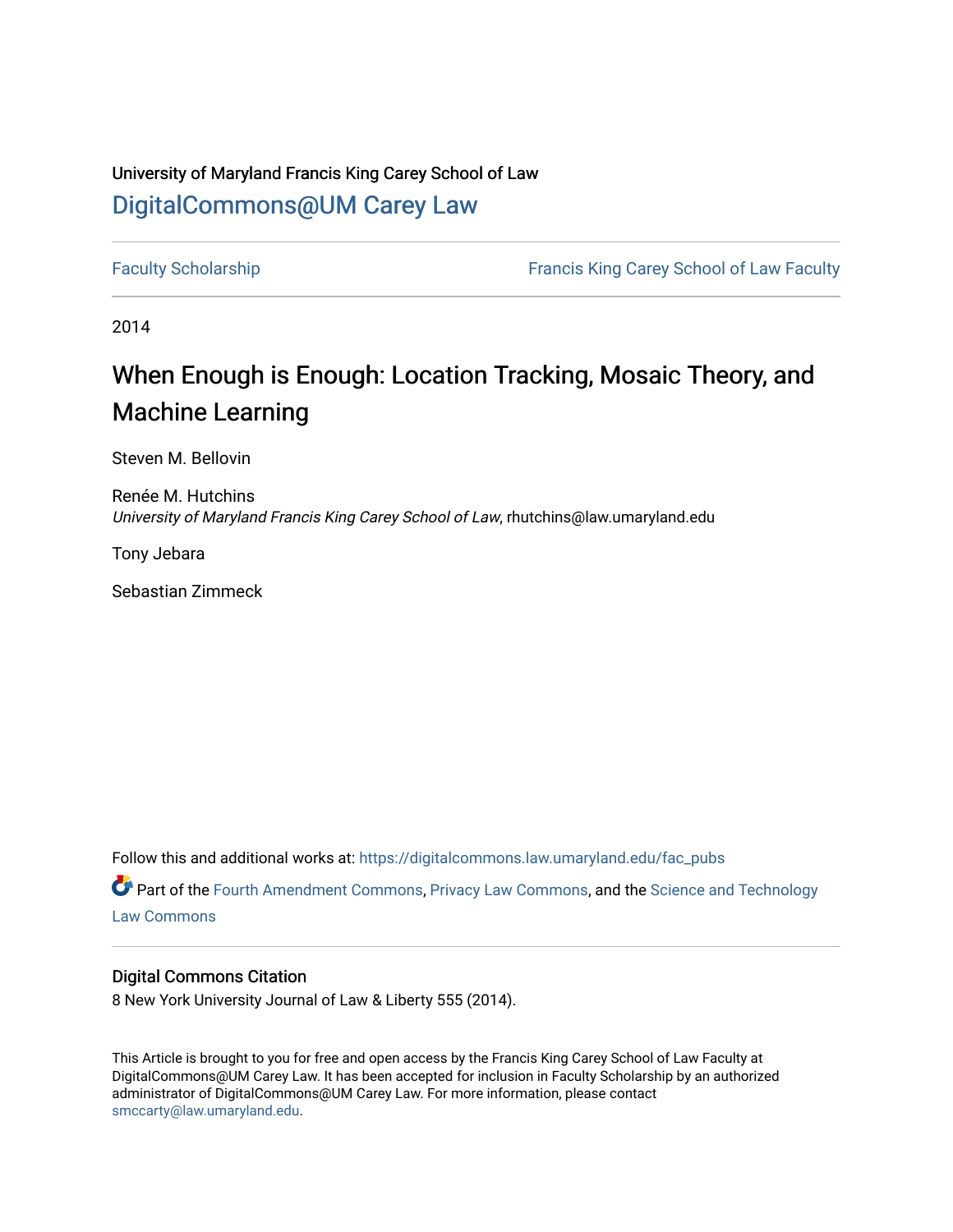

# **WHEN ENOUGH IS ENOUGH: LOCATION TRACKING, MOSAIC THEORY, AND MACHINE LEARNING**

**Steven M. Bellovin**<sup>I</sup> **Renée M. Hutchins II Tony Jebara III Sebastian Zimmeck IV**

**ABSTRACT**: Since 1967, when it decided *Katz v. United States*, the Supreme Court has tied the right to be free of unwanted government scrutiny to the concept of reasonable expectations of privacy.<sup>1</sup> An evaluation of reasonable expectations depends, among other factors, upon an assessment of the intrusiveness of government action. When making such assessment historically the Court considered police conduct with clear temporal, geographic, or substantive limits. However, in an era where new technologies permit the stor-

<sup>&</sup>lt;sup>1</sup> Professor, Columbia University, Department of Computer Science.

II Associate Professor, University of Maryland Francis King Carey School of Law.

 $^{\scriptsize\rm III}$ Associate Professor, Columbia University, Department of Computer Science.

IV Ph.D. candidate, Columbia University, Department of Computer Science.

<sup>1</sup> Katz v. United States, 389 U.S. 347, 361 (1967) (Harlan, J., concurring).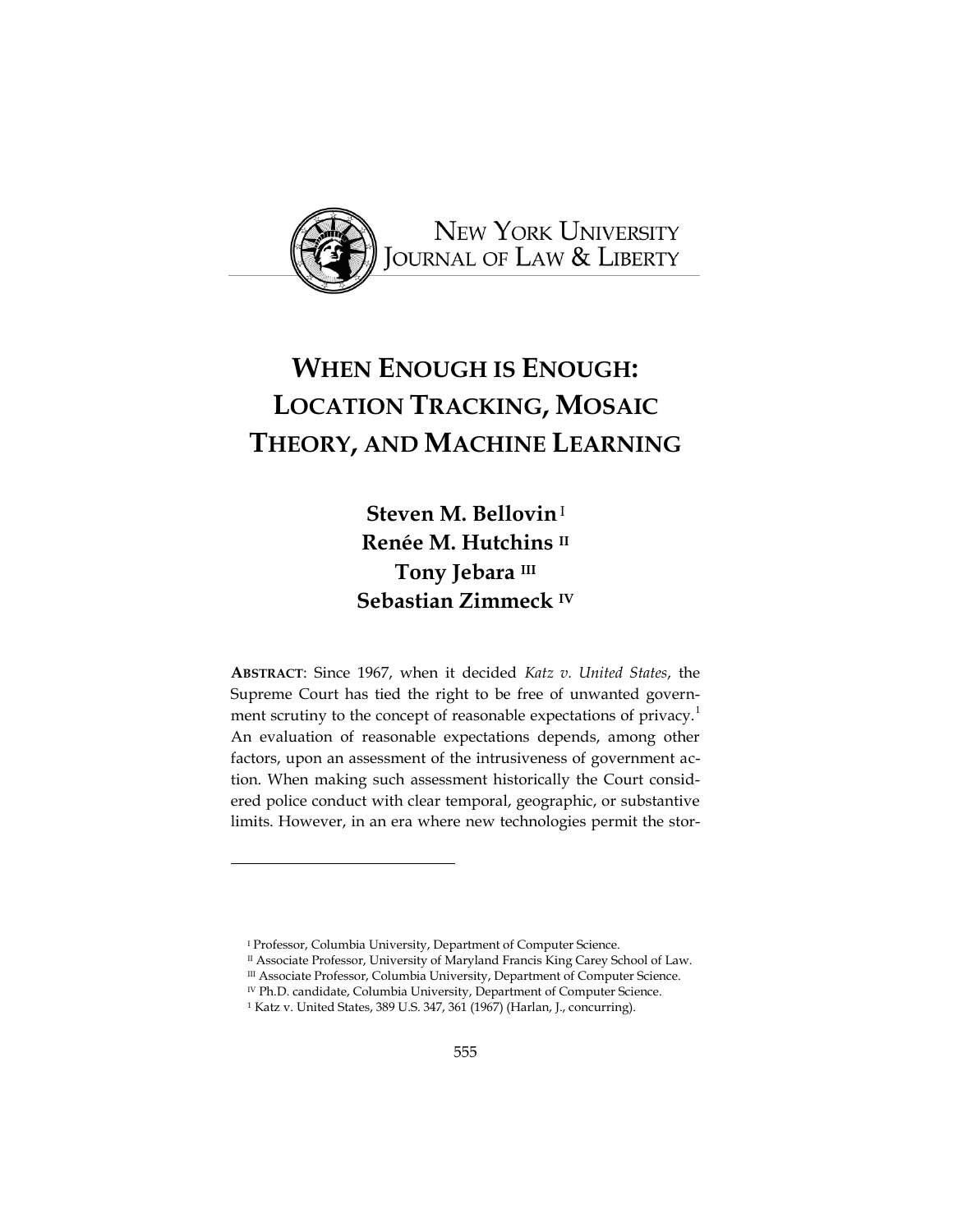age and compilation of vast amounts of personal data, things are becoming more complicated. A school of thought known as "mosaic theory" has stepped into the void, ringing the alarm that our old tools for assessing the intrusiveness of government conduct potentially undervalue privacy rights.

Mosaic theorists advocate a cumulative approach to the evaluation of data collection. Under the theory, searches are "analyzed as a collective sequence of steps rather than as individual steps."<sup>2</sup> The approach is based on the observation that comprehensive aggregation of even seemingly innocuous data reveals greater insight than consideration of each piece of information in isolation. Over time, discrete units of surveillance data can be processed to create a mosaic of habits, relationships, and much more. Consequently, a Fourth Amendment analysis that focuses only on the government's collection of discrete units of data fails to appreciate the true harm of long-term surveillance—the composite.

In the context of location tracking, the Court has previously suggested that the Fourth Amendment may (at some theoretical threshold) be concerned with the accumulated information revealed by surveillance. <sup>3</sup> Similarly, in the Court's recent decision in *United States v. Jones*, a majority of concurring justices indicated willingness to explore such an approach.<sup>4</sup> However, in general, the Court has rejected any notion that technological enhancement matters to the

<sup>2</sup> Orin Kerr, *The Mosaic Theory of the Fourth Amendment*, 111 MICH. L. REV. 311, 312 (2012).

<sup>3</sup> United States v. Knotts, 460 U.S. 276, 284 (1983).

<sup>4</sup> Justice Scalia writing for the majority left the question open. United States v. Jones, 132 S. Ct. 945, 954 (2012) ("It may be that achieving the same result [as in traditional surveillance] through electronic means, without an accompanying trespass, is an unconstitutional invasion of privacy, but the present case does not require us to answer that question.").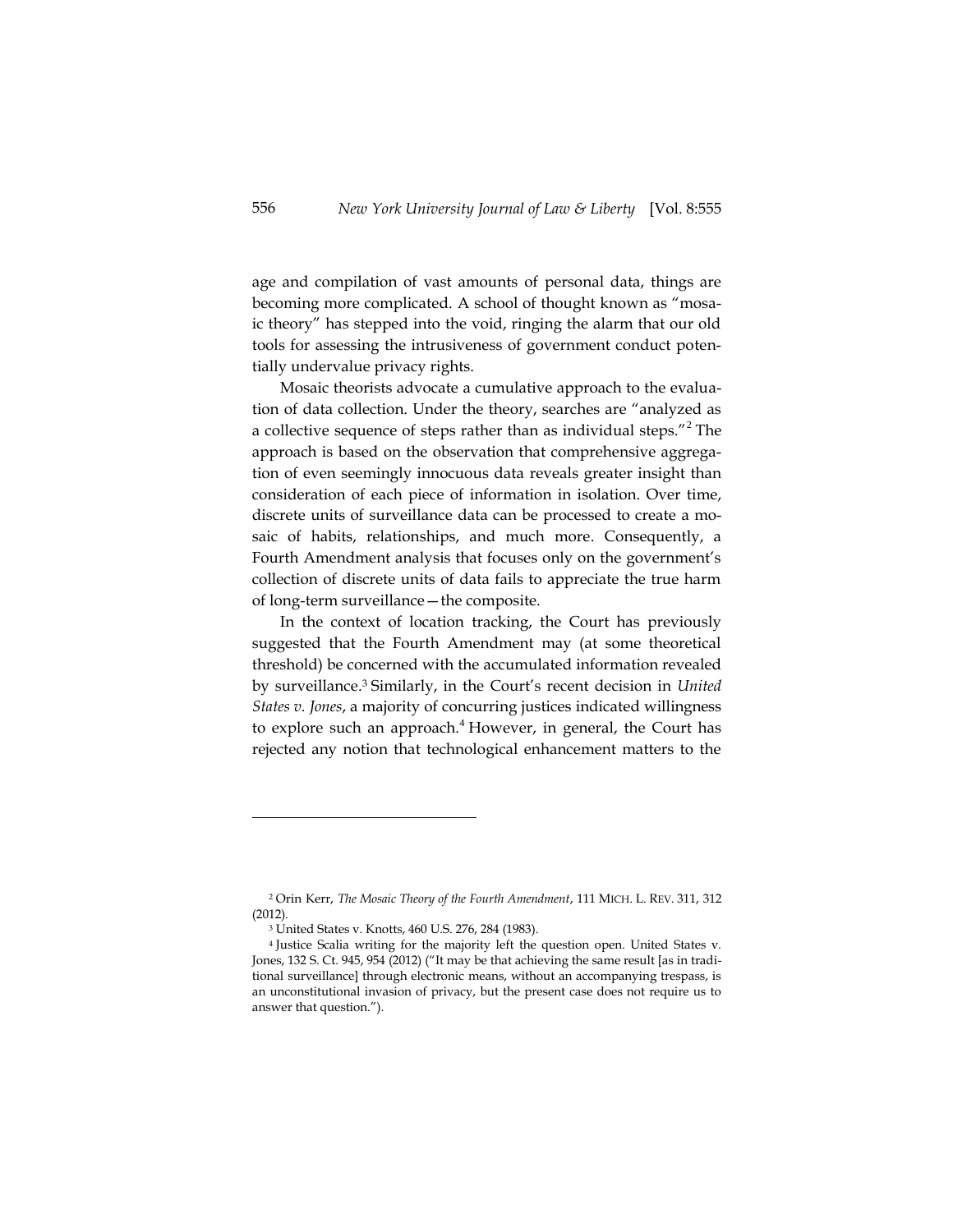constitutional treatment of location tracking.<sup>5</sup> Rather, it has decided that such surveillance in public spaces, which does not require physical trespass, is equivalent to a human tail and thus not regulated by the Fourth Amendment. In this way, the Court has avoided a quantitative analysis of the amendment's protections.

The Court's reticence is built on the enticingly direct assertion that objectivity under the mosaic theory is impossible. This is true in large part because there has been no rationale yet offered to objectively distinguish relatively short-term monitoring from its counterpart of greater duration. $6$  This article suggests that by combining the lessons of machine learning with the mosaic theory and applying the pairing to the Fourth Amendment we can see the contours of a response. Machine learning makes clear that mosaics can be created. Moreover, there are important lessons to be learned on *when* this is the case.

Machine learning is the branch of computer science that studies systems that can draw inferences from collections of data, generally by means of mathematical algorithms. In a recent competition, "The Nokia Mobile Data Challenge,"<sup>7</sup> researchers evaluated machine learning's applicability to GPS and cell phone tower data. From a user's location history alone, the researchers were able to estimate

j

<sup>5</sup> *Compare Knotts*, 460 U.S. at 276 (rejecting the contention that an electronic beeper should be treated differently than a human tail) *and* Smith v. Maryland, 442 U.S. 735, 744 (1979) (approving the warrantless use of a pen register in part because the justices were "not inclined to hold that a different constitutional result is required because the telephone company has decided to automate") *with* Kyllo v. United States, 533 U.S. 27, 33 (2001) (recognizing that advances in technology affect the degree of privacy secured by the Fourth Amendment).

<sup>6</sup> United States v. Jones, 132 S. Ct. 945 (2012); *see also* Kerr, *supra* note 2, at 329-330.

<sup>7</sup> *See Mobile Data Challenge 2012 Workshop*, NOKIA RESEARCH CENTER, http://research.nokia.com/page/12340.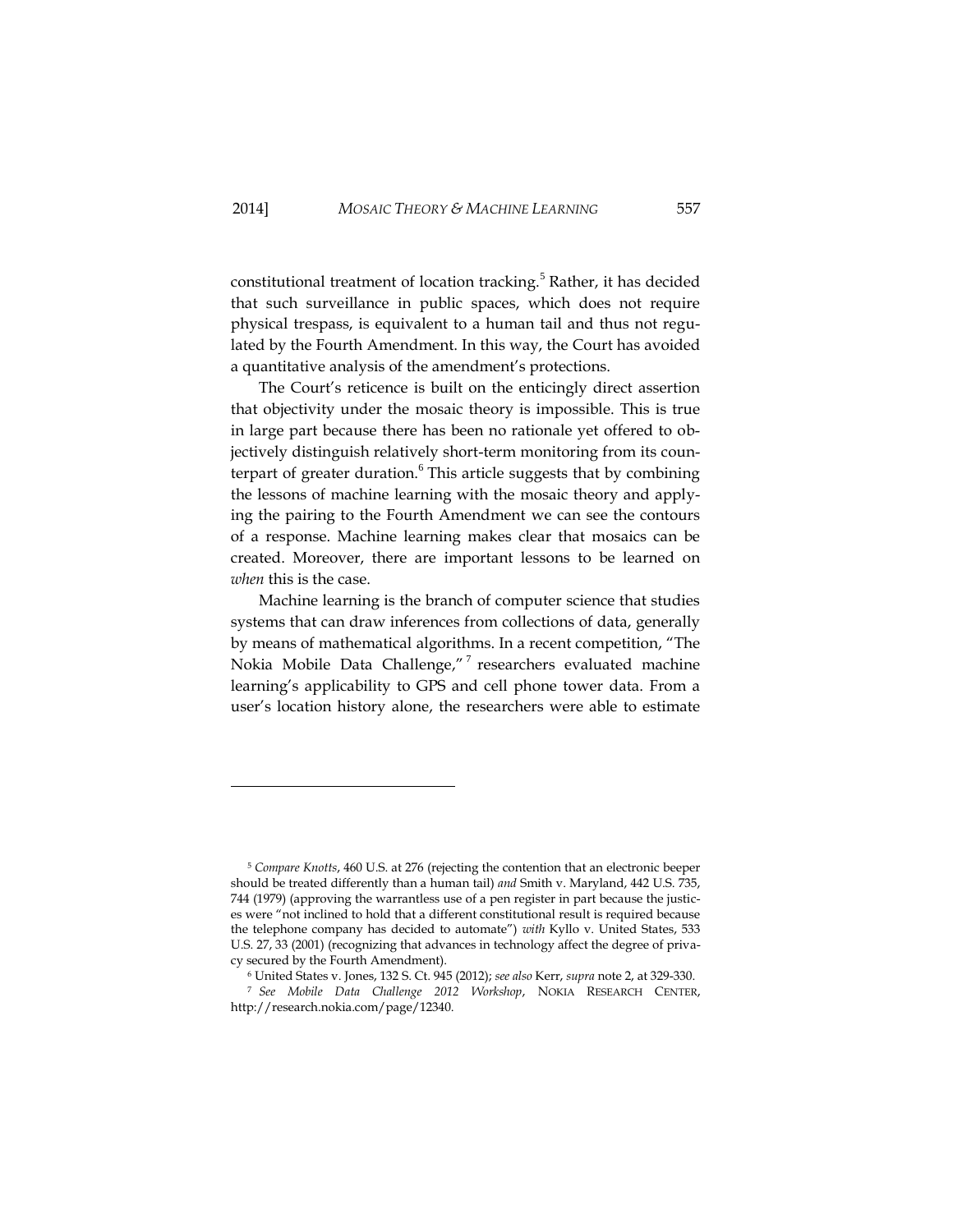the user's gender, marital status, occupation and age.<sup>8</sup> Algorithms developed for the competition were also able to predict a user's likely *future* location by observing past location history. The prediction of a user's future location could be even further improved by using the location data of friends and social contacts. $^9$ 

Machine learning of the sort on display during the Nokia competition seeks to harness the data deluge of today's information society by efficiently organizing data, finding statistical regularities and other patterns in it, and making predictions therefrom. Machine learning algorithms are able to deduce information including information that has no obvious linkage to the input data—that may otherwise have remained private due to the natural limitations of manual and human-driven investigation. Analysts can train machine learning programs using one dataset to find similar characteristics in new datasets. When applied to the digital "bread crumbs" of data generated by people, machine learning algorithms can make targeted personal predictions. The greater the number of data points evaluated, the greater the accuracy of the algorithm's results.

In five parts, this article advances the conclusion that the duration of investigations is relevant to their substantive Fourth Amendment treatment because duration affects the accuracy of the predictions. Though it was previously difficult to explain, for example, why an investigation of four weeks was substantively different from an investigation of four hours, we now have a better

<sup>8</sup> Sanja Brdar, Dubravko Culibrk & Vladimir Crnojevic, *Demographic Attributes Prediction on the Real-World Mobile Data*, MOBILE DATA CHALLENGE WORKSHOP 2012, https://research.nokia.com/files/public/mdc-final202-brdar.pdf

<sup>9</sup> Manlio de Domenico, Antonio Lima & Mirco Musolesi, *Interdependence and Predictability of Human Mobility and Social Interactions*, MOBILE DATA CHALLENGE WORKSHOP 2012, https://research.nokia.com/files/public/mdcfinal306\_dedomenico.pdf.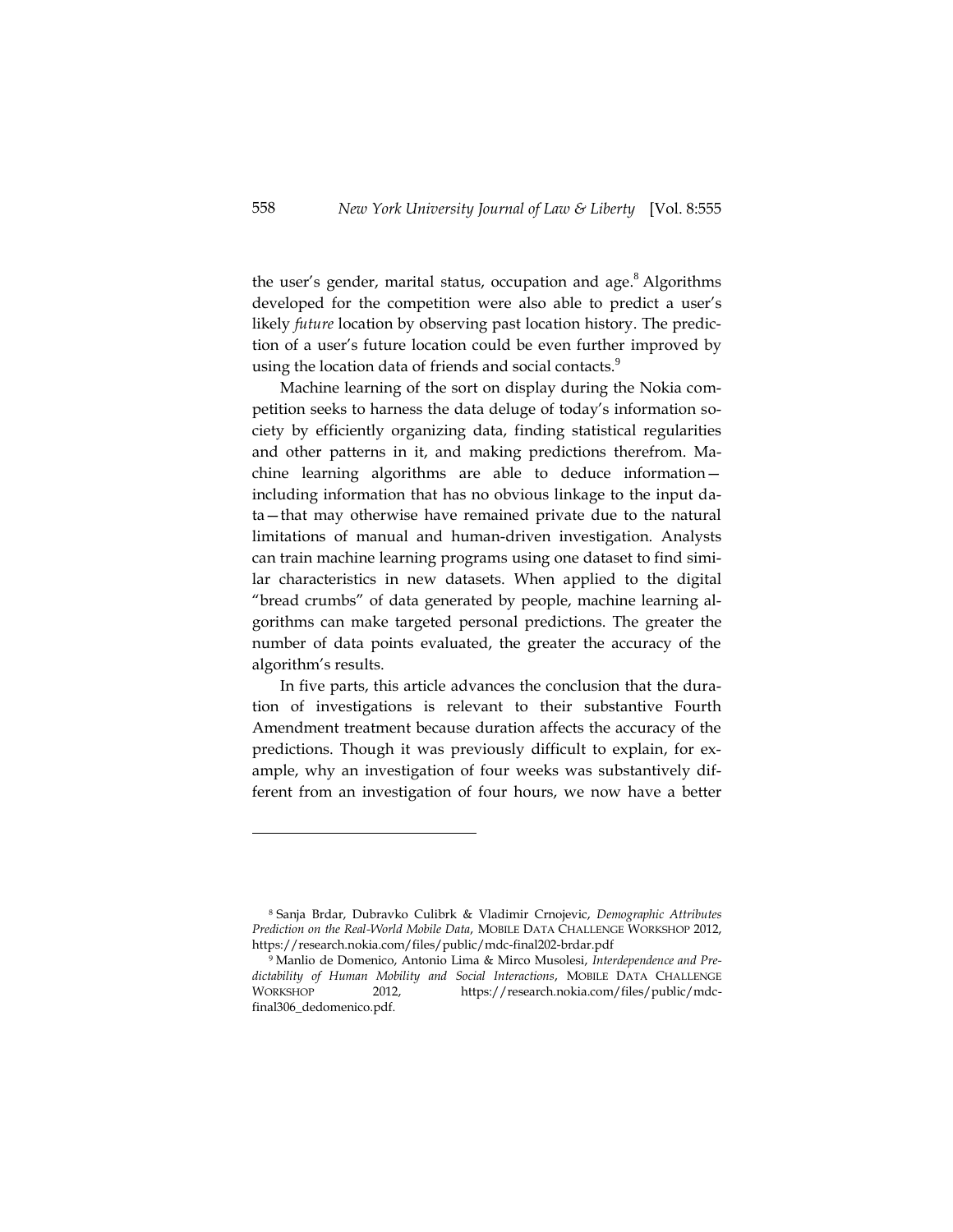understanding of the value of aggregated data when viewed through a machine learning lens. In some situations, predictions of startling accuracy can be generated with remarkably few data points. Furthermore, in other situations accuracy can increase dramatically above certain thresholds. For example, a 2012 study found the ability to deduce ethnicity moved sideways through five weeks of phone data monitoring, jumped sharply to a new plateau at that point, and then increased sharply again after twenty-eight weeks.<sup>10</sup> Similarly, the accuracy of identification of a target's significant other improved dramatically after five days' worth of data inputs.<sup>11</sup> Experiments like these support the notion of a threshold, a point at which it makes sense to draw a Fourth Amendment line.

In order to provide an objective basis for distinguishing between law enforcement activities of differing duration, the results of machine learning algorithms can be combined with notions of privacy metrics, such as *k*-anonymity or *l*-diversity. While reasonable minds may dispute the most suitable minimum accuracy threshold, this article makes the case that the collection of data points allowing predictions that exceed selected thresholds should be generally deemed unreasonable searches in the absence of a warrant.<sup>12</sup> Moreover, any new rules should take into account not only the data being collected but also the foreseeable improvements in the machine learning technology that will ultimately be brought to bear on it; this includes using future algorithms on older data.

<sup>10</sup> *See* Yaniv Altshuler, Nadav Aharony, Michael Fire, Yuval Elovici & Alex Pentland, *Incremental Learning with Accuracy Prediction of Social and Individual Properties from Mobile-Phone Data*, WS3P, IEEE SOCIAL COMPUTING, Figure 10, (2012), http://arxiv.org/ftp/arxiv/papers/1111/1111.4645.pdf.

<sup>11</sup> *See id*. Figure 9.

<sup>12</sup> Admittedly, there are differing views on sources of authority beyond the Constitution that might justify location tracking. *See*, *e.g.*, Stephanie K. Pell & Christopher Soghoian, *Can You See Me Now? Toward Reasonable Standards for Law Enforcement Access to Location Data That Congress Could Enact*, 27 BERKELEY TECH. L.J. 117 (2012).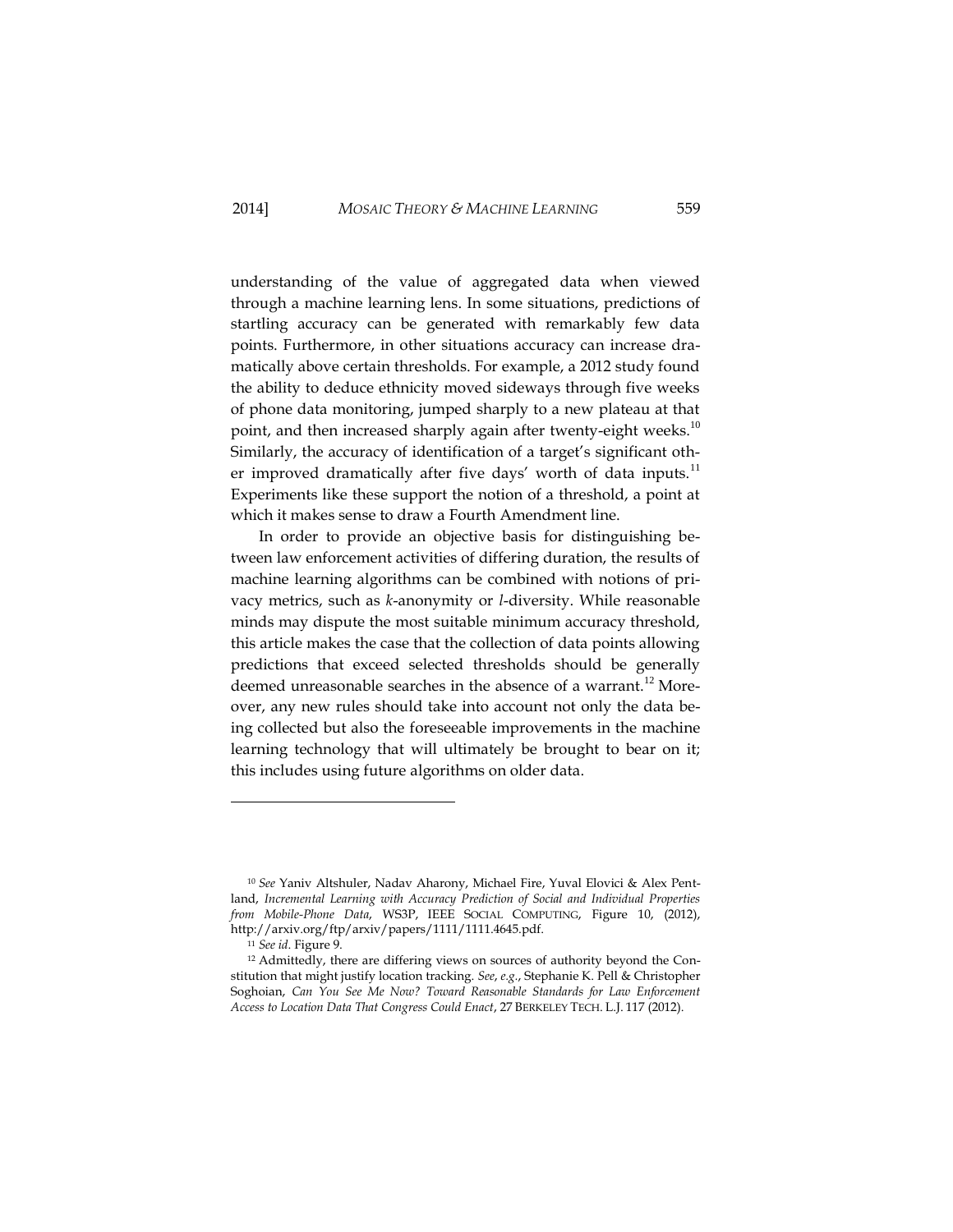In 2001, the Supreme Court asked "what limits there are upon the power of technology to shrink the realm of guaranteed privacy."<sup>13</sup> In this study, we explore an answer and investigate what lessons there are in the power of technology to protect the realm of guaranteed privacy. After all, as technology takes away, it also gives. The objective understanding of data compilation and analysis that is revealed by machine learning provides important Fourth Amendment insights. We should begin to consider these insights more closely.

# **TABLE OF CONTENTS**

| A. The Development of the "Reasonable                 |      |
|-------------------------------------------------------|------|
|                                                       |      |
|                                                       |      |
|                                                       |      |
| D. The Privacy of the Home as a Basis for location    |      |
|                                                       |      |
|                                                       |      |
|                                                       |      |
|                                                       |      |
|                                                       |      |
|                                                       |      |
|                                                       |      |
|                                                       |      |
|                                                       | 599. |
| IV. A Machine Learning Approach to the Mosaic         |      |
|                                                       |      |
| A. The Existence of Predictable Location Patterns 603 |      |

<sup>13</sup> Kyllo v. United State*s*, 533 U.S. 27, 34 (2001).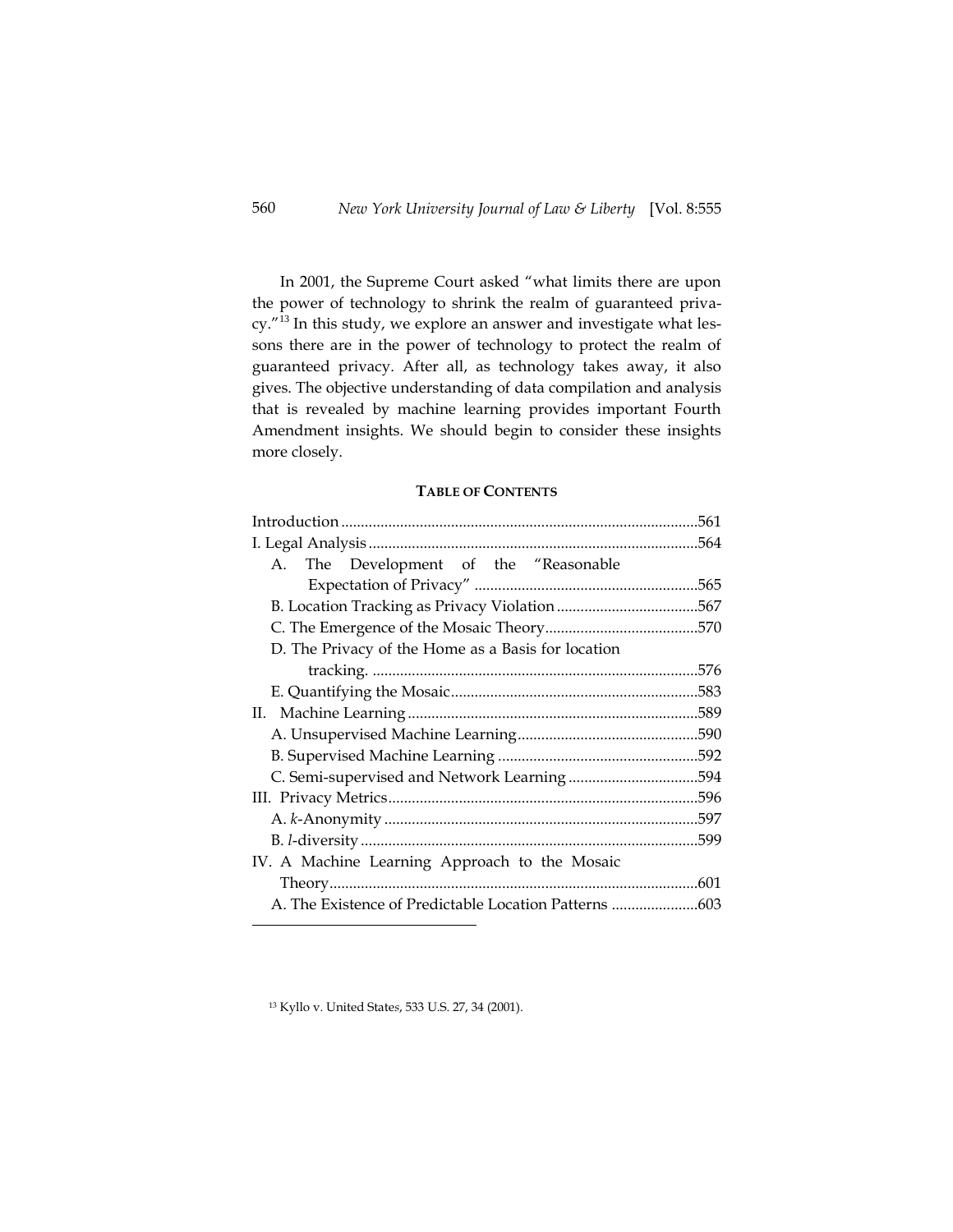# 2014] *MOSAIC THEORY & MACHINE LEARNING* 561

# **INTRODUCTION**

In *Olmstead v. United States*, <sup>14</sup> the first wiretap case considered by the Supreme Court, the Fourth Amendment was interpreted very narrowly. The Court asserted that only physical searches of "material things—the person, the house, his papers or his effects" were relevant under the Fourth Amendment. <sup>15</sup> In *Katz v. United States*, <sup>16</sup> though, the Court reversed this interpretation, saying "the reach of the Amendment cannot turn upon the presence or absence of a physical intrusion into any given enclosure." <sup>17</sup> Since the Court decided *Katz* in 1967 technology has moved further, and the scope of the Fourth Amendment is again being challenged by invention.

One particularly thorny issue of Fourth Amendment analysis is location tracking: is a warrant required to track someone with the aid of a technological device? At first glance, the answer would seem to be "no." Following someone was hardly a new concept in 1789, when the amendment was introduced into the first Congressional session. It is not obvious why technology would change this. The question, then, is this: can newer and perhaps more invasive location tracking technology constitute a difference sufficient to bring location tracking under the ambit of the Fourth Amendment?

<sup>15</sup> *Id.* at 464.

j

<sup>14</sup> Olmstead v. United States, 277 U.S. 438 (1928).

<sup>16</sup> Katz v. United States, 389 U.S. 347, 353 (1967).

<sup>17</sup> *Id.* at 353.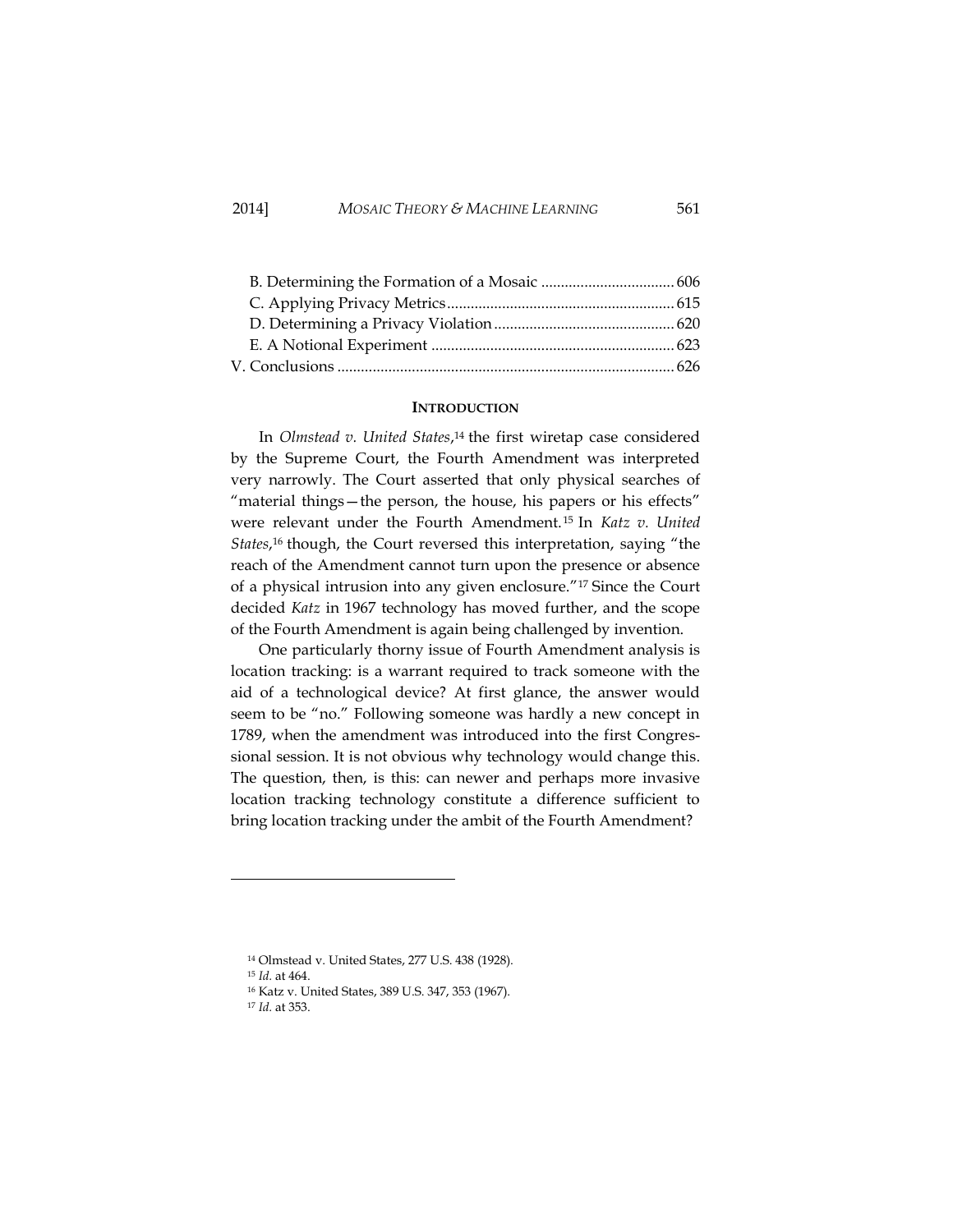In the only modern location tracking case to reach the Supreme Court thus far, *United States v. Jones*, <sup>18</sup> many expected that the question would need to be answered. However, as it turned out, technology did not play a role for the holding of the *Jones* Court. Rather, since a tracking device had been attached to Jones's car, the police actions were held to squarely fall within classic Fourth Amendment doctrine: there had been an unauthorized physical intrusion, so a warrant was required independent of the location tracking. As indicated in the concurring opinions, though, <sup>19</sup> five of the justices seemed prepared to move further than the majority opinion did. However, these concurring opinions failed to conclusively identify what test should be used to analyze the relevance of modern location tracking technology under the Fourth Amendment.

One proposed test has been labeled the "mosaic theory." Under the mosaic theory, identifying searches that trigger Fourth Amendment protection requires the analysis of police actions, each of which may not qualify as a search when viewed in isolation but which over time reveal a collective "mosaic" of behavior and characteristics.<sup>20</sup> That is, it is the totality of information gathered that makes a search unreasonable. Such a collection of information is *more* than the sum of its parts; the inferences that can be drawn go far beyond the individual observations.<sup>21</sup> It need not be stressed that data mining and other modern technologies allow even more detailed mosaics to be developed.

<sup>18</sup> United States v. Jones, 132 S. Ct. 945 (2012).

<sup>19</sup> *See id*. at 954 (Sotomayor, J., concurring); *id*. at 957 (Alito, J., concurring).

<sup>20</sup> Kerr, *supra* note 2.

<sup>21</sup> *See*, *e.g.*, Renée Hutchins, *Tied up in* Knots*? GPS Technology and the Fourth Amendment*, 55 UCLA L. REV. 409, 458 (2007) (stating that the "[police] could generate and compare such records for weeks or months at a time to develop a comprehensive digest of [a person's] friends, associates, preferences, and desires").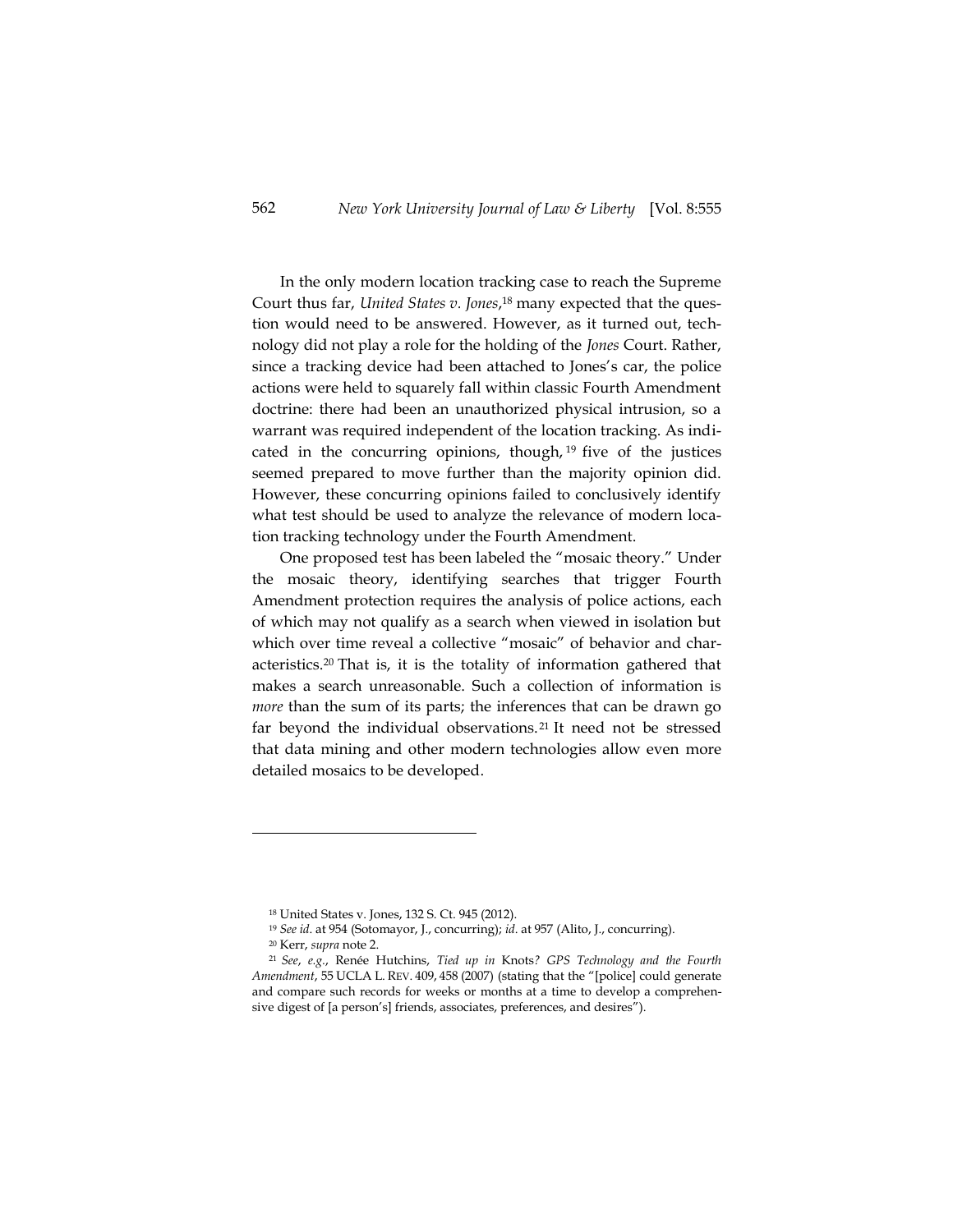In particular, one branch of computer science, machine learning, can cause concern when it comes to privacy and large datasets. Machine learning is just what it sounds like: it is a way for computers to "deduce" patterns in datasets and use those patterns to do further analysis. Specifically, in supervised machine learning, an analyst can "train" a machine learning program using one dataset. The patterns derived can then be used to find the same characteristics in new datasets.<sup>22</sup>

One recent use of machine learning technology is location prediction.<sup>23</sup> Given a training dataset of location data, such as GPS tracking logs, a suitable program can look at a new dataset and make predictions with some degree of accuracy, including where someone is likely to be in the future. In other words, such programs are in a strong sense a technological exemplar of the mosaic theory: based on prior knowledge, they can predict behavioral patterns and characteristics of a subject, accumulating information into a picture of increasing completeness.

Such technological advances have largely been viewed as a source of concern for privacy activists. However, as technology takes away, it also gives. We posit that viewing the Fourth Amendment protection through the lens of machine learning offers important legal guidance. The main idea is this: If there are enough data points that allow for predictions above a certain threshold of accuracy, a mosaic exists. Thus, for the grouping problem—the problem of identifying which data points a set must contain to transform it into a mosaic<sup>24</sup>-we claim that the set must be composed of points that enable predictions above a certain threshold of accuracy. Collection of data in excess of the threshold established by

<sup>22</sup> Machine learning is explained in more detail. *See infra* Section II.

<sup>23</sup> *See*, *e.g.*, de Domenico et al., *supra* note 9.

<sup>24</sup> Kerr, *supra* note 2, at 333-36.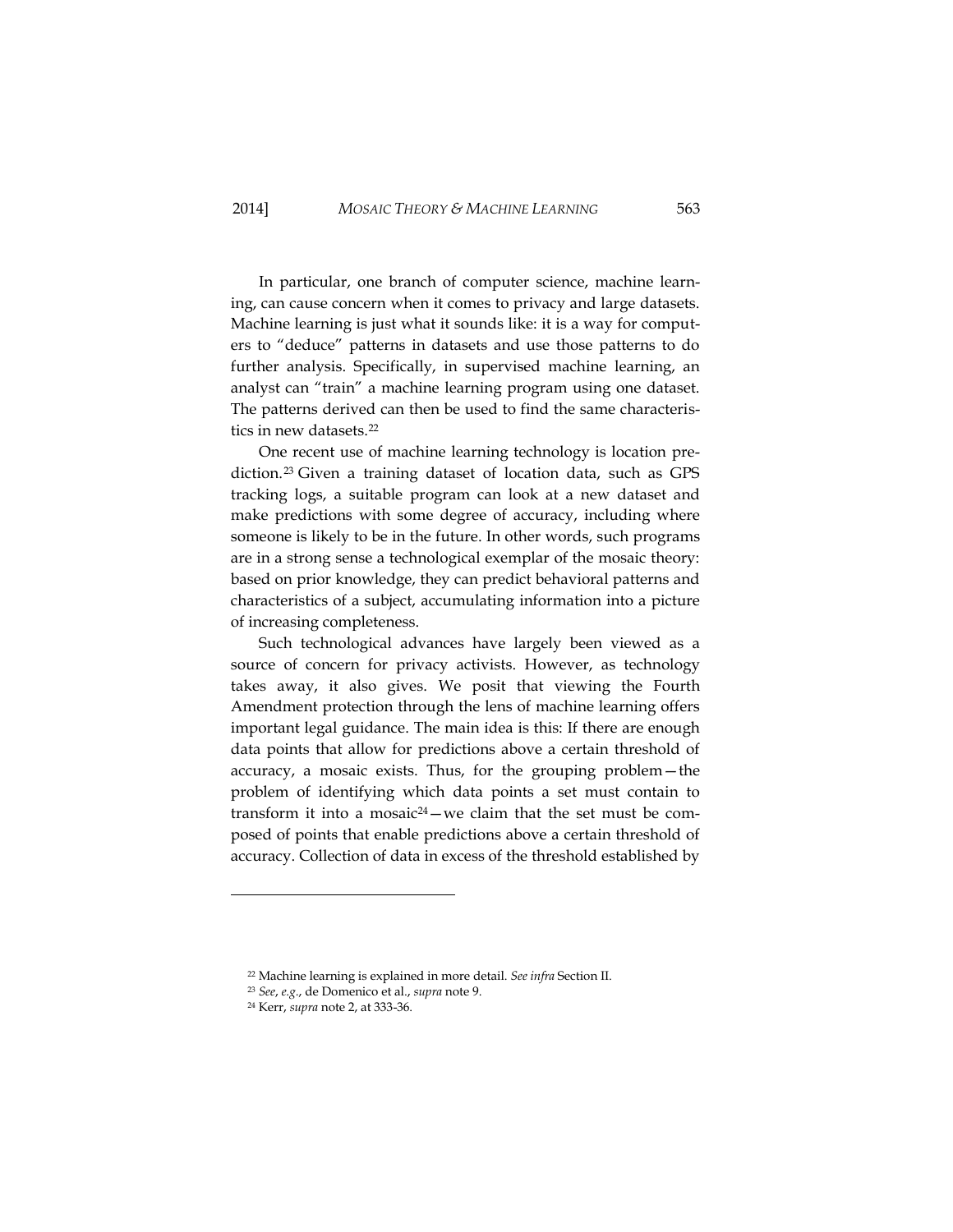experiments involving machine learning is *a priori* an unreasonable search.<sup>25</sup>

The remainder of the article is organized as follows: We start with a review of the relevant legal and technological background. Specifically, we give an overview of Fourth Amendment law in the context of location tracking (Section I.); we then provide an introduction to machine learning (Section II.) and discuss privacy metrics, which are mathematical and statistical models aimed at quantifying "privacy" (Section III.). Then we present our major contributions: a demonstration of how sufficient data lets us build a functional mosaic. That is, by using machine learning techniques on a *given amount of data* it is possible to make useful predictions, predictions that go beyond what is actually known, and that are relevant to the Fourth Amendment's analysis of location tracking (Section IV.). Finally, we summarize our contributions (Section V.).

#### **I. LEGAL ANALYSIS**

The Fourth Amendment guarantees the "right of the people to be secure in their persons, houses, papers, and effects, against unreasonable searches and seizures." <sup>26</sup> In the early years, this language was understood quite literally. <sup>27</sup> Routinely interpreting the amendment narrowly, the Supreme Court stated that it protected

<sup>&</sup>lt;sup>25</sup> The issue of what sort of authorization should be needed for location tracking can be looked at from a legislative dimension as well. *See* Pell & Soghoian, *supra* note 12.

<sup>26</sup> U.S. CONST. amend. IV.

<sup>27</sup> *See*, *e.g.*, Goldstein v. United States, 316 U.S. 114, 120 (1942) ("[T]he unlawful interception of a telephone communication does not amount to a search or seizure prohibited by the Fourth Amendment.") (citin[g Olmstead v. United States, 277 U.S.](http://www.lexisnexis.com.ezproxy.cul.columbia.edu/lnacui2api/mungo/lexseestat.do?bct=A&risb=21_T16400067677&homeCsi=6443&A=0.8230469231295315&urlEnc=ISO-8859-1&&citeString=277%20U.S.%20438&countryCode=USA)  [438](http://www.lexisnexis.com.ezproxy.cul.columbia.edu/lnacui2api/mungo/lexseestat.do?bct=A&risb=21_T16400067677&homeCsi=6443&A=0.8230469231295315&urlEnc=ISO-8859-1&&citeString=277%20U.S.%20438&countryCode=USA) (1928)); Goldman v. United States, 316 U.S. 129 (1942).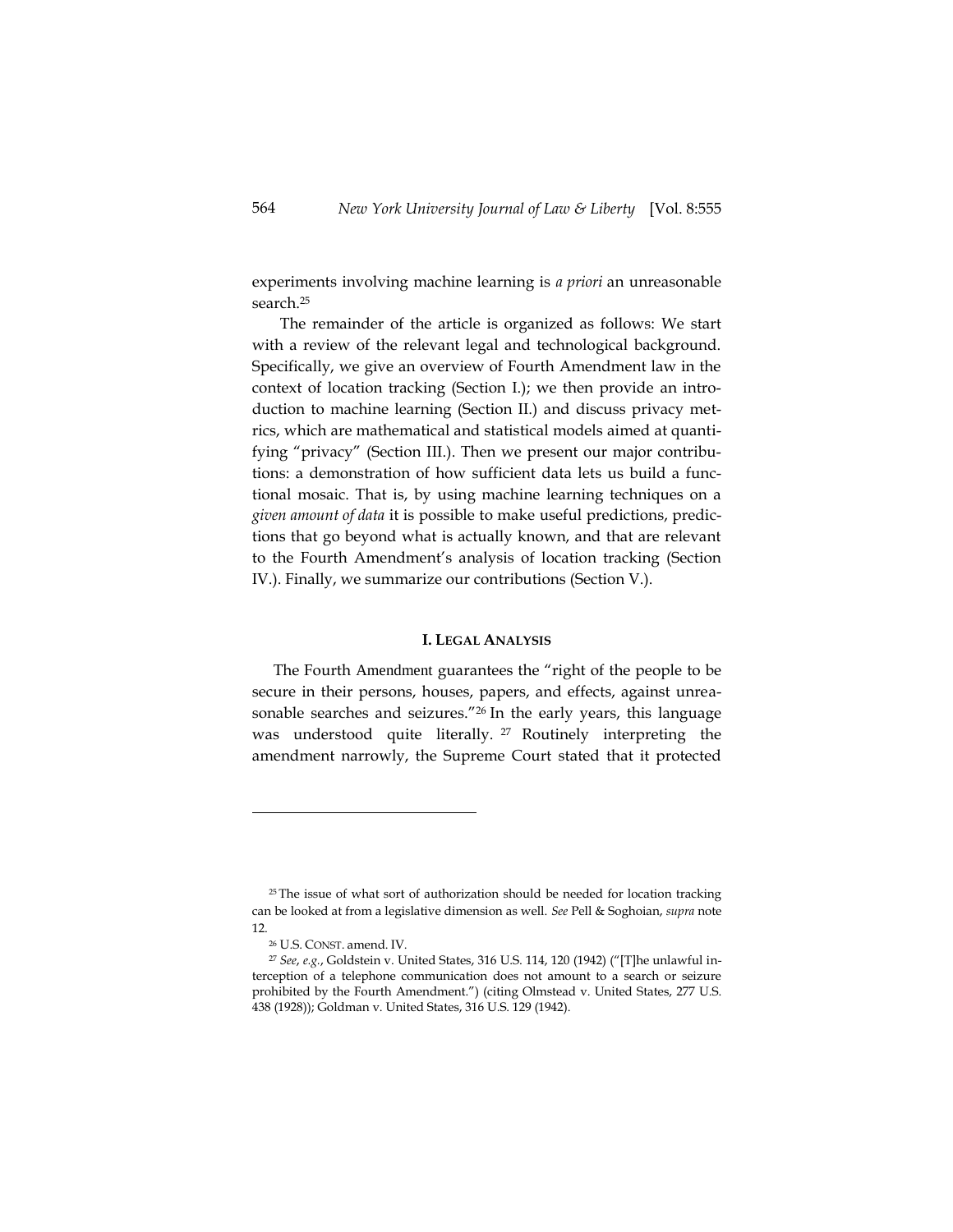against little more than physical intrusions by law enforcement.<sup>28</sup> By the late 1960s, however, law enforcement was increasingly able to gain access to information about private affairs without actual incursion into protected spaces. The Court (or at least a majority of its members) became more and more concerned about a world of unregulated government surveillance. This concern led the Court to the realization that a more robust interpretation of the Fourth Amendment was needed.

# A. THE DEVELOPMENT OF THE "REASONABLE EXPECTATION OF PRIVACY"

In 1967, in *Katz v. United States*, the Court settled upon an understanding of the amendment that used the concept of a person's "reasonable expectation of privacy" as the boundary line of protection.<sup>29</sup> Justice Harlan explained in his concurring opinion that this boundary imposes "a twofold requirement, first that a person have exhibited an actual (subjective) expectation of privacy and, second, that the expectation be one that society is prepared to recognize as 'reasonable[,]'" that is, it must be objectively reasonable.<sup>30</sup> Rejecting its past fealty to the singular notion of trespass, the Court in *Katz*  further explained that "the reach of [the Fourth] Amendment cannot turn upon the presence or absence of a physical intrusion into any given enclosure."<sup>31</sup> Stating plainly its seeming analytical shift,

<sup>28</sup> Olmstead v. United States, 277 U.S. 438 (1928).

<sup>29</sup> *See* Katz v. United States, 389 U.S. 347, 360 (1967) (Harlan, J., concurring).

<sup>30</sup> *Id.* at 361. Shortly after the decision in *Katz* was handed down the full Court adopted, in various majority opinions, the test articulated by Justice Harlan in his *Katz* concurrence. *See*, *e.g.*, Terry v. Ohio, 392 U.S. 1, 9 (1968) (citing Katz v. United States, 389 U.S. 347, 361 (1967)).

<sup>31</sup> Katz v. United States, 389 U.S. 347, 353 (1967).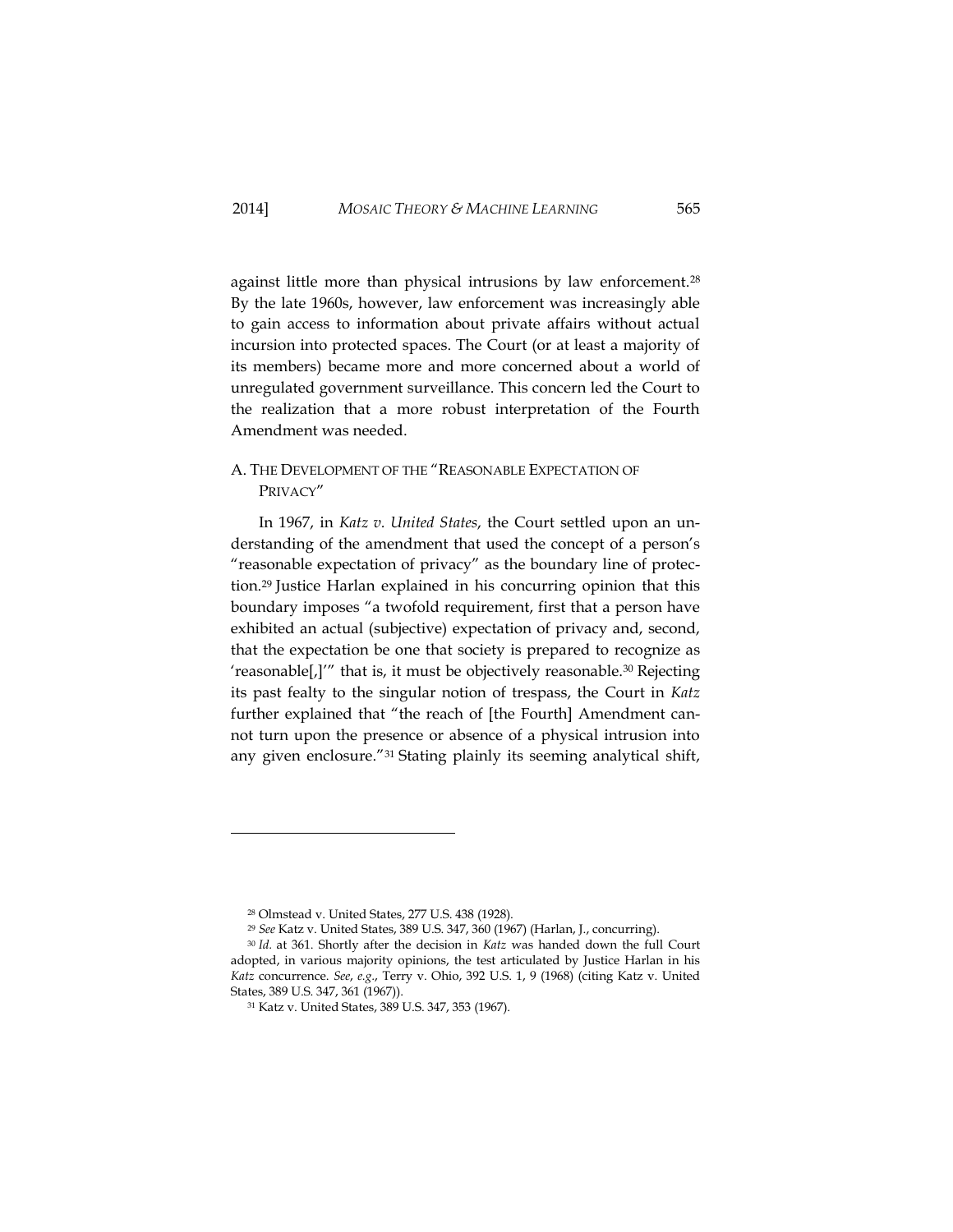the Court announced that "the Fourth Amendment protects people, not places."<sup>32</sup>

Under the Court's evolved understanding of the amendment the heart of the inquiry shifted from explicit consideration of specific police tactics to a broader discussion about what society should reasonably be able to expect the police not to do. Rather than examining, for example, whether a police officer's microphone had physically breached the bedroom threshold, the Court now considered whether society was bound to respect a personal desire that the police not listen in on pillow talk.<sup>33</sup> In the post-*Katz* world, if the answer to the latter inquiry was "no," it mattered little how the police accomplished their eavesdropping.

The beauty of the evolved construction was that its flexibility provided, at least theoretically, broader protection than the unyielding physical invasion test. By focusing on society's expectations of privacy and not on the narrow means that permitted official intrusion, the Court infused elasticity into the analysis that could be responsive to advances in technology. As Justice Harlan explained in *Katz*, the Court's earlier trespass-based interpretation of the Fourth Amendment "is, in the present day, bad physics as well as bad law, for reasonable expectations of privacy may be defeated by electronic as well as physical invasion." 34

Allowing the Court to define realms of protection based upon societal norms and not physical boundaries provided a flexibility that could erect zones of privacy independent of geography. <sup>35</sup> However, the flexibility of the Court's post-*Katz* analysis flexibility that was once lauded as its greatest attribute—has become the focus of its greatest criticism. Following *Katz*, the mallea-

<sup>32</sup> *Id.* at 351.

<sup>33</sup> *Id.* at 361 (Harlan, J., concurring).

<sup>34</sup> *Id*. at 362 (Harlan, J., concurring).

<sup>35</sup> *Id.* at 351.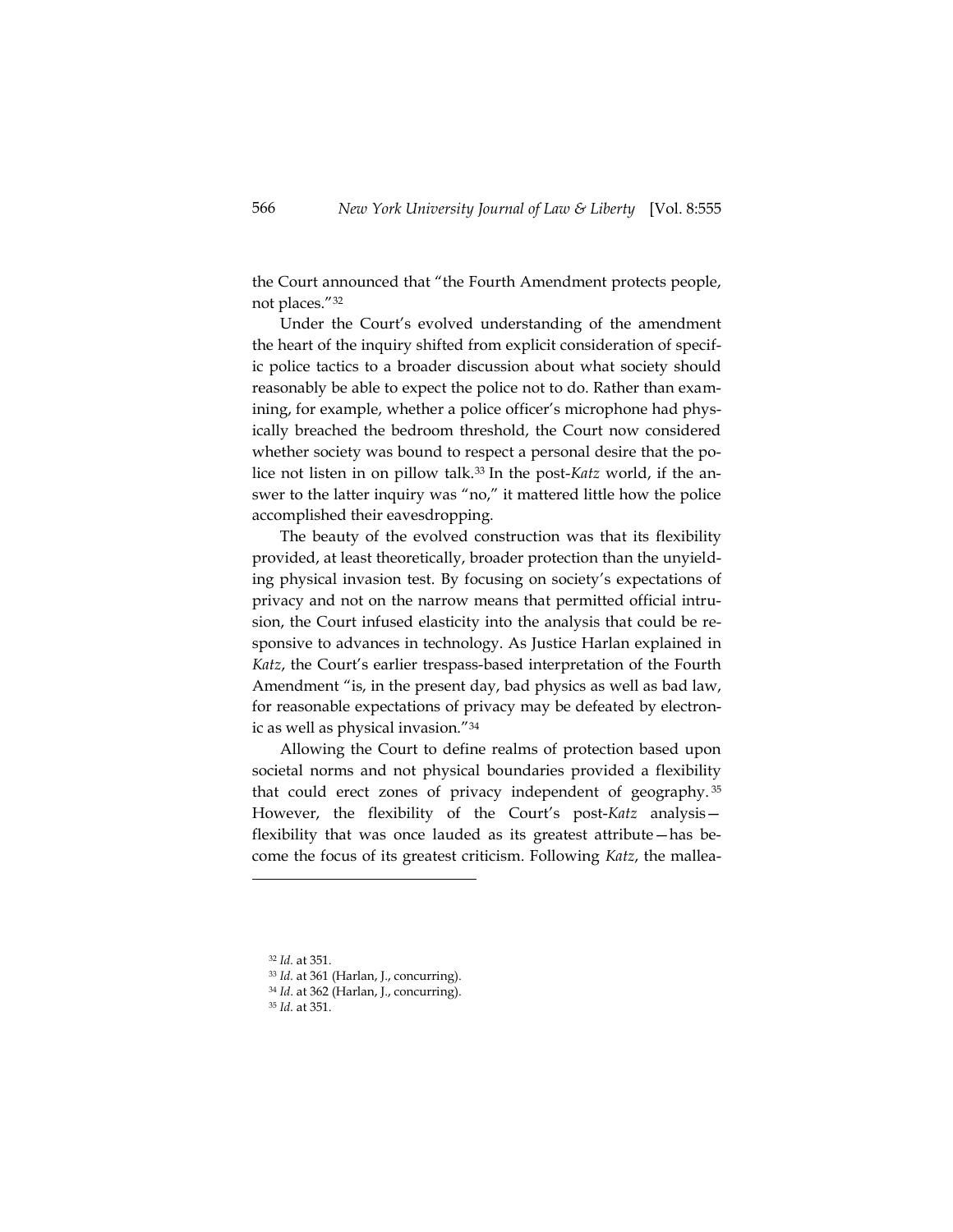bility of the standard was decried in both conservative and liberal circles as ruinous.<sup>36</sup> With the increased flexibility, legitimate questions arose about how to draw clear lines around what was being protected. This struggle was seen most recently in the area of location tracking and the Court's decision in the *Jones* case.<sup>37</sup>

# <span id="page-13-0"></span>B. LOCATION TRACKING AS PRIVACY VIOLATION

Jones was a nightclub owner in the District of Columbia. He was also suspected by law enforcement of dealing drugs. Investigating their suspicions, the local police, working in concert with federal agents, attached a GPS tracking device to Jones's car. Based, in part, upon thousands of pages of location information gathered from the device over a four-week period, Jones was convicted of a drug trafficking conspiracy and other narcotics offenses. He was sentenced to life in prison. Because the police did not adhere to the limitations of the warrant they obtained, however, it became disputed whether Jones's reasonable expectation of privacy was controlled by the Court's earlier decision in *United States v. Knotts*, 38 which approved warrantless location tracking by means of an electronic beeper. While the prosecution argued for the application of *Knotts*, the defense sought to distinguish it.

<sup>36</sup> *See*, *e.g*., Richard A. Posner, *The Uncertain Protection of Privacy by the Supreme Court*, 1979 Sup .Ct. Rev. 173; Minnesota v. Carter, 525 U.S. 83, 97 (1998) (Scalia, J., concurring); Akhil Reed Amar, *Fourth Amendment First Principles*, 107 Harv. L. Rev. 757, 759 (1994) ("Fourth Amendment case law is a sinking ocean liner—rudderless and badly off course—yet most scholarship contents itself with rearranging the deck chairs."); Daniel J. Solove, *Fourth Amendment Pragmatism*, 51 B.C. L. Rev. 1511, 1514 (2010) ("We should sidestep the contentious debate about expectations of privacy. . . .")

*<sup>37</sup>* United States v. Jones, 132 S. Ct. 945 (2012).

<sup>38</sup> United States v. Knotts, 460 U.S. 276, 281 (1983).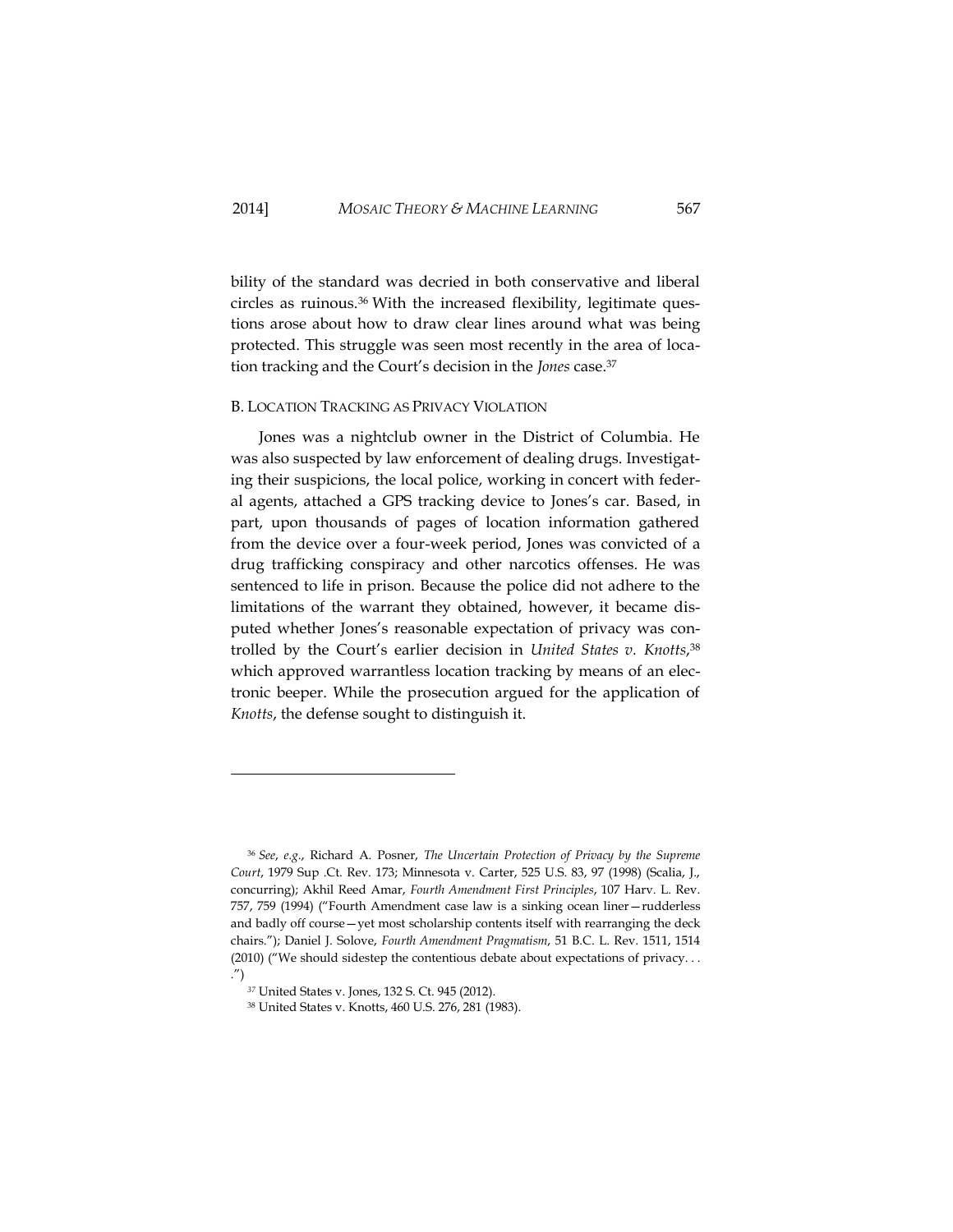In the view of the defense, the GPS unit's ability to collect and store massive amounts of detailed location tracking data for extended periods justified a different constitutional treatment. The defense argued that the enhanced technology represented a change in the substance of the investigation, not simply a change in the form of surveillance. The government in turn argued that it mattered little whether it tracked Jones for two days or two months, whether it used an electronic beeper or a GPS unit. In the government's view, Jones had no reasonable expectation of privacy in his movements on public streets. The *Jones* case, thus, presented what many saw as a difficult but unavoidable choice between two competing understandings of what it means to have a reasonable expectation of privacy under *Katz*. To the delight of some and the dismay of others, however, the Court resolved the case without answering the question.<sup>39</sup>

Rather than deciding whether the extended warrantless tracking violated Jones's reasonable expectation of privacy, the Court instead found that the attachment of the tracking device to Jones's car (coupled with the monitoring of that device) constituted a search within the meaning of the Fourth Amendment. In a unanimous decision, the Court announced that the reasonable expectation of privacy test adopted in *Katz* supplemented (rather than replaced) traditional trespass-based understandings of Fourth Amendment protection exemplified by the Court in *Olmstead*. 40 Thus, after *Jones*, a violation of the Fourth Amendment can be estab-

<sup>39</sup> *See* United States v. Jones, 132 S. Ct. 945, 954 (2012).

<sup>&</sup>lt;sup>40</sup> Id. at 950 (holding that "for most of our history the Fourth Amendment was understood to embody a particular concern for government trespass upon the areas ('persons, houses, papers, and effects') it enumerates. [Katz](http://web2.westlaw.com/find/default.wl?rs=WLW12.10&pbc=407AE760&vr=2.0&findtype=Y&rp=%2ffind%2fdefault.wl&sv=Split&fn=_top&tf=-1&ordoc=2026902885&mt=208&serialnum=1967129584&tc=-1) did not repudiate that understanding."); *id*. at 952 (finding that "the *[Katz](http://web2.westlaw.com/find/default.wl?rs=WLW12.10&pbc=407AE760&vr=2.0&findtype=Y&rp=%2ffind%2fdefault.wl&sv=Split&fn=_top&tf=-1&ordoc=2026902885&mt=208&serialnum=1967129584&tc=-1)* reasonable-expectation-of-privacy test has been *added to,* not *substituted for,* the common-law trespassory test.") (emphasis in original).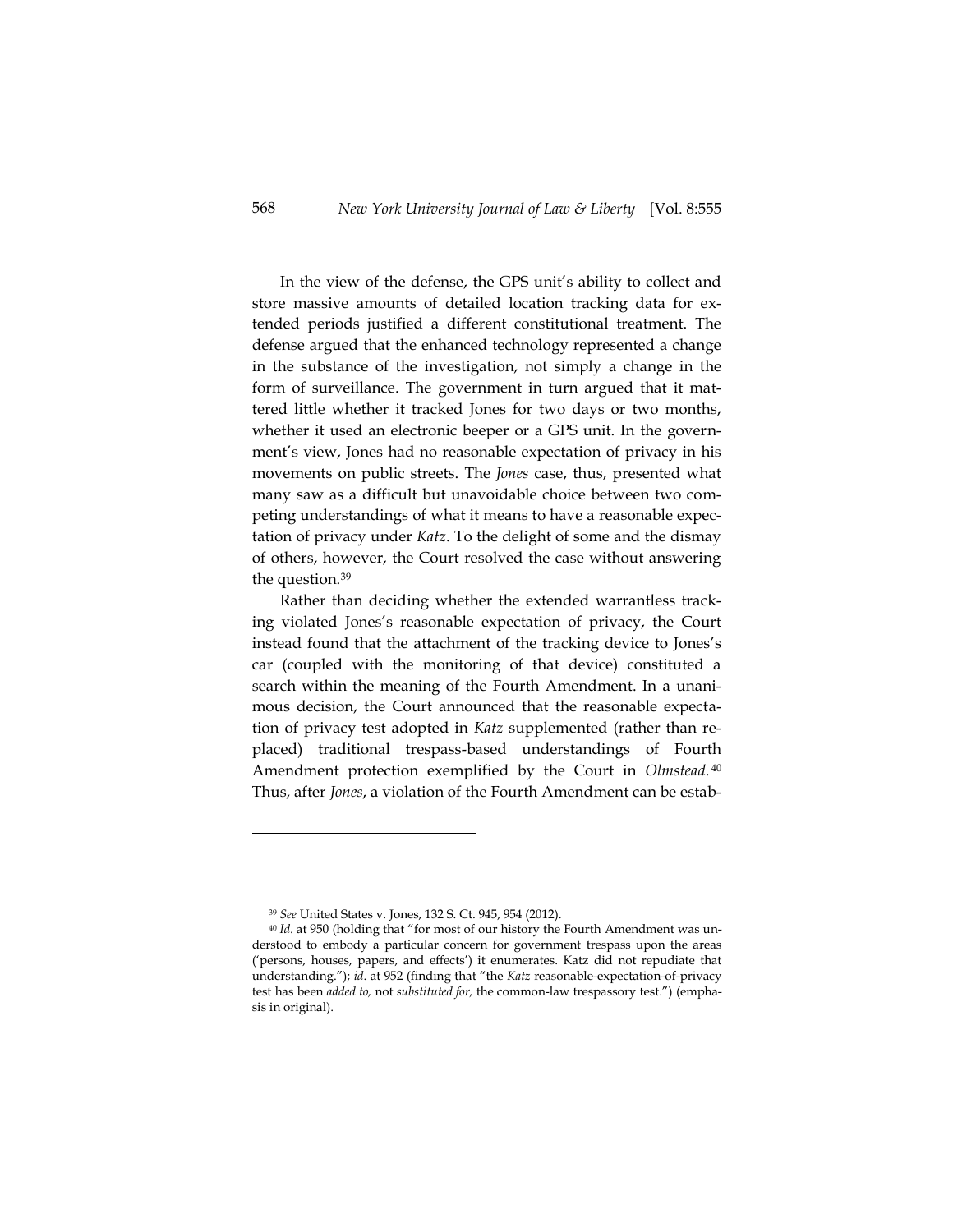lished with a showing that law enforcement attempted to gather information *either* by an unauthorized physical intrusion of a protected space (the *Olmstead* test) *or* by invading reasonable expectations of privacy (the *Katz* test).<sup>41</sup> In Jones's case, where the monitoring of his movements was accomplished by an unauthorized physical intrusion—attaching the device to the car—the Court held the conduct was unconstitutional on that ground alone. 42

The Court's refusal to go further and resolve whether the government's conduct in the case would have been unconstitutional under a straightforward application of *Katz*'s reasonable expectation of privacy test reflected the difficulty of translating the concept of objective reasonableness through a quantitative lens. As application of that test presented tricky (and, in his view, unnecessary) questions of line drawing, Justice Scalia, writing for the majority, stated:

[I]t remains unexplained why a 4-week investigation is "surely" too long . . . . What of a 2-day monitoring of a suspected purveyor of stolen electronics? Or of a 6-month monitoring of a suspected terrorist? We may have to grapple with these "vexing problems" in some future case where a classic trespassory search is not involved and re-

<sup>41</sup> *Id.; see also id.* at 951 n.5 (finding that "[a] trespass on 'houses' or 'effects' or a *[Katz](http://web2.westlaw.com/find/default.wl?rs=WLW12.10&pbc=407AE760&vr=2.0&findtype=Y&rp=%2ffind%2fdefault.wl&sv=Split&fn=_top&tf=-1&ordoc=2026902885&mt=208&serialnum=1967129584&tc=-1)* invasion of privacy, is not alone a search unless it is done to obtain information; and the obtaining of information is not alone a search unless it is achieved by such a trespass or invasion of privacy.").

<sup>42</sup> *Jones*, 132 S. Ct. at 949. In *United States v. Katzin*, 732 F.3d 187 (3d Cir. 2013) (vacated by, rehearing, en banc, granted by *United States v. Katzin*, LEXIS 24722 (3d Cir. 2013)), the court discussed and rejected applicability of the automobile exception for warrantless searches. It found that attaching and monitoring a GPS tracker does not serve the purpose of the exception, which consists of permitting law enforcement to preserve existing evidence in an automobile that otherwise might be lost due to automobiles' mobility.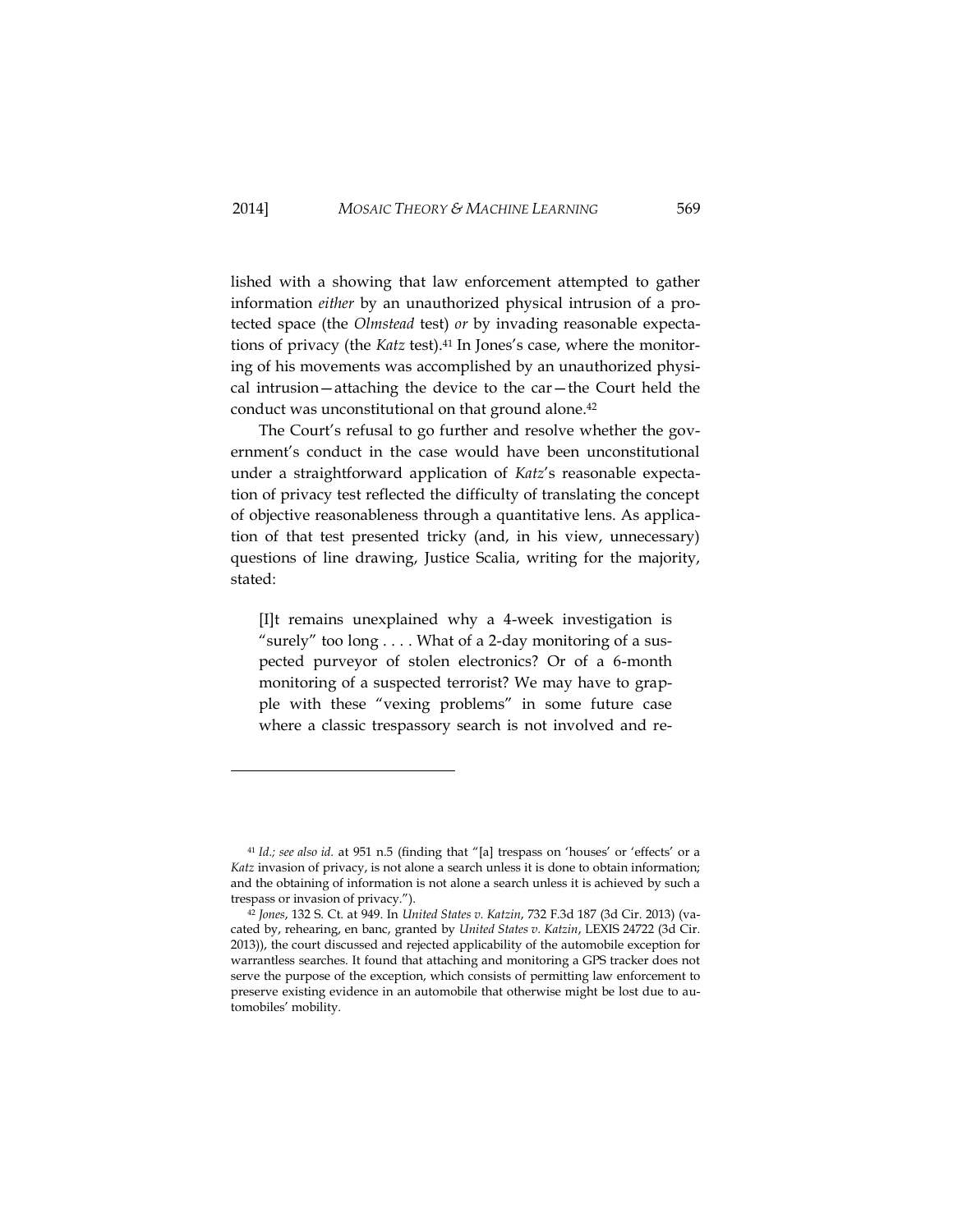sort must be had to the *Katz* analysis; but there is no reason for rushing forward to resolve them here.<sup>43</sup>

Finding that the issue in *Jones* could be decided on physical intrusion grounds alone, the majority chose to avoid the "thornier" questions required to assess reasonable expectations of privacy.

# <span id="page-16-0"></span>C. THE EMERGENCE OF THE MOSAIC THEORY

The "thornier" questions identified by the *Jones* majority are addressed by what has come to be known as the "mosaic theory." 44 This theory submits that a Fourth Amendment search can be understood either as an individual act by the police or as a sequence of acts in a longer investigation. In the latter case, individual acts by the police are simply tiles in the mosaic; the full picture is what is analyzed under the Fourth Amendment. The mosaic theory is seen as more protective of privacy because obtaining and analyzing the full mosaic may constitute a Fourth Amendment search even if none of the individual tiles trigger constitutional scrutiny.

<sup>43</sup> *Jones*, 132 S. Ct. at 954 (citation omitted).

<sup>44</sup> The term "mosaic theory" was used by the Court of Appeals for the District of Columbia Circuit in *United States v. Maynard*, 615 F.3d 544, 562 (D.C. Cir. 2010) *aff'd sub nom. United States v. Jones*, 132 S. Ct. 945 (2012) ("As with the 'mosaic theory' often invoked by the Government in cases involving national security information, 'What may seem trivial to the uninformed, may appear of great moment to one who has a broad view of the scene.'") (citation omitted). As the court explained, the mosaic theory originated in national security law, particularly, the Freedom of Information Act (FOIA), and is defined in 32 C.F.R. § 701.31 (2005) as "[t]he concept that apparently harmless pieces of information when assembled together could reveal a damaging picture." The term was then referenced by law professor Orin Kerr in a blog post that he published the day the decision in *Maynard* was handed down. *See* Orin Kerr, *D.C. Circuit Introduces 'Mosaic Theory' of Fourth Amendment, Holds GPS Monitoring a Fourth Amendment Search*, VOLOKH CONSPIRACY (Aug. 6, 2010), *available at* http://volokh.com/2010/08/06/d-c-circuit-introduces-mosaic-theory-of-fourthamendment-holds-gps-monitoring-a-fourth-amendment-search. It has since been embraced by many scholars writing in the field.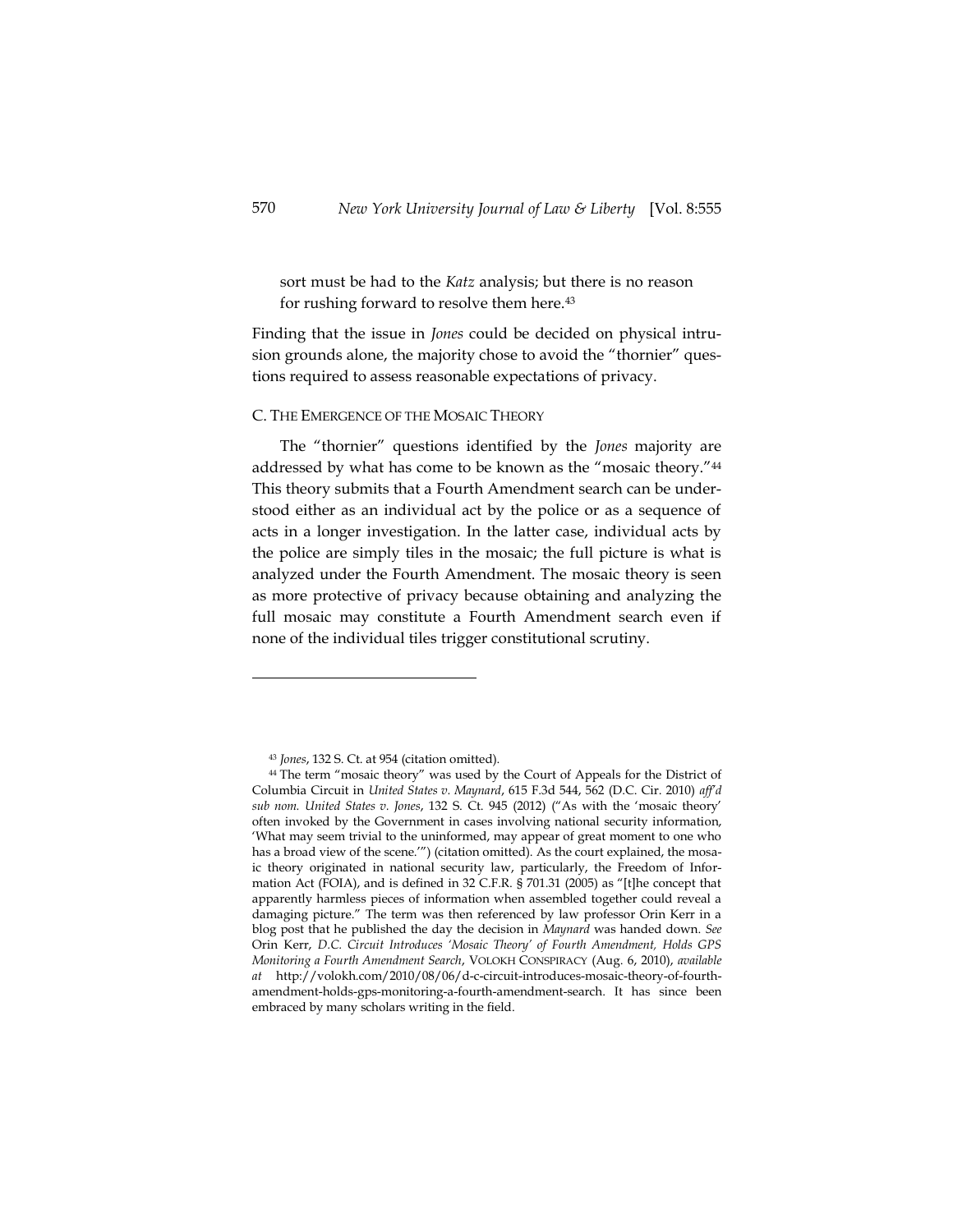# 2014] *MOSAIC THEORY & MACHINE LEARNING* 571

Before the *Jones* case reached the Supreme Court, it had been analyzed by the Court of Appeals for the District of Columbia Circuit using the mosaic theory. <sup>45</sup> The court found that the extended surveillance of a target vehicle over the course of some twenty-eight days constituted a warrantless search that was prohibited by the Fourth Amendment. When the case reached the Supreme Court, the majority declined to adopt the mosaic theory articulated by the *Maynard* court. However, while the Court as a whole declined to wade into the fray, five justices (though divided on the precise details) did not share such reticence. As Justice Alito announced, "I would analyze the question presented in this case by asking whether respondent's reasonable expectations of privacy were violated by the long-term monitoring of the movements of the vehicle he drove." <sup>46</sup> In keeping with this sentiment, the concurring justices in *Jones* in two separate opinions took the *Katz* inquiry head on and appear ready to overlay *Katz*'s objective reasonableness prong, in one form or another, with considerations of the mosaic theory. 47

<sup>45</sup> United States v. Maynard, 615 F.3d 544 (D.C Cir. 2010), *aff'd sub nom.* United States v. Jones, 132 S. Ct. 945 (2012).

<sup>46</sup> Jones, 132 S. Ct. at 958.

<sup>47</sup> Justice Alito's concurring opinion endorsing a mosaic theory of privacy was joined by Justices Ginsburg, Breyer, and Kagan. *See* Jones, 132 S. Ct at 957 (Alito, J., concurring). Justice Sotomayor also wrote separately. *See id.* at 954 (Sotomayor, J., concurring). In her concurrence, Justice Sotomayor similarly expressed a willingness to infuse *Katz* with a quantitative understanding of objective reasonableness. Echoing the late Justice Marshall, Justice Sotomayor then went a step further, and urged reconsideration of the third-party doctrine—a doctrine cited by earlier Courts to defeat Fourth Amendment protection in a host of cases, including *Smith v. Maryland*, 442 U.S. 735, 744-45 (1979), where information was already disclosed to a third party. *Id.*  at 957 ("This approach is ill suited to the digital age, in which people reveal a great deal of information about themselves to third parties in the course of carrying out mundane tasks."). Indeed, some state constitutions do not adhere to the third party doctrine. For example, in *New Jersey v. Earls*, 214 N.J. 564 (2013), the Supreme Court of New Jersey concluded that the privacy protections in N.J. CONST. art. I, para. 7, which are similar to the Fourth Amendment, generally require law enforcement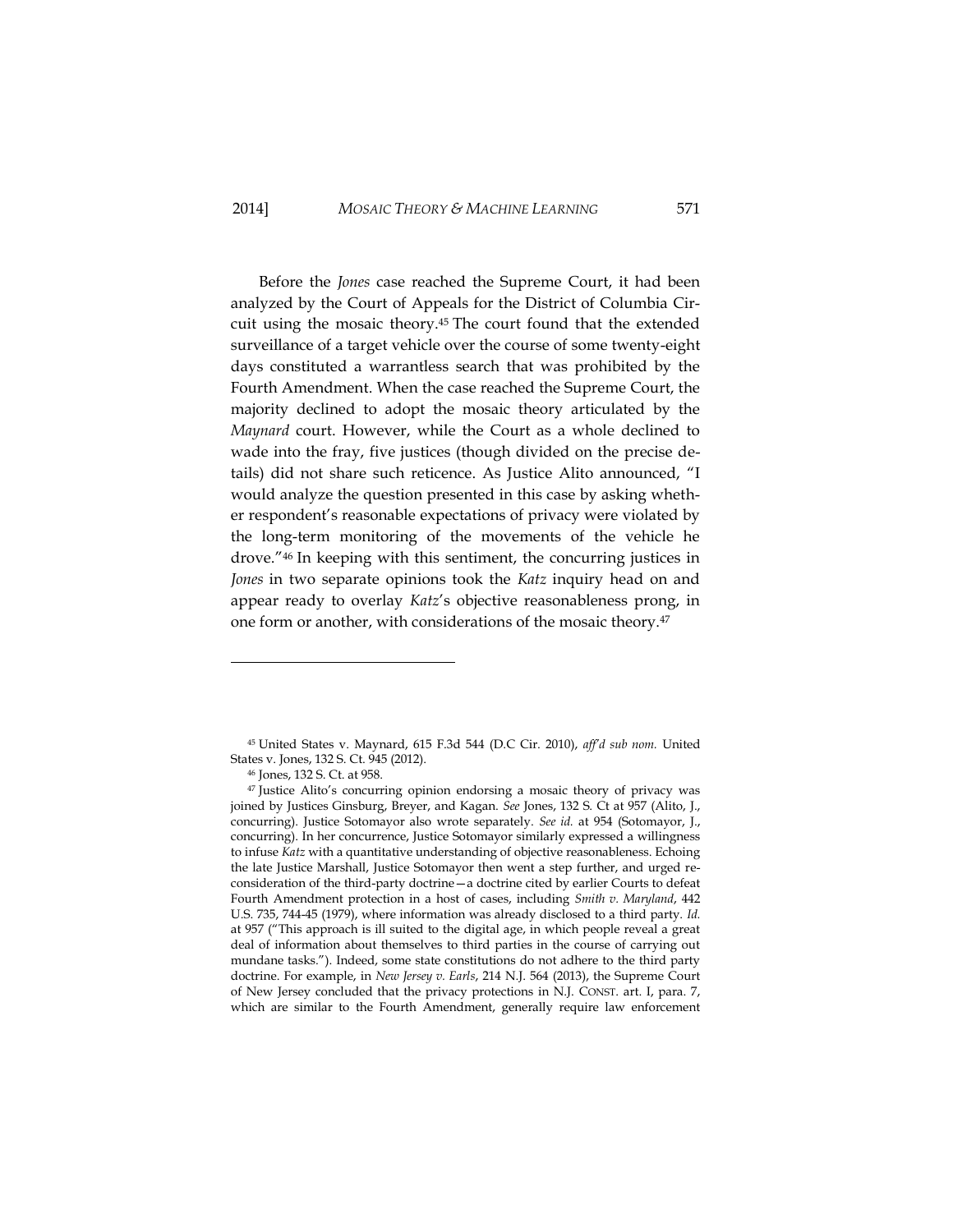For example, in her concurrence, Justice Sotomayor announced that, in assessing objective reasonableness under *Katz*, it is relevant that "GPS monitoring generates a precise, comprehensive record of a person's public movements that reflects a wealth of detail about her familial, political, professional, religious, and sexual associations." <sup>48</sup> Expressing more plainly her belief that the accumulation of even seemingly innocuous data points might be relevant to constitutional protection, Justice Sotomayor wrote:

I would take these attributes of GPS monitoring into account when considering the existence of a reasonable societal expectation of privacy in the sum of one's public movements. I would ask whether people reasonably expect that their movements will be recorded and aggregated in a manner that enables the Government to ascertain, more or less at will, their political and religious beliefs, sexual habits, and so on.<sup>49</sup>

Writing for three fellow justices, Justice Alito, too, expressed support for the contention that the government's accumulation of discrete location data points over a period of four weeks was determinative of *Katz*'s objective reasonableness inquiry. In the view of these four justices:

[T]he use of longer term GPS monitoring in investigations of most offenses impinges on expectations of privacy. For such offenses, society's expectation has been that law enforcement agents and others would not—and indeed, in the main, simply could not—secretly monitor and catalogue

officers to obtain a warrant when requesting cell phone location tracking data from third party phone service providers.

<sup>48</sup> *Jones*, 132 S. Ct. at 955 (Sotomayor, J., concurring).

<sup>49</sup> *Id.* at 956 (Sotomayor, J., concurring).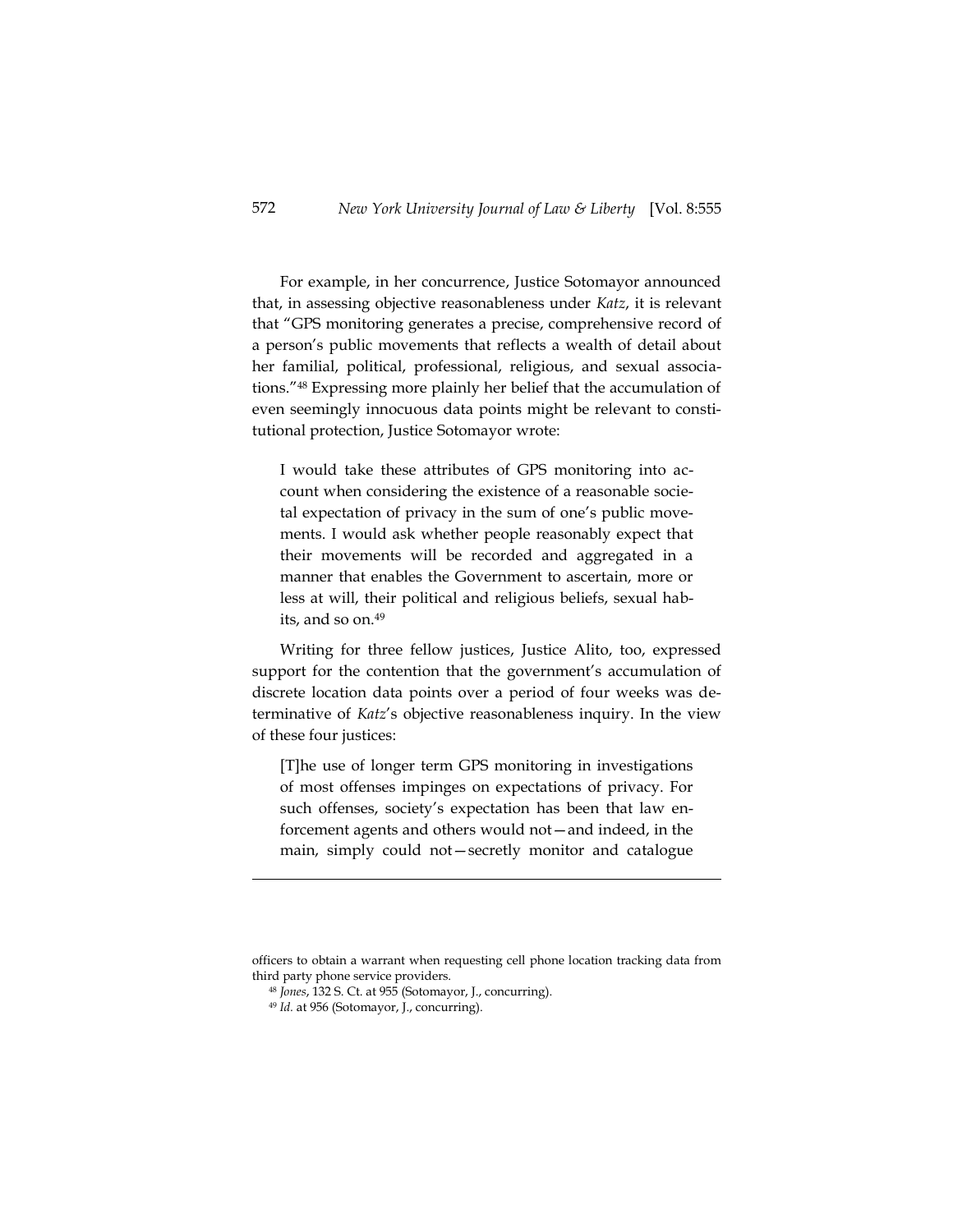every single movement of an individual's car for a very long period.<sup>50</sup>

Significantly, the concurrences in *Jones* were built upon the Court's decades-old observation in *Knotts* that a resource-intensive, round-the-clock, dragnet-type surveillance might justify different constitutional treatment than a low-cost surveillance by a single officer following a suspect in a car for a limited time period. 51

The concurring justices' willingness to operationalize the observation in *Knotts* marked something of a departure from the Court's prior cases. By and large, the Court's past consideration of technologically enhanced surveillance has treated new forms of surveillance as changes in investigative form, not substance. <sup>52</sup> In the

<sup>50</sup> *Id.* at 964 (Alito, J., concurring).

<sup>51</sup> United States v. Knotts, 460 U.S. 276, 283-84 (1983).

<sup>52</sup> *See* United States v. White, 401 U.S. at 745, 785 (1970) (Harlan, J., dissenting) (observing that "[t]he contention is, in essence, an argument that the distinction between third-party monitoring and other undercover techniques is one of form and not substance. The force of the contention depends on the evaluation of two separable but intertwined assumptions: first, that there is no greater invasion of privacy in the third-party situation, and, second, that uncontrolled consensual surveillance in an electronic age is a tolerable technique of law enforcement, given the values and goals of our political system."). The Court's decision in *Kyllo v. United States* is one clear exception to its general approach to enhanced surveillance—form, not substance. 533 U.S. 27 (2001). Rejecting the observation that equivalent information might have been obtained through unenhanced surveillance, the Court in *Kyllo* determined that the technologically enhanced search was substantively different and thus warranted different constitutional treatment. *Id*. at 35 n.2 ("The fact that equivalent information could sometimes be obtained by other means does not make lawful the use of means that violate the Fourth Amendment."). Four justices, however, rejected this conclusion. Comparing the information revealed by a thermal imager to information apparent to any passerby, the dissenters found the use of the imager a change in investigative form only—and thus not entitled to novel constitutional treatment. *Id.* at 43 (Stevens, J., dissenting) ("Indeed, the ordinary use of the senses might enable a neighbor or passerby to notice the heat emanating from a building, particularly if it is vented, as was the case here. Additionally, any member of the public might notice that one part of a house is warmer than another part or a nearby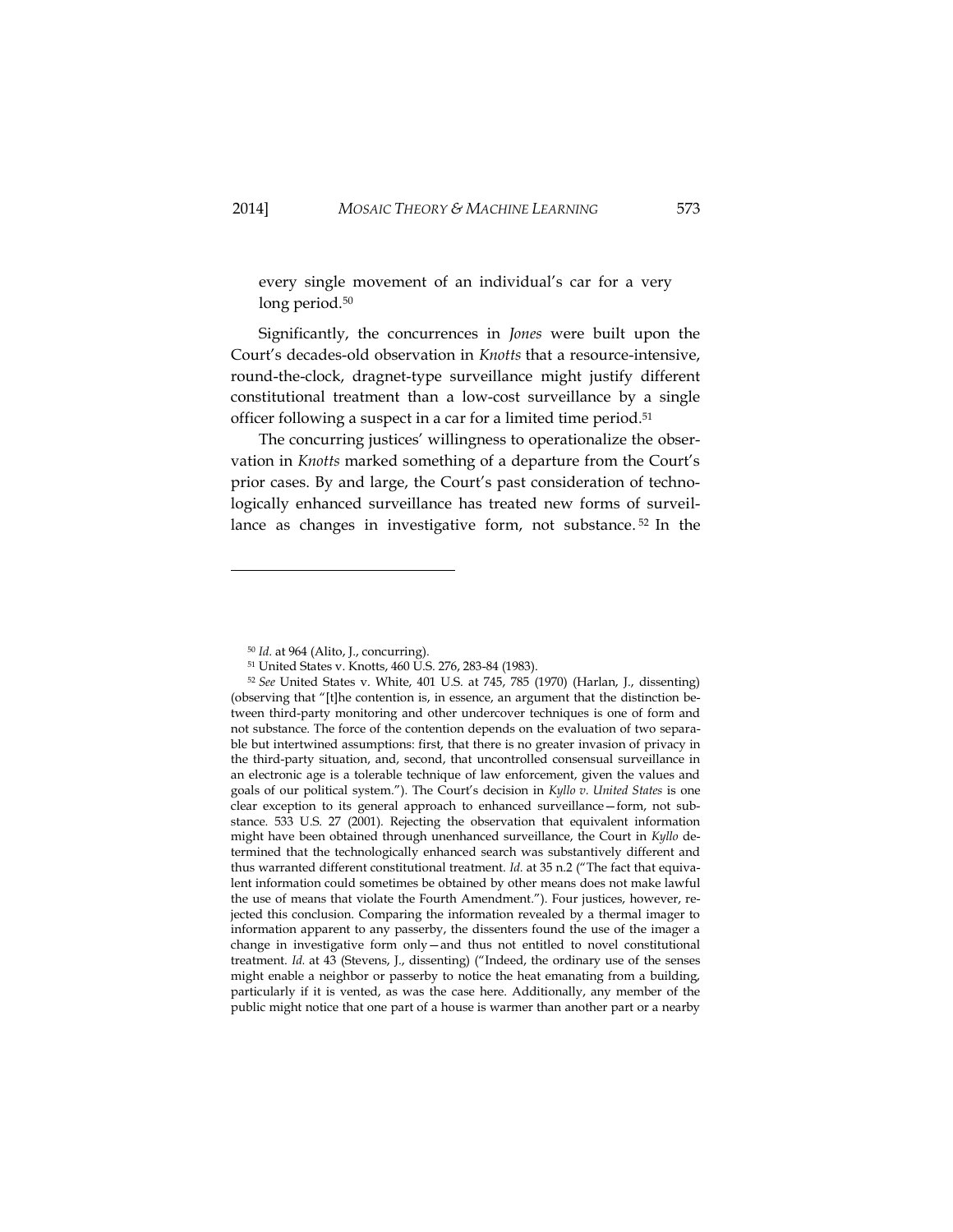Court's view, mere changes in the form of surveillance did not justify novel constitutional treatments. Indeed, the Court has oft repeated the refrain that the Fourth Amendment is not an impediment to improved police efficiency.<sup>53</sup> Particularly, the Court approved the warrantless use of beeper location tracking devices because, in the Court's view, a human tail could obtain similar information. Approving the use of such a device in *Knotts*, the Court commented:

The fact that the officers in this case relied not only on visual surveillance, but on the use of the beeper to signal the presence of [co-defendant] Petschen's automobile to the police receiver, does not alter the situation. Nothing in the Fourth Amendment prohibited the police from augmenting the sensory faculties bestowed upon them at birth with such enhancement as science and technology afforded them in this case.<sup>54</sup>

However, as mosaic theorists have pointed out (and as the Court has at times acknowledged), the above approach is too simplistic; it depends, in part, on the false assumption that no greater invasion of privacy is occasioned by technologically enhanced surveillance. But as technology increases our ability to store, compare, and continuously obtain new data streams from multiple targets, there is growing recognition of the fact that, in some instances, technological advances do more than simply make police work more efficient; sometimes those advances radically change the substance of the investigation. Such a difference in kind (not just degree), the argument goes, warrants different constitutional treat-

building if, for example, rainwater evaporates or snow melts at different rates across its surfaces.").

<sup>53</sup> *Knotts*, 460 U.S. at 284 ("We have never equated police efficiency with unconstitutionality, and we decline to do so now.").

<sup>54</sup> *Id.* at 281.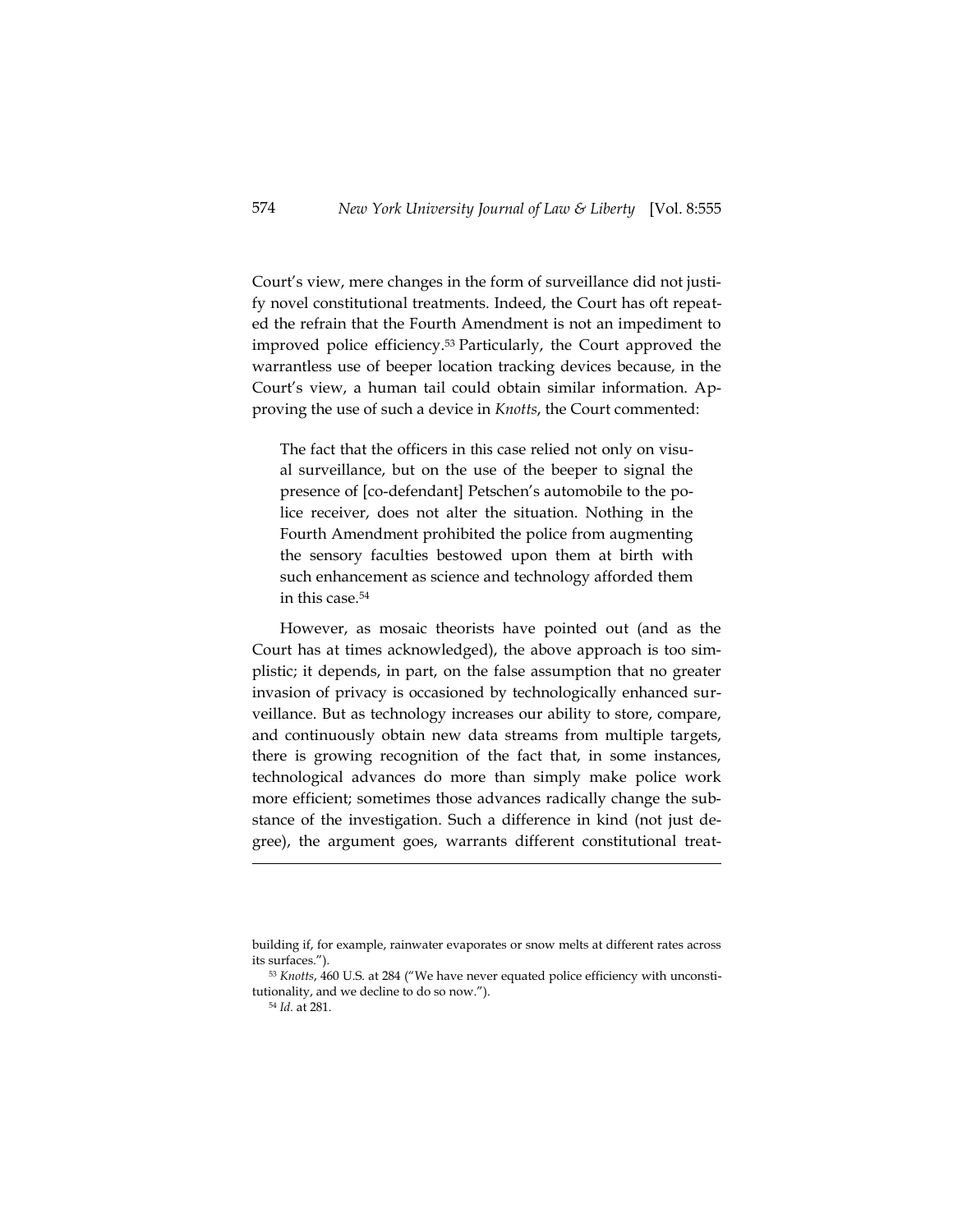ment. The challenges, though, are twofold. First, we must objectively confirm that it is possible, as an absolute matter, for a difference in kind to come to pass. Second, we must identify the point at which that change occurs. As is discussed in greater detail in the sections below, the science provides a clear answer to the first query–machine learning can demonstrate objectively that the collection of numerous data points will eventually tell the observer more than the sum of the data collected. Moreover, while a clear answer to the second question depends on the details of the investigation, we are in principle able to provide such.

As a legal matter, critics of the mosaic theory have identified the above as the two most persuasive challenges facing the theory. Justice Scalia noted this in his majority opinion in *Jones*, commenting, "it remains unexplained why a 4-week investigation is 'surely' too long." <sup>55</sup> Legal academics have echoed a similar grievance in their writing.<sup>56</sup> Thus, in addition to the lessons that can be learned on the scientific front, we should also begin thinking how we might anchor those lessons in the existing legal landscape. In this regard, it should be noted that the scientific advances, which we describe in the sections to follow, <sup>57</sup> are still in development. Accordingly, until we are able to answer with greater objectivity the precise moment at which a change occurs, the applicable legal rules will necessarily be something less than fully developed. In this sense we now turn to consider whether what machine learning currently makes possible can be squared with aspects of existing Fourth Amendment protection. We suggest that the minimal constitutional protection historically afforded to particular types of information and the Court's past willingness to adopt mathematically bright lines in connection

<sup>55</sup> United States v. Jones, 132 S. Ct. 945, 954 (2012).

<sup>56</sup> *See*, *e.g.*, Kerr, *supra* note 2, at 311.

<sup>57</sup> *See infra* Sections II, III.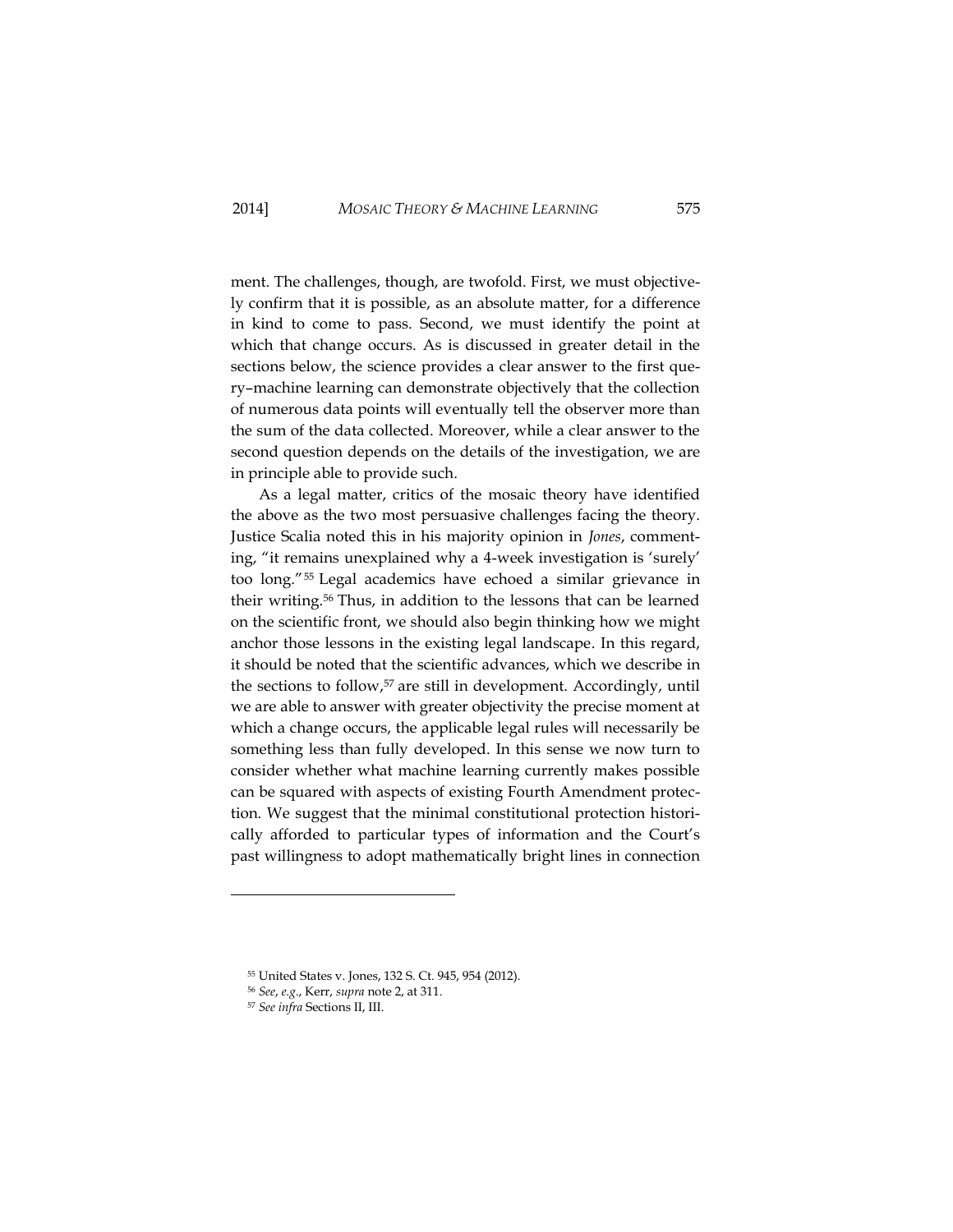with other legal concepts are anchoring points around which future courts can begin to structure their thinking as they seek to identify the threshold at which enough is enough–the point at which longterm government surveillance becomes objectively unreasonable.

### D. THE PRIVACY OF THE HOME AS A BASIS FOR LOCATION TRACKING.

Interestingly, with the current state of the science, the most relevant strand of precedent comes not from the Court's past adjudication of tracking devices; but rather from the Court's treatment of information about the home. Without question, while no place is afforded unqualified "status" protection under the Fourth Amendment, <sup>58</sup> the Court has consistently said that the home will be afforded the greatest protection possible.<sup>59</sup> Thus, in *New York v. Payton*, the Court acknowledged that "physical entry of the home is the chief evil against which the wording of the Fourth Amendment is directed." <sup>60</sup> In contrast, in *Oliver v. United States*, the Court declined to protect an "open field" behind Oliver's home because "open fields do not provide the setting for those intimate activities that the Amendment is intended to shelter from government interference or surveillance." 61

Moving one rung up the ladder of abstraction, the Court in protecting the home has articulated a standard that encompasses not only the physical space, but also details about the activities occur-

<sup>58</sup> Oliver v. United States, 466 U.S. 170, 177-78 (observing that "[n]o single factor determines whether an individual legitimately may claim under the Fourth Amendment that a place should be free of government intrusion not authorized by warrant.") (citing [Rakas v. Illinois, 439 U.S. 128, 152-153 \(1978\)](http://web2.westlaw.com/find/default.wl?mt=208&db=708&tc=-1&rp=%2ffind%2fdefault.wl&findtype=Y&ordoc=1984118840&serialnum=1978139546&vr=2.0&fn=_top&sv=Split&tf=-1&referencepositiontype=S&pbc=4AD3757C&referenceposition=435&rs=WLW13.04) (Powell, J., concurring)).

<sup>59</sup> *See*, *e.g.*, United States v. Kyllo, 533 U.S. 27 (2001).

<sup>60</sup> 445 U.S. 573, 585-86 (1980) (citing United States v. United States District Court, 407 U.S. 297); *see also id.* at 601 (noting "the sanctity of the home that has been embedded in our traditions since the origins of the Republic.").

<sup>61</sup> *Oliver*, 466 U.S. at 179.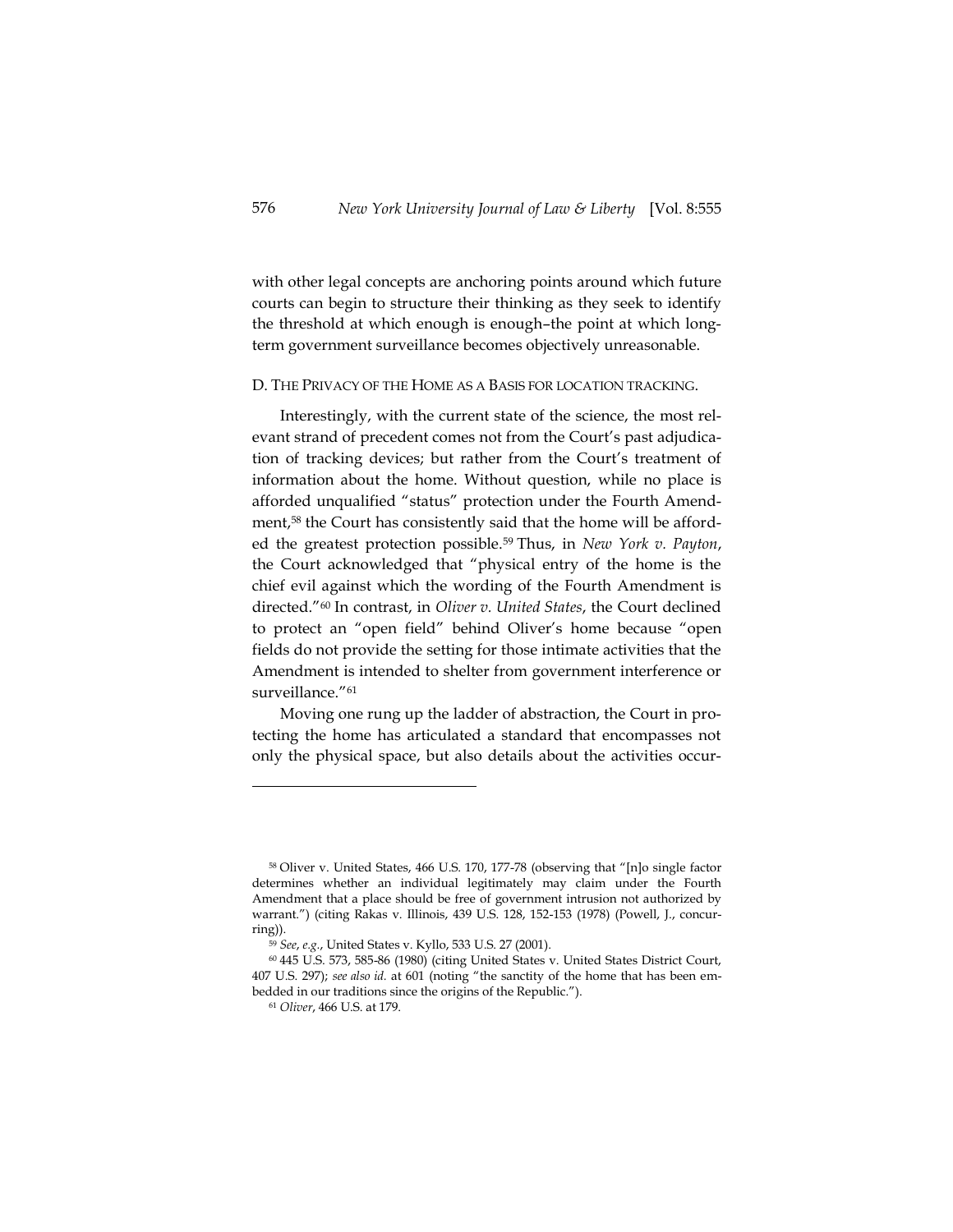ring therein. Notably, in *Kyllo v. United States*, <sup>62</sup> federal agents chose to investigate a suspected marijuana grower by scanning his home one evening with a thermal imaging device that revealed areas of relative heat. There was no physical intrusion into the suspect's house. Instead, officers were able to observe remotely an area of extreme heat over the garage, which they believed to be consistent with use of the high intensity halide lamps needed to grow marijuana indoors. Following conviction, Kyllo challenged the warrantless use of the imager. Starting from the premise that the warrantless search of a home is, with few exceptions, unconstitutional, the Court found that use of the imager was unlawful because the information it obtained could not otherwise have been gathered without physical trespass into the home's interior.<sup>63</sup>

In the now often-repeated quote from the *Kyllo* decision, the Court declared warrantless use of the thermal imager unconstitutional where the device might "disclose, for example, at what hour each night the lady of the house takes her daily sauna and bath." 64 Declaring details that are traditionally associated with the intimacies of home life protected, the Court held that the warrantless scan of Kyllo's home violated the Fourth Amendment. Without question, the *Kyllo* Court was unwilling to present a laundry list of "intimate details" that it considered worthy of protection. Rather, the Court noted, in the context of the home *all* details are intimate whether those details be the color of the rug in the front hallway or the tim-

<sup>62</sup> United States v. Kyllo, 533 U.S. 27 (2001).

<sup>63</sup> *Id.* at 34-35; *see also* United States v. Karo, 468 U.S. 705 (1984) (striking down the warrantless use of an electronic device tracking the location of a can of ether in a private residence because "had a [Drug Enforcement Administration] agent thought it useful to enter the . . . residence to verify that the ether was actually in the house and had he done so surreptitiously and without a warrant, there is little doubt that he would have engaged in an unreasonable search within the meaning of the Fourth Amendment.").

<sup>64</sup> *Kyllo*, 533 U.S. at 38.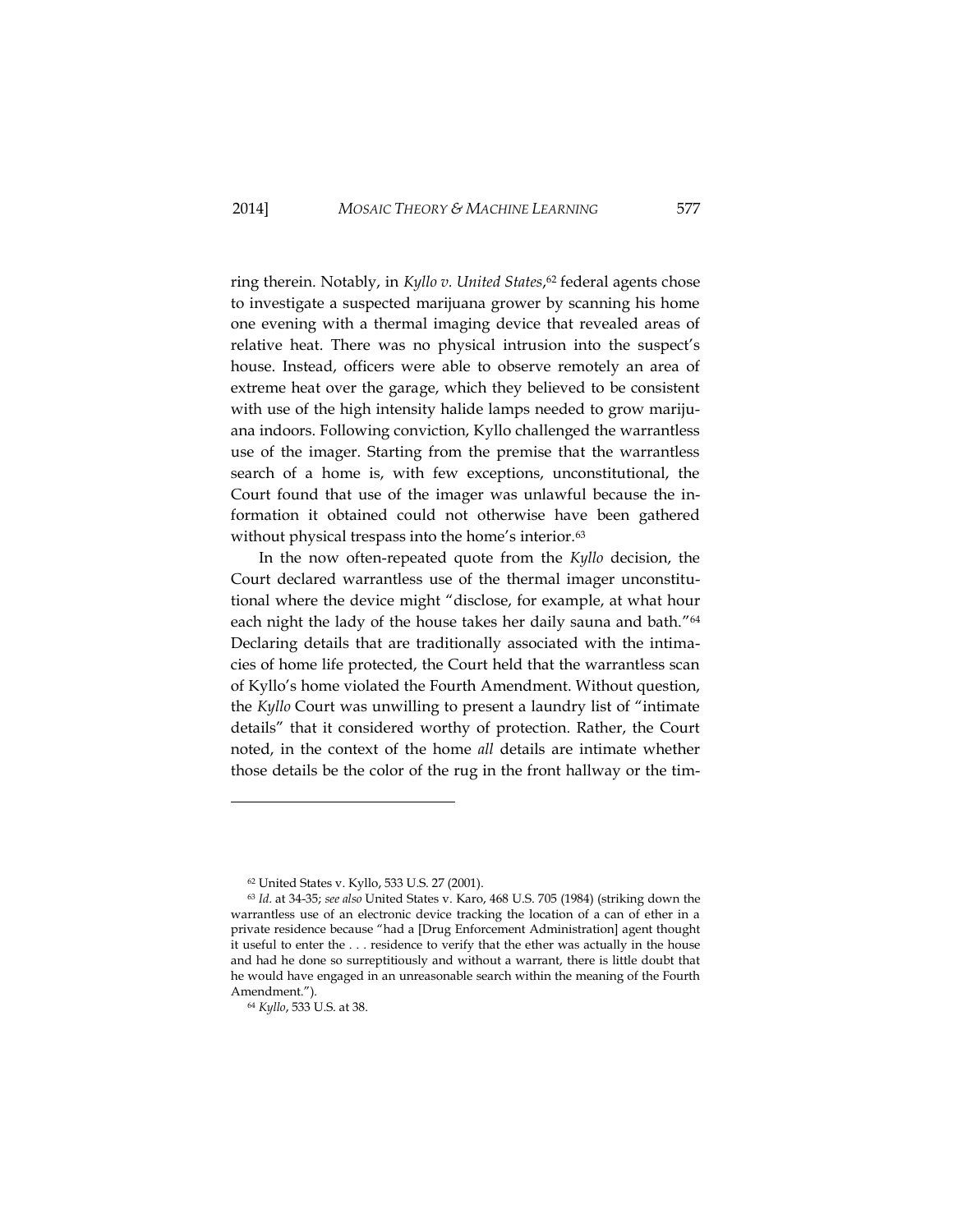ing of the resident's evening soak. In the Court's view, "obtaining by sense-enhancing technology any information regarding the interior of the home that could not otherwise have been obtained without physical 'intrusion into a constitutionally protected area,' constitutes a search."<sup>65</sup>

In *Florida v. Jardines*, the Court again affirmed that for purposes of Fourth Amendment protection the "home is first among equals."<sup>66</sup> In that case, police suspected that Jardines was growing marijuana in his home. Officers set up surveillance at the residence and determined that Jardines was not home. The officers then sent a drug-sniffing dog and his trainer onto the porch of the house to see if the dog would alert. After several minutes the dog did in fact alert by sitting down at the front door to indicate that it was the source of the strongest odor. The officers left and obtained a warrant based, in part, upon the drug dog's alert at the home's front door. A subsequent search of the house revealed a marijuana growing operation. Jardines challenged the validity of the warrant. He argued that the dog sniff on the front porch constituted a warrantless search within the meaning of the Fourth Amendment. The Court agreed. Of particular relevance to the discussion here, the Court noted that at the very core of Fourth Amendment protection is the right of persons to retreat into their homes free of unwanted government scrutiny. "This right would be of little practical value if the State's agents could stand in a home's porch or side garden and trawl for evidence with impunity."<sup>67</sup>

For purposes of the present conversation, there would be little gained from the Court's historic protection of the home if that protection were motivated solely by concern for the physical space.

<sup>65</sup> *Id.* at 34 (citing Silverman v. United States, 365 U.S. 505, 512 (1961)).

<sup>66</sup> 133 S. Ct. 1409, 1414 (2013).

<sup>67</sup> *Id.*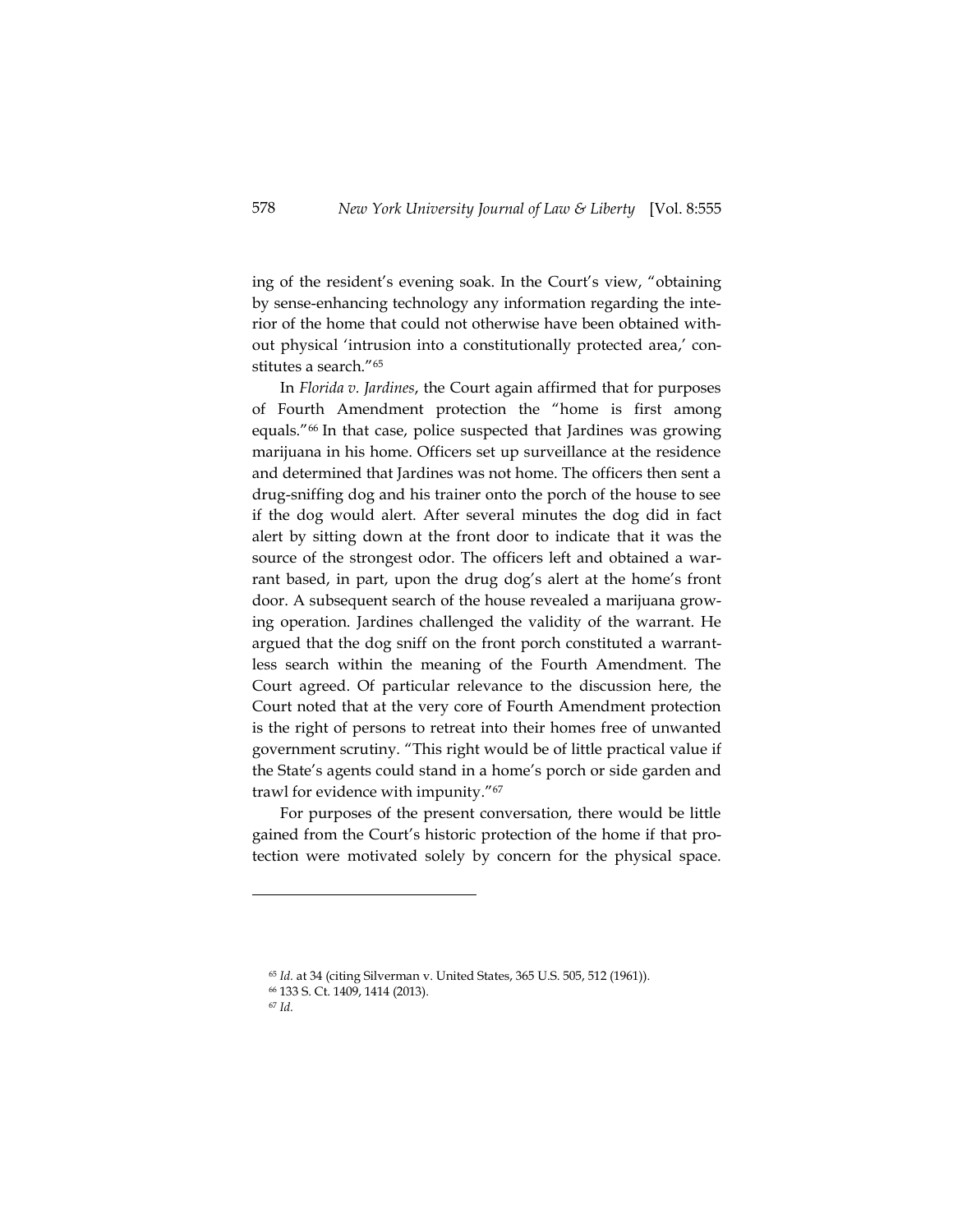However, as the Court's decisions make clear, the Fourth Amendment sanctity of the home is about something much broader. Describing the rationale underlying constitutional protection of the intimate activities of the home, the Court has explained that some refuge from public scrutiny is necessary to the concept of ordered liberty:

A man can still control a small part of his environment, his house; he can retreat thence from outsiders, secure in the knowledge that they cannot get at him without disobeying the Constitution. That is still a sizable hunk of liberty worth protecting from encroachment. A sane, decent, civilized society must provide some such oasis, some shelter from public scrutiny, some insulated enclosure, some enclave, some inviolate place which is a man's castle.<sup>68</sup>

Echoing a similar understanding of the principles underlying the Fourth Amendment's protection of the home, Justice Kagan in her concurrence in *Jardines* described the police conduct there as objectionable not simply because of the intrusion into a private physical space, but because that intrusion was used to "nos[e] into intimacies you sensibly thought protected from disclosure." <sup>69</sup> Stating plainly the broader principles inspiring the home's protection, Justice Kagan wrote, "And so the sentiment 'my home is my own,' while originating in property law, now also denotes a common understanding—extending even beyond that law's formal protections—about an especially private sphere. Jardines's home was his property; it was also his most intimate and familiar space." 70

<sup>68</sup> Silverman v. United States, 365 U.S. 505, 512 n.4 (1961) (emphasis added) (citing United States v. On Lee, 193 F.2d 306, 315-16 (C.A.2) (Frank, J., dissenting)).

j

<sup>69</sup> Florida v. Jardines, 133 S. Ct. at 1418 (Kagan, J., concurring).

<sup>70</sup> *Id.* at 1419.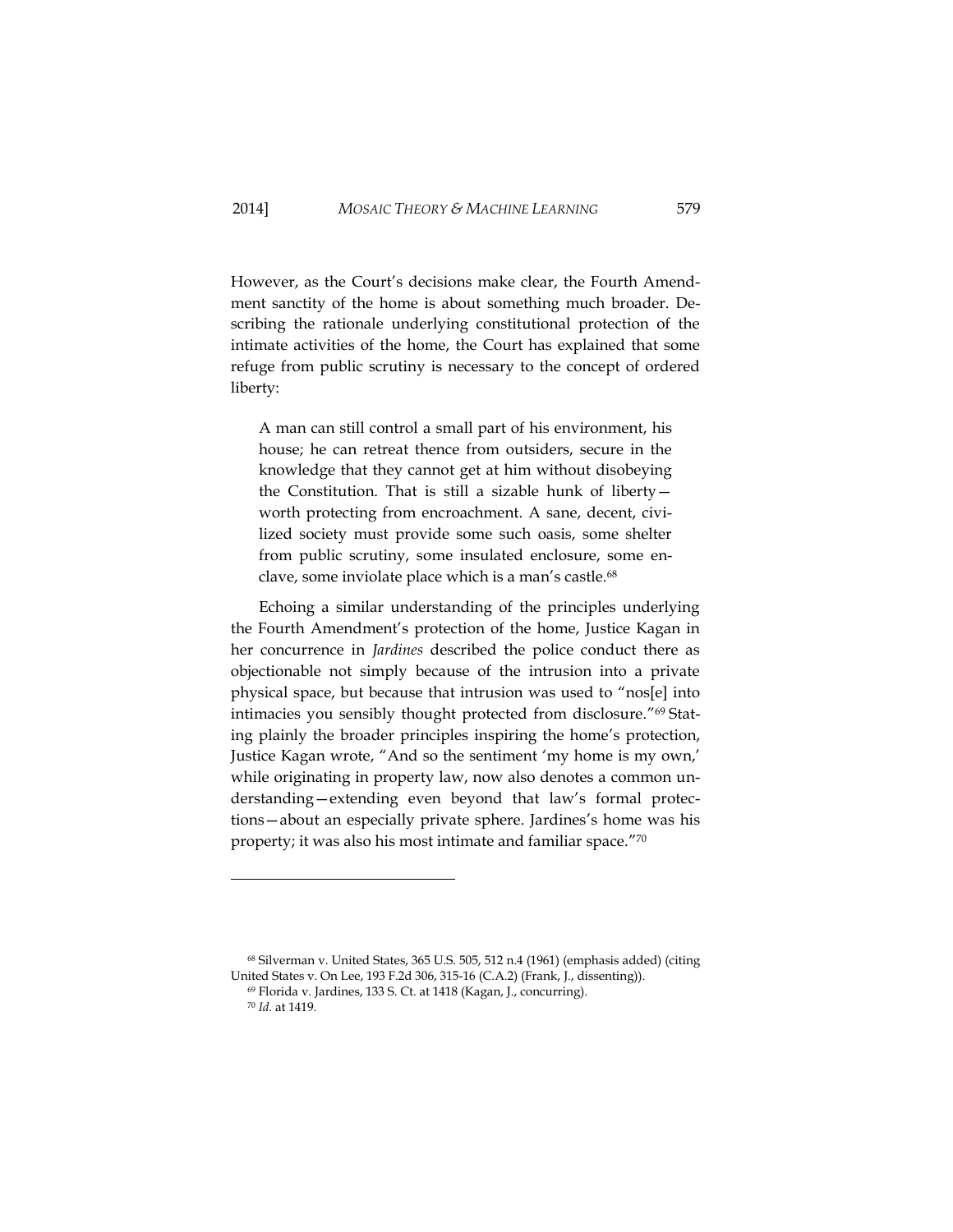Without question, these cases do not provide a completely satisfactory answer. To be meaningful, the protection offered by the mosaic theory will need to do more than offer the protection already provided. However, we contend simply that the principles undergirding the home's constitutional protection are a starting point. They provide some guidance in thinking about when, *at a bare minimum*, discrete units of location data will combine to form a mosaic worthy of constitutional protection. In other words, machine learning provides a useful anchor by telling us objectively that aggregation of location tracking data will at point  $x$  begin to reveal information akin to that which has already received the protection just discussed.

In thinking about how existing legal standards might inform a mosaic theory of Fourth Amendment protection, another piece of the puzzle is provided by the Court's refusal to protect information about the home where, in the Court's view, that information was held out to public scrutiny. The Court's treatment of information held out for public scrutiny helps inform our thinking about where we might defensibly place an outer limit. For example, in *California v. Greenwood* the Court determined that the police could, without a warrant, search sealed trash bags left at the curb for collection.<sup>71</sup> Certainly the information in Greenwood's trash told the police something about what was going on in Greenwood's home. But, explaining the holding, Justice White, stated that, "respondents exposed their garbage to the public sufficiently to defeat their claim to Fourth Amendment protection." <sup>72</sup> In the Court's view, while Greenwood may not have wanted the police to go through his garbage, that expectation was not one that society recognized as reasonable. Because wild animals and mischievous children might rifle

<sup>71</sup> California v. Greenwood, 486 U.S. 35 (1988).

<sup>72</sup> *Id.* at 40.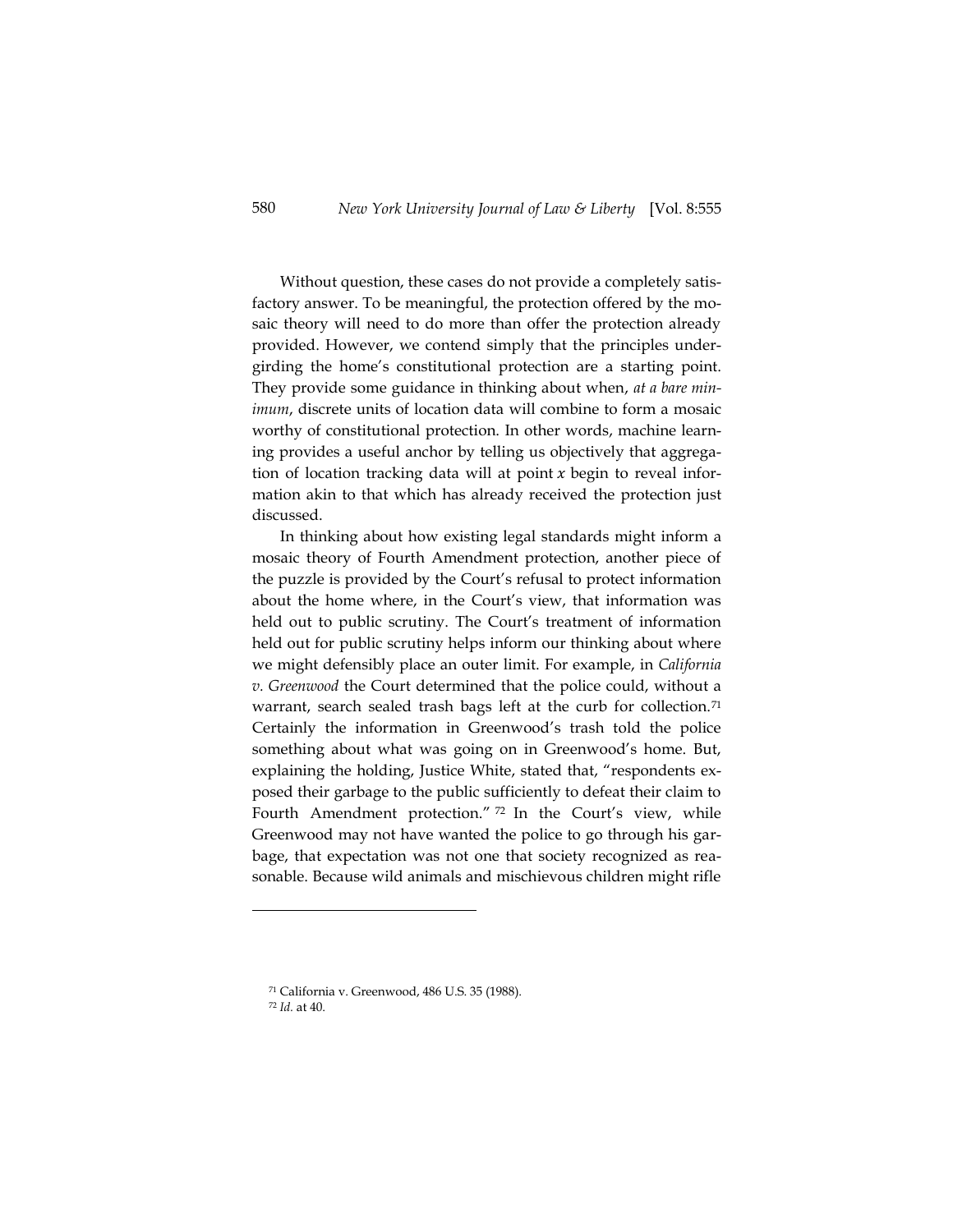through trash bags at the curb, the Court reasoned a homeowner should not expect the police to abstain from similar conduct.

Just one year later, in *Florida v. Riley*, the Court authorized warrantless police efforts to obtain information by flying low over Riley's five-acre property in a helicopter.<sup>73</sup> Riley had a mobile home and a greenhouse on the property. Two walls of the greenhouse were enclosed. The other two sides of the greenhouse were completely obscured from ground views by the mobile home, bushes, and a surrounding forest. The greenhouse and home were enclosed by a fence, which was posted with a "Do Not Enter" sign. The top of the greenhouse was almost entirely covered with translucent roofing panels. However, from the low altitude used to fly over the property, the police were able to observe, through a space left open by two missing roof panels, the marijuana plants that Riley grew inside. Asked to rule on the constitutionality of the fly-over, the Court held that any expectation of privacy that Riley may have had was unreasonable—"[b]ecause the sides and roof of his greenhouse were left partially open . . . what was growing in the greenhouse was subject to viewing from the air." 74

The Court's decisions in *Riley*, *Kyllo*, *Jardines*, and *Greenwood* cannot, with the existing state of the science, provide "the" answer. But, they are "data points" in the Fourth Amendment landscape that provide several interesting insights. First, we can say that the privacy protection afforded to "home life" cannot be said to rise or fall with physical boundaries. In *Jardines*, the Court found a privacy violation upon physical entry onto the suspect's porch, while *Kyllo* found a similar violation with no such physical intrusion. In *Greenwood*, trash bags left outside the home were not protected; and in *Riley*, a similar conclusion was reached, even though the govern-

<sup>73</sup> Florida v. Riley, 488 U.S. 445 (1989).

<sup>74</sup> *Id.* at 450.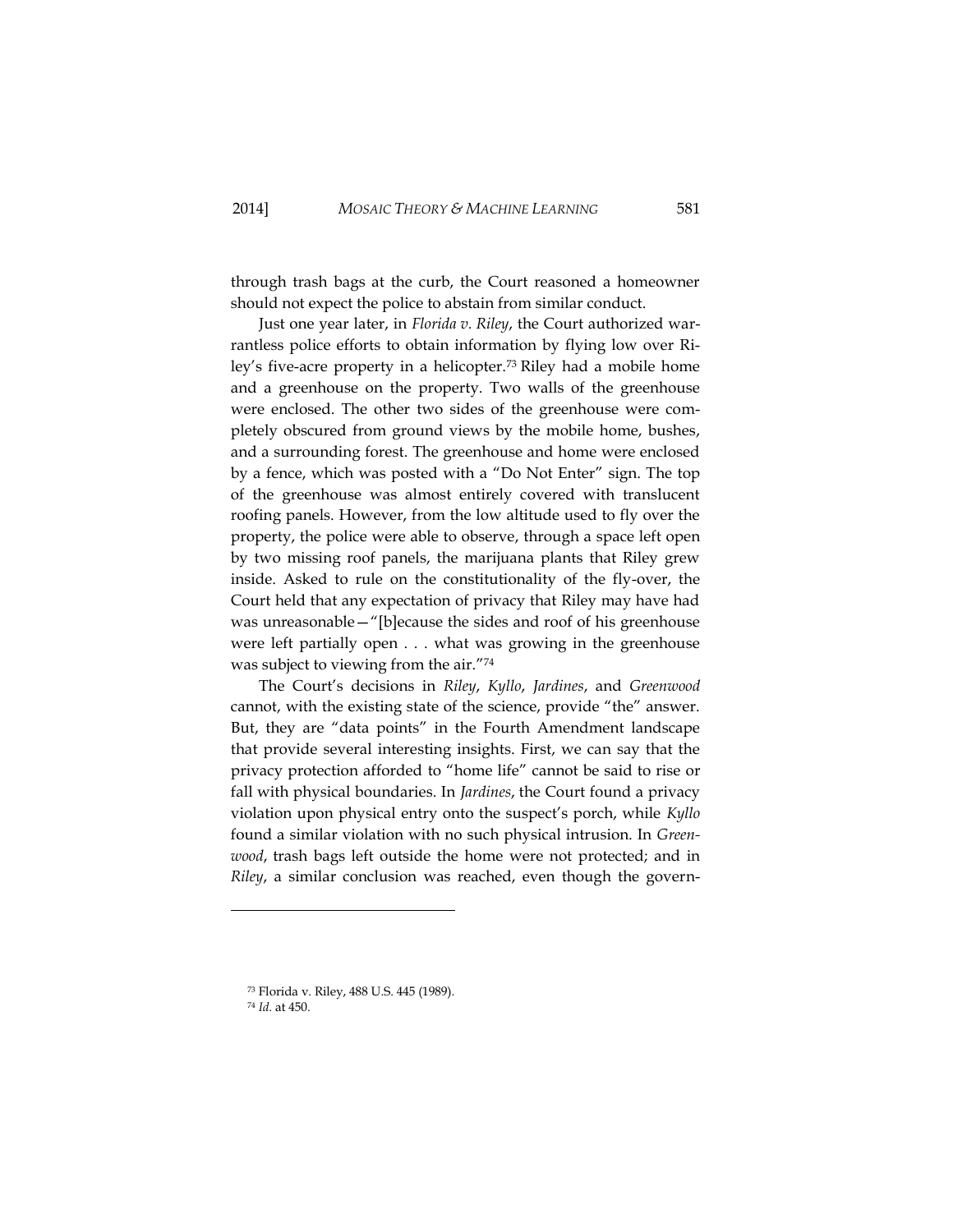ment peeked into a home's backyard. Put simply, the Court's decisions reflect its move from a notion of home privacy that is dependent on physical space to a much more flexible interpretation of what constitutes "home life." Further, the manner in which the Court has drawn a line between protected "intimate details" and unprotected "public information" can help us think about where a line of minimal constitutional protection in the realm of location tracking might lie. When considering whether the mosaic theory is viable as an abstraction, one obvious question is why location tracking data should be compared with the intimate details of the home that were protected in *Jardines* and *Kyllo*, and not with the information held out to public scrutiny in *Greenwood* and *Riley*. Machine learning provides the beginning contours of an answer.

As described in greater detail below,<sup>75</sup> one thing we know for certain is, when aided by machine learning, discrete points of location data reveal far more about a target in the aggregate than simply a chronicle of where the target has been. Viewing that technological reality through the lens of precedent provides one possible answer to the criticism of the mosaic theory as being impossibly imprecise. If the science tells us that the collection of *x* data points enables disclosure of information "that could not otherwise have been obtained without physical 'intrusion into a constitutionally protected area,'" then a plausible argument exists that the law should, *at a bare minimum*, recognize a constitutionally significant search under the mosaic theory at the moment at which *x* data points are collected.<sup>76</sup> Put somewhat more plainly, it could be said as a starting point, we can understand a mosaic worthy of constitutional protection as being established when the collection of location tracking data ena-

<sup>75</sup> *Infra* Section IV.

<sup>76</sup> Certainly, if the collection of any individual data point constitutes a discrete search under existing case law, it could be as such analyzed without resort to the mosaic theory.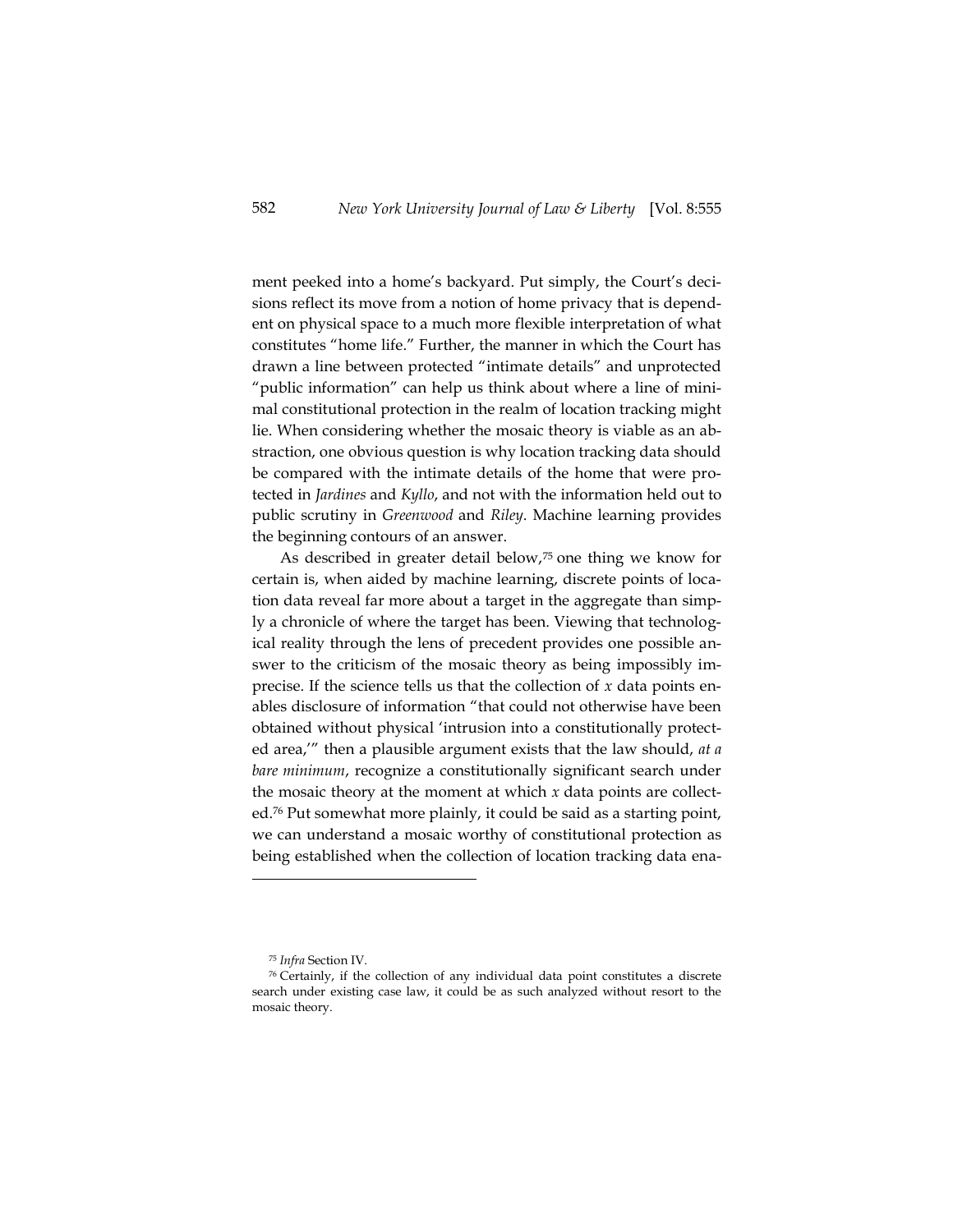bles the police to learn intimate details about a target's home life that could not otherwise be learned without intrusion into the target's private realm. To be certain, this is just a minimal starting point in thinking about where the appropriate layer of constitutional protection must lie, for it goes without saying that the Constitution protects reasonable expectations of privacy well beyond the four walls of the abode.

# E. QUANTIFYING THE MOSAIC

As the above demonstrates, the abstract notion of the mosaic theory can be preliminarily aligned with privacy notions that have previously been articulated in the case law. However, without further development of the science it will be difficult to objectively articulate the precise contours of the theory. Thus, even if it can be said that the minimum level of constitutional protection is tripped when location data enables the discovery of the type of information that already enjoys constitutional protection, the question of line drawing remains. In this section, we explore this line drawing and whether there is any support in the precedent for precise quantification of legal concepts. Efforts to imbue inexact legal concepts with some aspects of numeric measurement are not unique to privacy. In other areas of the law, similar suggestions have been made to translate relatively amorphous notions into more certain mathematical models.<sup>77</sup> The Court, though, has most often declined to endorse a precise mathematical formulation.<sup>78</sup>

<sup>77</sup> *See e.g.*, Ronald J. Bacigal, *Making the Right Gamble: The Odds on Probable Cause*, 74 MISS. L.J. 279 (2004); Edward K. Cheng, *Reconceptualizing the Burden of Proof*, 122 YALE L.J. 1254 (2013); Michael O. Finkelstein & William B. Fairley, *A Bayesian Approach to Identification Evidence*, 83 HARV. L. REV. 489 (1970); Erica Goldberg, *Getting Beyond Intuition in the Probable Cause Inquiry*, 17 LEWIS & CLARK L. REV. 1065; John Kaplan, *Decision Theory and the Factfinding Process*, 20 STAN. L. REV. 1065 (1968); C.M.A. McCauliff, *Burdens of Proof: Degrees of Belief, Quanta of Evidence, or Constitu-*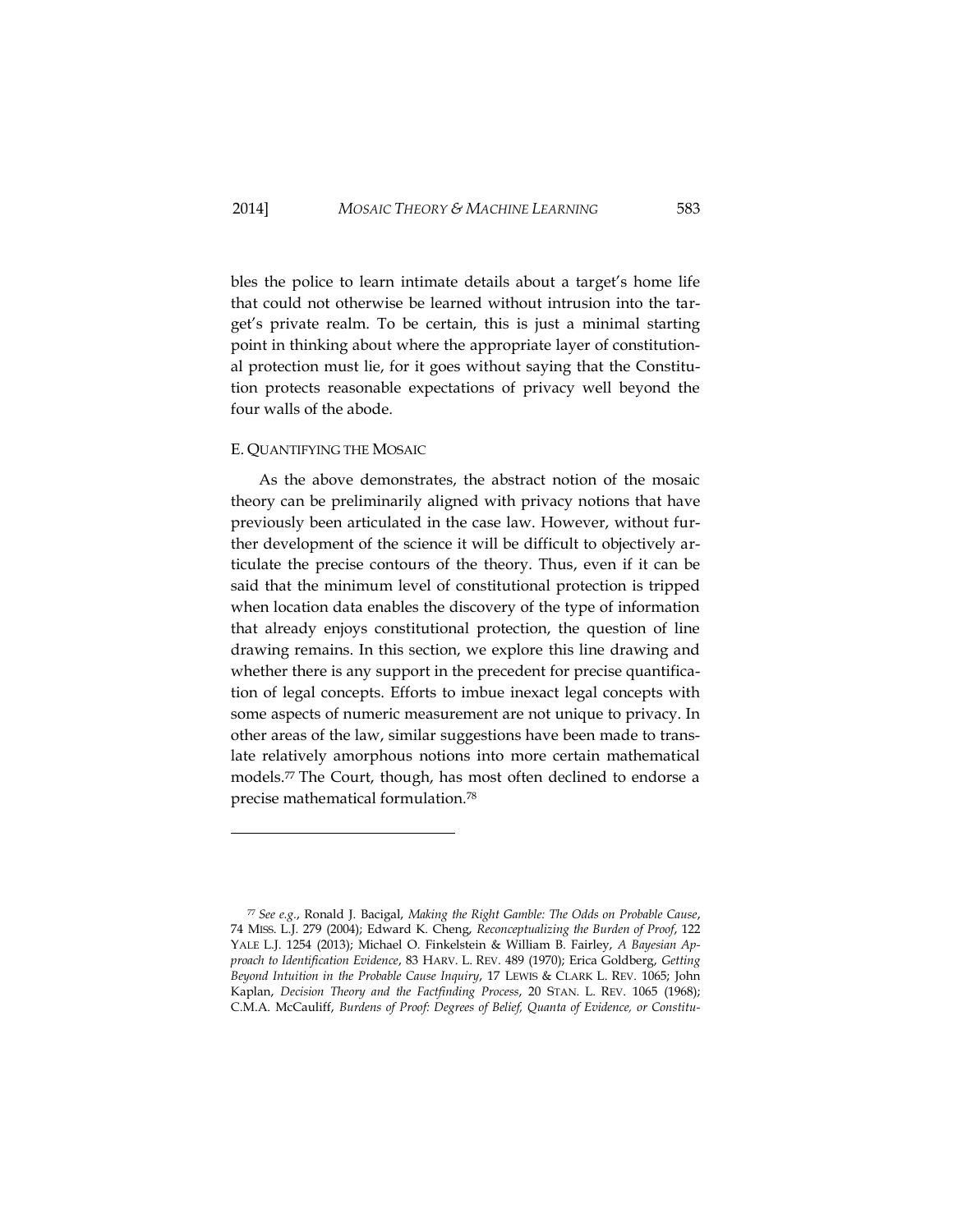In *Maryland v. Pringle*, for example, the Court noted that "the probable-cause standard is a 'practical, nontechnical conception' that deals with 'the factual and practical considerations of everyday life on which reasonable and prudent men, not legal technicians, act.'"<sup>79</sup> Under the facts of that case, a police officer stopped a car for speeding, and, after searching it, found cocaine, of which all three passengers in the car denied ownership.<sup>80</sup> Absent any other facts, each passenger, as a mathematical proposition, was likely to have committed a narcotics offense with a probability of only one-third. Nonetheless, the Court found that the officer had probable cause to arrest the respondent Pringle, one of the three passengers. <sup>81</sup> Though some argued that the Court's decision signaled a new mathematical understanding of probable cause, *i.e.*, 33⅓%, the Court made clear it was not adopting a precise quantitative definition of the term: "[t]he probable cause standard is incapable of precise definition or quantification into percentages because it deals with probabilities and depends on the totality of the circumstances." On the totality

*tional Guarantees?*, 35 VAND. L. REV. 1293 (1982); Michael J. Saks & Robert F. Kidd*, Human Information Processing and Adjudication: Trial by Heuristics*, 15 LAW & SOC'Y REV. 123 (1980-1981); Barbara D. Underwood, *Law and the Crystal Ball: Predicting Behavior with Statistical Inference and Individualized Judgment*, 88 YALE L.J. 1408 (1979). *But see, e.g.*, J. D. Jackson, *Probability and Mathematics in Court Fact-Finding*, 31 N. IR. LEGAL Q. 239 (1980); Orin Kerr, *Why Courts Should not Quantify Probable Cause,* THE POLITICAL HEART OF CRIMINAL PROCEDURE 131 (Michael Klarman et al. eds., 2012); Laurence H. Tribe, *Trial by Mathematics: Precision and Ritual in the Legal Process*, 84 HARV. L. REV. 1329 (1971).

<sup>78</sup> *See*, *e.g.,* Illinois v. Gates, 462 U.S. 213, 235 (1983) (stating that "an effort to fix some general, numerically precise degree of certainty corresponding to 'probable cause' may not be helpful"). *But see*, *e.g.*, United States v. Schipani, 289 F. Supp. 43, 55-56 (E.D.N.Y. 1968) (stating that the proof of a fact by preponderance of evidence requires a probability of at least 50%).

<sup>79</sup> Maryland v. Pringle, 540 U.S. 366, 370 (2003) (quoting Illinois v. Gates, 462 U.S. 213, 231 (1983)); Illinois v. Gates, 462 U.S. 213, 231 (1983) (quoting Brinegar v. United States, 338 U.S. 160, 175 (1949)); Brinegar v. United States, 338 U.S. 160, 175 (1949).

<sup>80</sup> *Pringle*, 540 U.S. at 368.

<sup>81</sup> *See id*. at 374.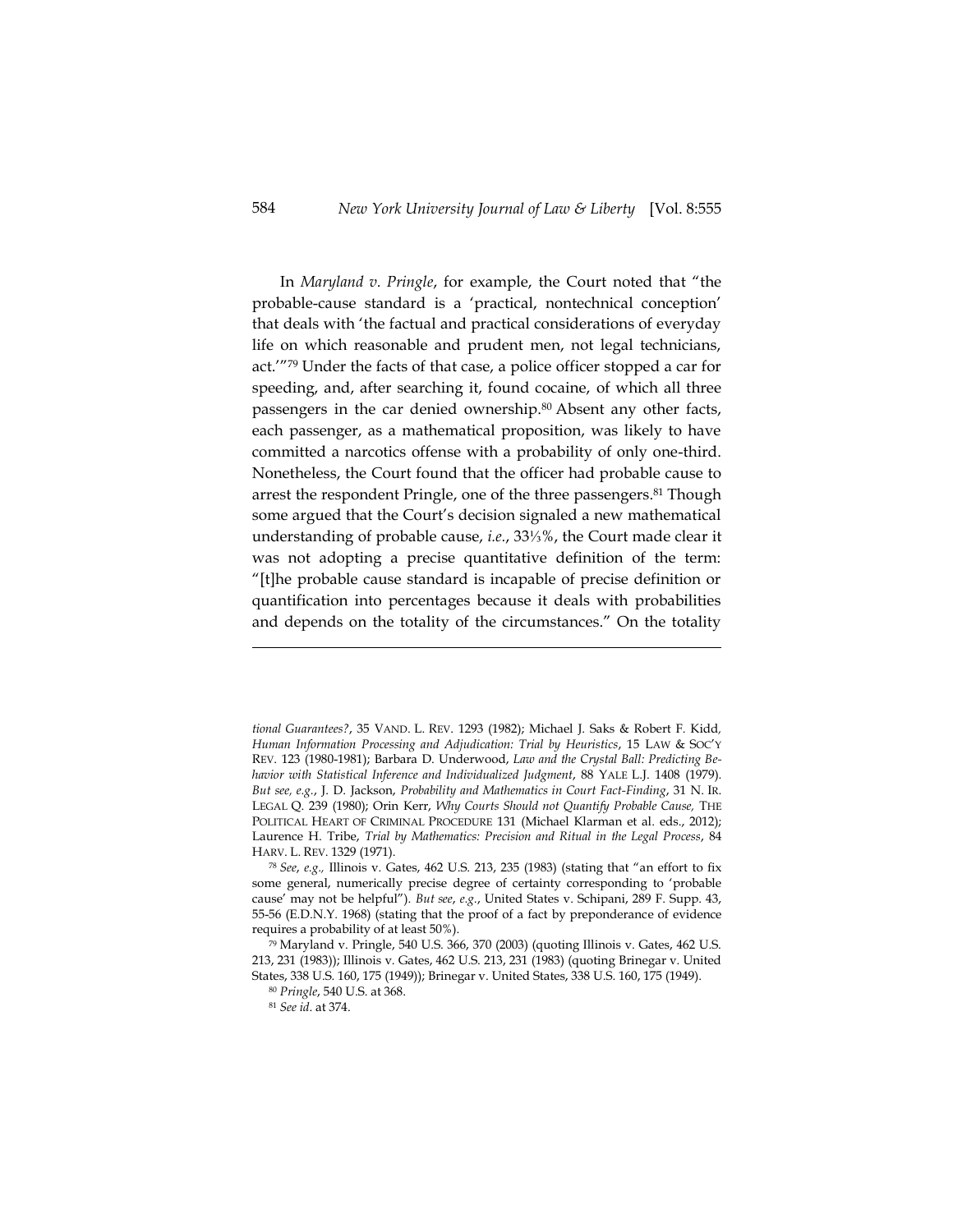before it, the *Pringle* Court found that "[t]he quantity of drugs and cash in the car indicated the *likelihood* of drug dealing, [to be] an enterprise [among the three passengers] to which a dealer would be *unlikely* to admit an innocent person with the potential to furnish evidence against him."<sup>82</sup>

The Court's reluctance to quantify other legal standards can be seen in its treatment of proof beyond a reasonable doubt and preponderance of the evidence. Noting the usefulness of these standards despite their inability to be quantified, Justice Harlan stated in his concurring opinion in *In re Winship* that "[a]lthough the phrases 'preponderance of the evidence' and 'proof beyond a reasonable doubt' are quantitatively imprecise, they do communicate to the finder of fact different notions concerning the degree of confidence he is expected to have in the correctness of his factual conclusions."<sup>83</sup>

Notwithstanding the above, however, it would be inaccurate to suggest that the Court always eschews the comparative certainty that comes with mathematically precise bright lines. Accordingly, the Court's refusal to adopt a quantitative understanding of a term like probable cause does not stand in the way of the instant suggestion that a more precise understanding of the mosaic theory can (and should) be informed by the developing objective scientific notions. Though the Court's present reluctance to embrace the mosaic theory appears to be driven in part by reluctance to draw an arbitrary constitutional line in the field of location tracking, it has not

<sup>82</sup> *Id*. at 373 (emphasis added); Florida v. Harris, 133 S. Ct. 1050, 1055 (2013) (noting that the "test for probable cause is not reducible to 'precise definition or quantification.'"); Ornelas v. United States, 517 U.S. 690, 695 ("Articulating precisely what 'reasonable suspicion' and 'probable cause' mean is not possible.").

<sup>83</sup> 397 U.S. 358, 370 (1970) (Harlan, J., concurring).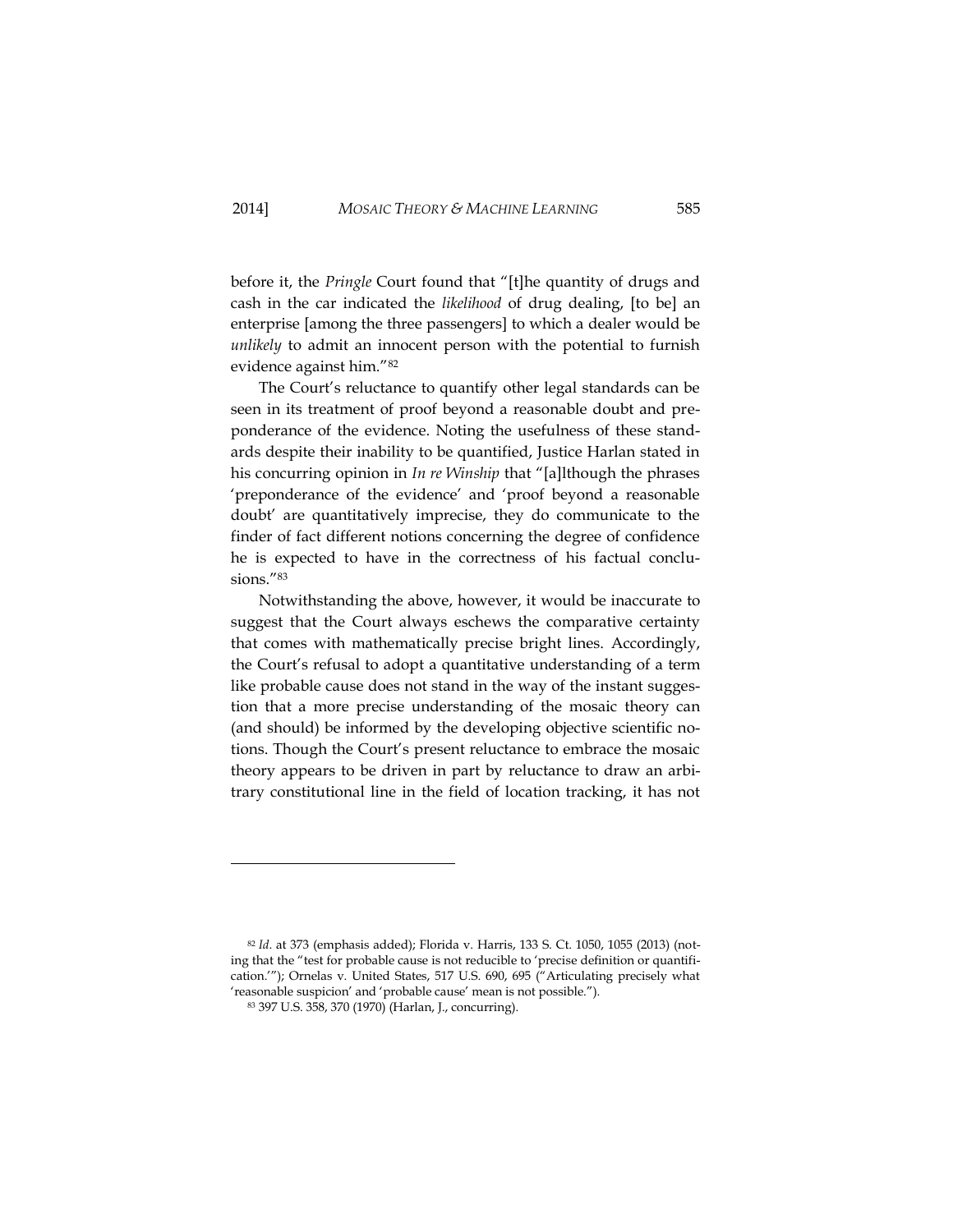been so reserved universally.<sup>84</sup> In certain contexts, the Court has embraced numerical approaches to rule-making, even while admitting that the precise point selected was somewhat arbitrary.

For example, the Court has determined that a custodial suspect's request for counsel will not bar further uncounseled questioning, so long as the suspect has experienced a fourteen-day "break" in custody.<sup>85</sup> In that case, *Maryland v. Shatzer*, Shatzer, an inmate at a Maryland prison, was questioned about the sexual abuse of his son. After being given *Miranda* warnings, Shatzer indicated that he wanted to speak with an attorney. The questioning detective left, and Shatzer was returned to the general prison population. Three years later, a second detective visited Shatzer, gave him *Miranda* warnings, and questioned him again about the abuse. During this second round of questioning, Shatzer made incriminating statements. Finding that the statements were not obtained in violation of Shatzer's rights, the Supreme Court held that "once the suspect has been out of custody long enough (14 days) to eliminate the coercive effect, there will be nothing to gain" by continuing to recognize a prohibition on future questioning.<sup>86</sup> Writing in concurrence, Justice Stevens noted, "Today's decision . . . offers no reason for its 14-day time period. To be sure, it may be difficult to marshal conclusive evidence when setting an arbitrary time period."<sup>87</sup>

Another instance in which the Court has been willing to quantify constitutional protection to advance a simple rule is with regard

<sup>84</sup> With regard to the Fifth Amendment, the Court has readily acknowledged that lines it has drawn are arbitrary but bright. The Court's refusal to quantify legal concepts like reasonable doubt and probable cause is driven less by a concern for arbitrariness, and more by an appreciation for the complex mental processes underlying such evaluations. In the Court's view quantification in such instances would do more harm than good.

<sup>85</sup> *See* Maryland v. Shatzer, 559 U.S. 98, 130 S. Ct. 1213 (2010).

<sup>86</sup> *Id*. at 1223.

<sup>87</sup> *Id.* at 1231 n.7 (Stevens, J., concurring).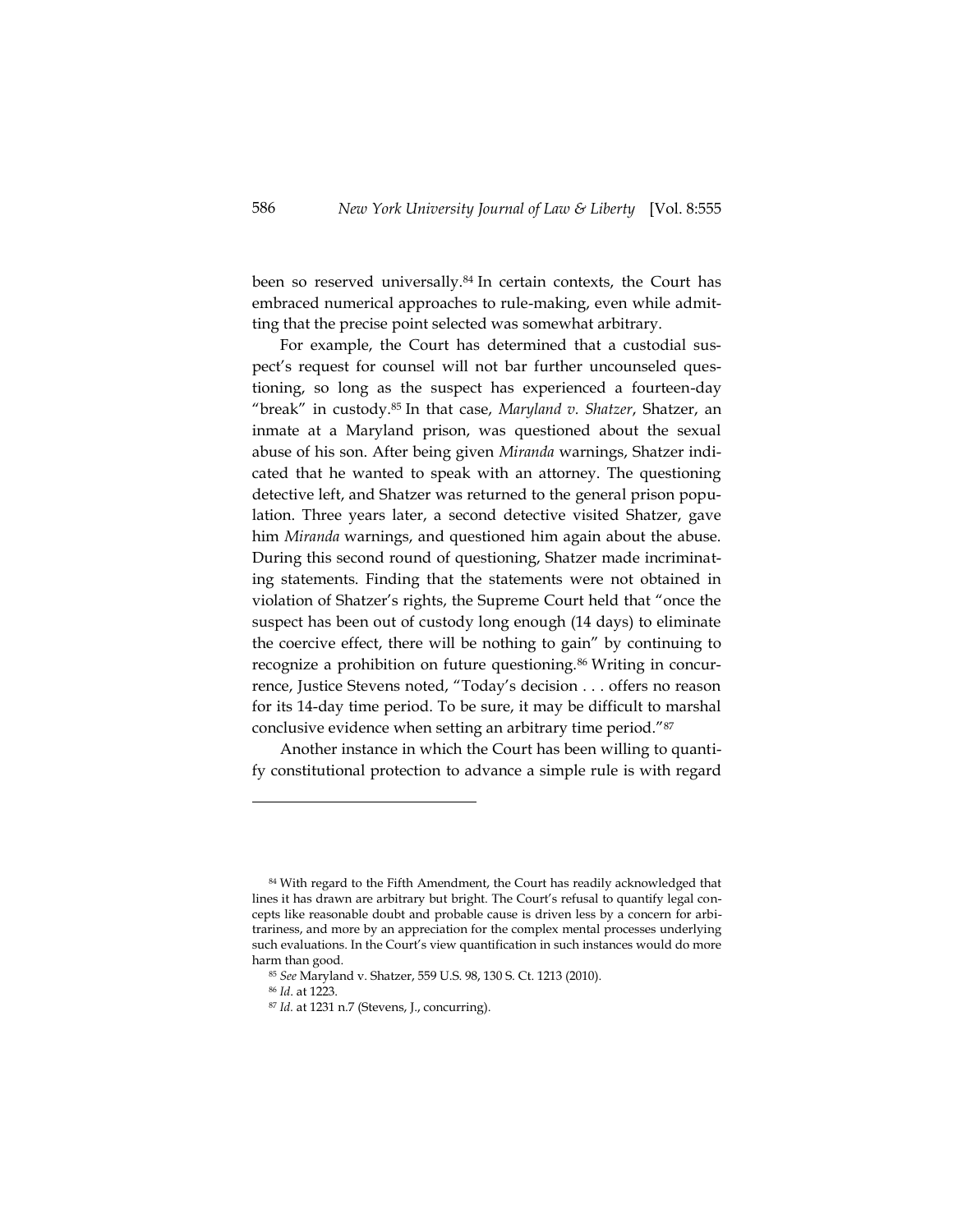to binary searches (searches that can produce only two results). The Court has clearly said that binary searches at both the high and low ends of the technological scale are permissible without a warrant because of the limited quantity of data they reveal, assuming they do not tread upon other constitutional protections.<sup>88</sup>

Though the Court in some cases has been unwilling to quantify legal concepts, in others it has found that hard numbers aid in the articulation of legal standards. Most importantly, with regard to location tracking, the Court has previously found that the quantity of information collected may be relevant to the intrusiveness of the government's conduct, and thus would be relevant to the appropriate level of constitutional protection afforded.<sup>89</sup> Thus, the suggestion that practical implementation of the mosaic theory will benefit from a more quantitative understanding of objective reasonableness is not contrary to existing doctrine.

The urge to quantify the Fourth Amendment's protection in the context of location tracking is, in part, a call for greater objectivity and, in part, a call for greater protection. As the unanimous decision in *Jones* reflects, however, the Court is not quite ready to make the leap. The Court's reluctance to fully embrace the mosaic theory in this context is not unwarranted. While the concerns of the concurring justices in *Jones* are readily understood at a visceral level, they are more difficult to defend objectively. And while the Court has, at times, been willing to embrace arbitrary numerical standards, a stronger case for change is made if one can explain why it would improve the status quo. As Justice Scalia wryly explained in the majority opinion language quoted above, $90$  the quantification of objec-

<sup>88</sup> *Compare* Illinois v. Caballes, 543 U.S. 405, 408-09 (2005); United States v. Place, 462 U.S. 696, 707 (1983); United States v. Jacobsen, 466 U.S. 109, 123-24 (1984) *with* Florida v. Jardines, 133 S. Ct. 1409, 1414 (2013).

<sup>89</sup> United States v. Knotts, 460 U.S. 276, 284 (1983).

<sup>90</sup> *Supra* Section [I.0](#page-13-0)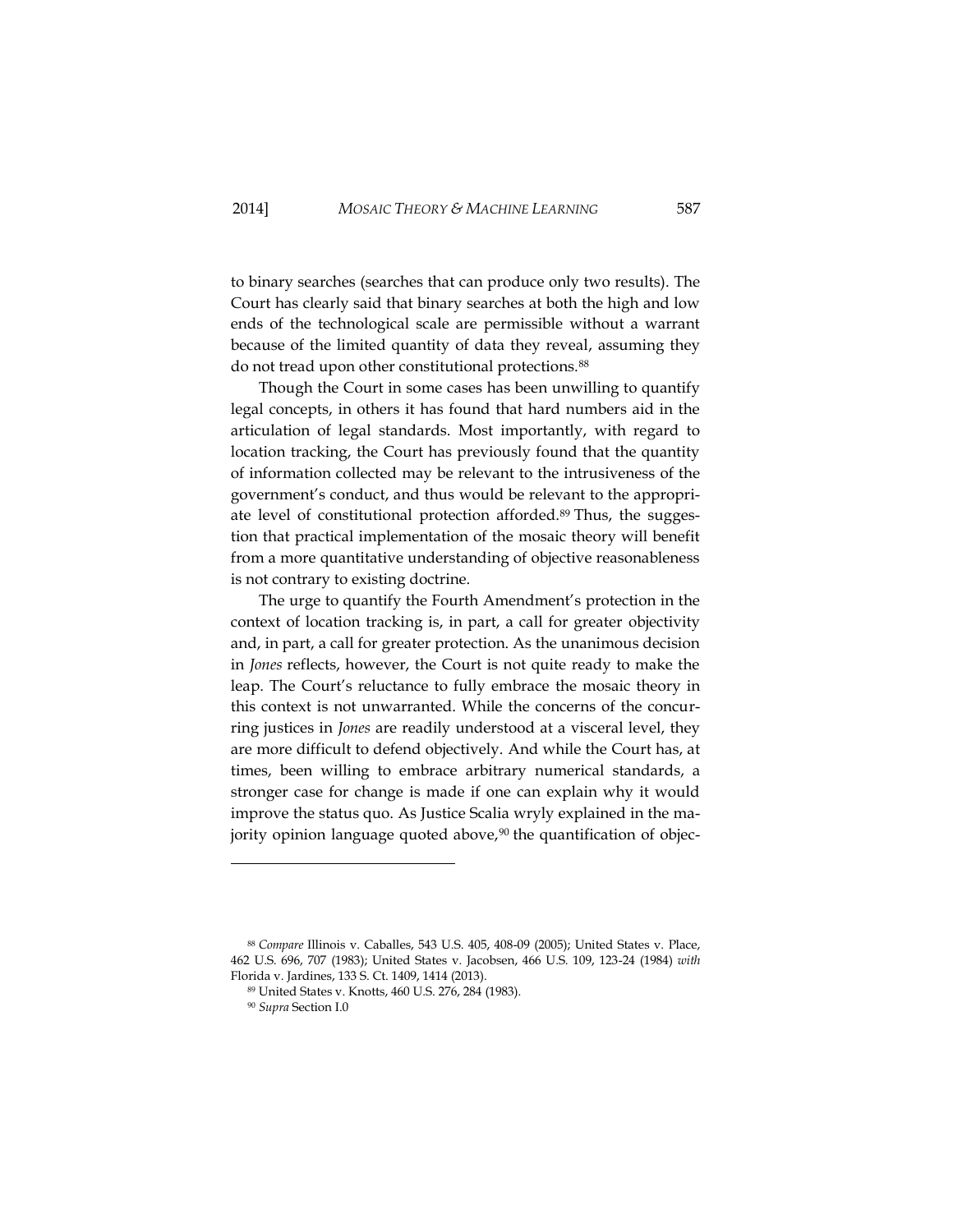tive reasonableness advanced by the concurrences is hardly more clear-cut than the generic objective reasonableness standard under *Katz* that it seeks to enhance. Indeed, even the concurring justices conceded that they could not identify the precise point at which monitoring moved from permissible to unconstitutional: "We need not identify with precision the point at which the tracking of this vehicle became a search, for the line was surely crossed before the 4-week mark." 91

However, what the concurring justices in *Jones* recognized, and what the Court's prior guidance tells us is that it is generally possible to identify a minimum point at which constitutional protection must attach. Put somewhat differently, there is an upper bound for a period of time at which technologically-aided location tracking stops being simply more efficient surveillance and becomes something altogether different substantively. The lessons of machine learning help us to understand where that upper temporal bound lies for they help us to understand exactly what can be learned from the aggregation of various types of data. Moreover, those same lessons will help us more clearly identify to what extent the upper bound can be lowered. If these lessons are taken seriously, the imprecision decried in *Jones* will not be a barrier to quantification much longer.

Before turning to a discussion of the power of machine learning, it should be noted that in constructing the jurisprudence of the Fourth Amendment, the Court has expressed concern for both the current state of scientific knowledge and its likely future ability.<sup>92</sup> A scientific understanding of location tracking that will help to make future abilities clear would thus do much to advance the discussion.

<sup>91</sup> United States v. Jones, 132 S. Ct. 945, 964 (2012) (Alito, J., concurring).

<sup>92</sup> Kyllo v. United States, 533 U.S. 27, 36 (2001) ("While the technology used in the present case was relatively crude, the rule we adopt must take account of more sophisticated systems that are already in use or in development.").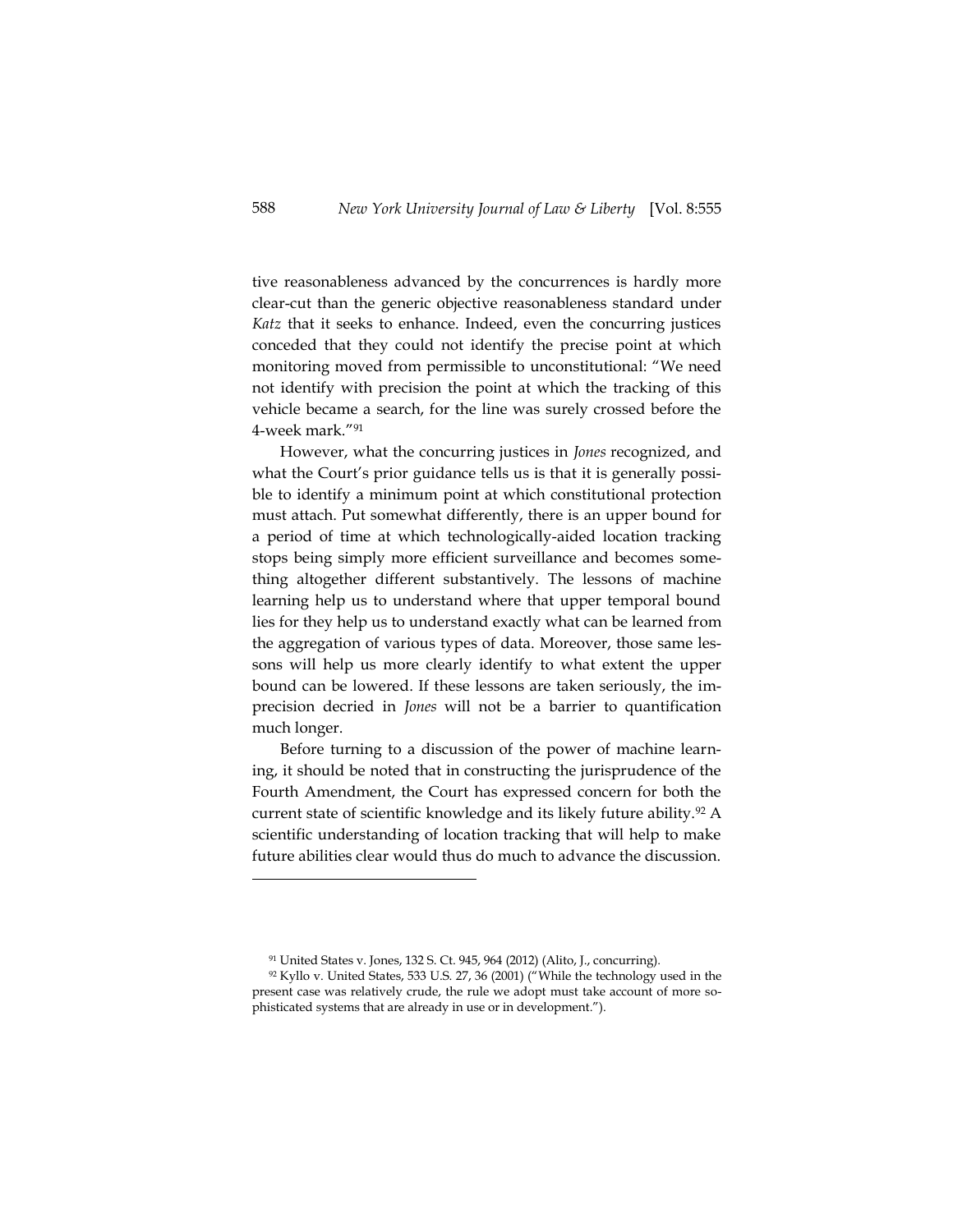The machine learning principles, described in Section II., combined with the privacy metrics described in Section III., do just that. They provide a rationale for according differential legal treatment to technologically enhanced location tracking of different durations.<sup>93</sup> They help explain why location tracking data gathered for *x* data points can be substantively different than location tracking data gathered for  $x + 2$  data points or  $x + 2$  time units. In this sense, machine learning and privacy metrics provide a dispassionate explanation for the *Jones* concurrences' intuitive belief that GPS monitoring of a suspect for twenty-eight days is different than the only hourslong beeper monitoring at issue in *Knotts*.

#### **II. MACHINE LEARNING**

As discussed earlier, $94$  under the mosaic theory, a sequence of acts may constitute a Fourth Amendment search even if none of the individual acts trigger constitutional scrutiny. This insight is the core element of the mosaic theory. It acknowledges that the aggregation of observations about a person can lead to a picture that is more revealing than the sum of the individual observations. However, how is this possible? That is the question to which machine learning provides an answer.

Machine learning is a field that seeks to harness today's exponential data deluge by finding patterns in it, making predictions from it, and efficiently organizing it. Machine learning leverages large-scale efficient algorithms from computer science and principled inference methods from statistics. However, machine learning can also be potentially invasive if applied to location data or other data: it can deduce information that may otherwise have been pro-

<sup>93</sup> Related prediction programs are already being used by law enforcement. For example, Mosaic 20 is a domestic violence prediction program currently in use.

<sup>94</sup> *See supra* Section [I.0](#page-16-0)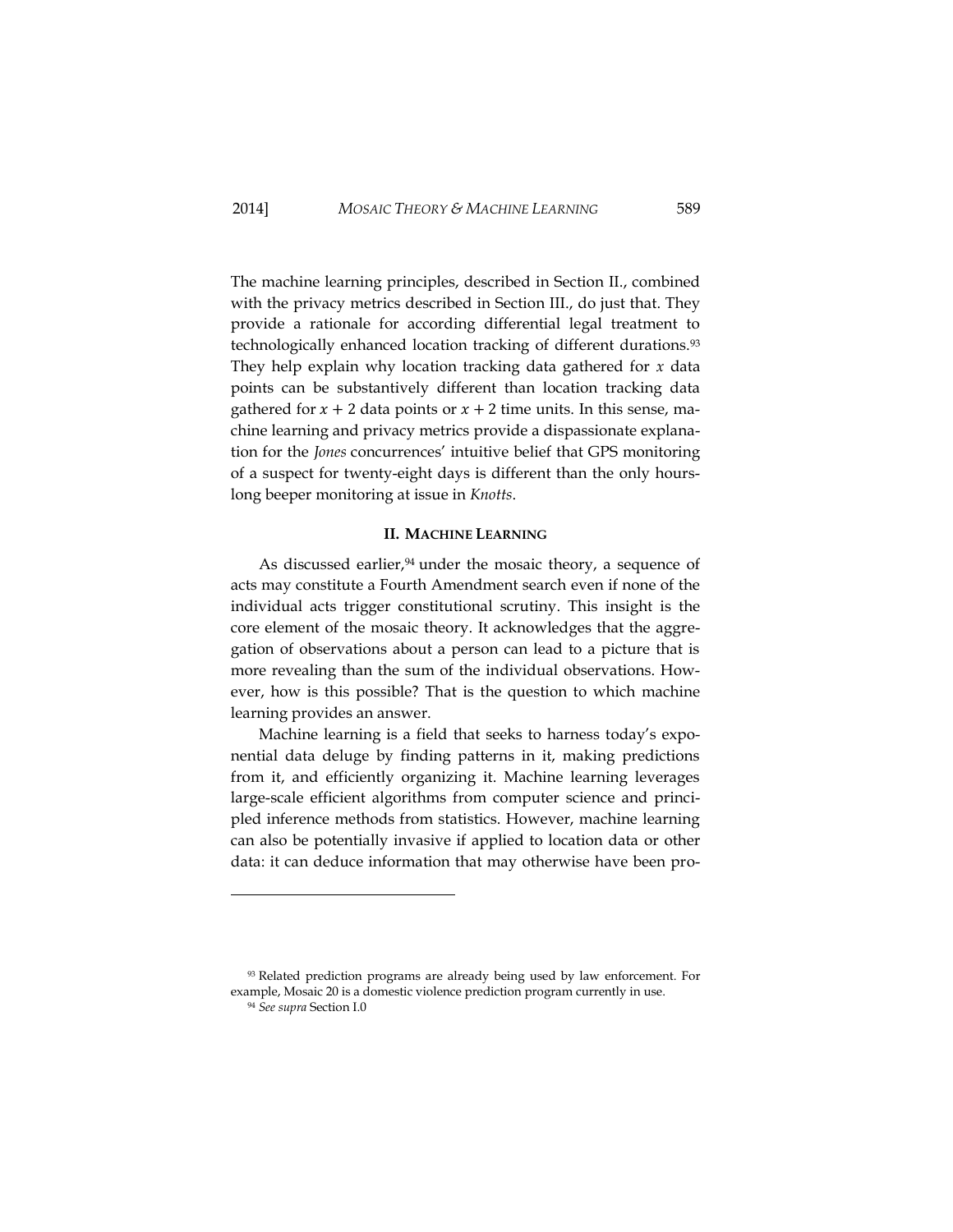tected by the natural limitations of manual and human-driven investigation.

Machine learning works best when given a large training set of observations (ideally drawn in some independent manner) with which it estimates models. These models are then used to make predictions on future data outputting a probability measure for the occurrence of an event or existence of a fact. The train/test paradigm can largely be automated and also reliably evaluated. Three natural regimes can be distinguished: unsupervised machine learning, supervised machine learning, and semi-supervised machine learning. Each will be discussed in turn. We caution that this is a very brief overview of a highly mathematical branch of computer science.

#### A. UNSUPERVISED MACHINE LEARNING

In unsupervised machine learning, a dataset describing  $n$  people is measured and stored as  $\{x_1, ..., x_n\}$ . Here, each  $x_i$  refers to all the data collected about user  $i$  (the profile or location history or some other collection of personal information).<sup>95</sup> A machine learning system automatically finds dependencies, correlations, and clusters in the data without requiring any significant human intervention. More specifically, it could perform the following operations:

<sup>&</sup>lt;sup>95</sup> Unsupervised machine learning is an umbrella term that covers many aspects of density estimation, Bayesian inference, and maximum likelihood. Bayesian inference dates back to Reverend Thomas Bayes, FRS (1702-61) with a general overview by GEORGE E.P. BOX & GEORGE C. TIAO, BAYESIAN INFERENCE IN STATISTICAL ANALYSIS VOL. 40 (John Wiley & Sons 2011). More recent Bayesian inference approaches involve large sets of interdependent random variables as described by DAVID HECKERMAN, A TUTORIAL ON LEARNING WITH BAYESIAN NETWORKS (Springer 2008). Maximum likelihood was formalized by R.A. Fisher at the start of the  $20<sup>th</sup>$  century as discussed by John Aldrich, *R.A. Fisher and the making of maximum likelihood 1912-1922,* STATISTICAL SCIENCE 12.3, 162-76 (1997).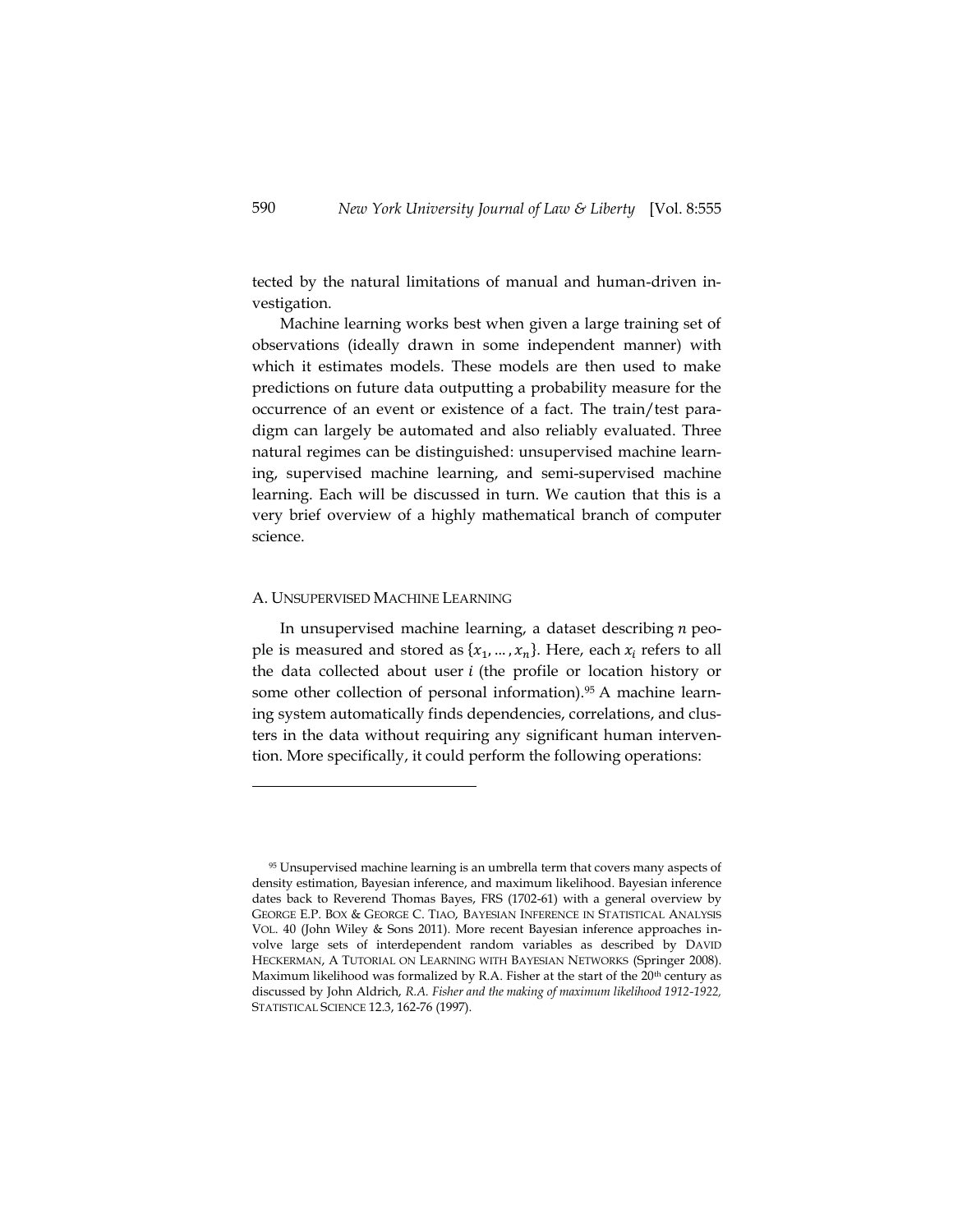- **Clustering:** In *clustering*, a system automatically finds groups of users in the dataset that appear statistically similar. For instance, certain individuals may show a pattern of visiting churches on Sundays while others stay home during that time. After application of a clustering algorithm, it becomes relatively easy for a human investigator to observe prototypes from each cluster and figure out which group it represents (for instance, followers of a particular faith, e.g., Christians). The number of groups to be extracted can be fixed (i.e., find the 5 most important groups) or can be automatically estimated. The groupings could be disjoint, overlapping, hierarchical, or nested in various ways. For instance, sub-groups of religious activity (Baptists, Roman-Catholics, Lutherans, etc.) could emerge under a larger umbrella group (Christians).
- **Detection:** Given data about individuals as an unbiased sample of the population, a *detection system* recovers a probability distribution,  $p(x)$ , which says how an individual likely behaves under this sample. This permits an investigator to flag anomalous users in the training data (and in future data) as individuals with a  $p(x)$  score that is lower than some reasonable threshold. Alternatively, it is possible to identify the handful of users who had the lowest  $p(x)$  scores as *outliers*, for example, in a location dataset those who do not exhibit regular location movement. One natural example of an outlier is the mail carrier who spends the workday going door-to-door delivering mail. This is an unusual commute pattern relative to the rest of the population.
- **Visualization and Summarization:** Another application of machine learning is *visualizing trends* in "big data" and highlighting important aspects in it. While each person's record,  $x_i$ , may contain thousands or millions of bytes of information, a human investigator can only visualize projections of the data in two or three dimensions. Machine learning, however, finds low-dimensional embeddings,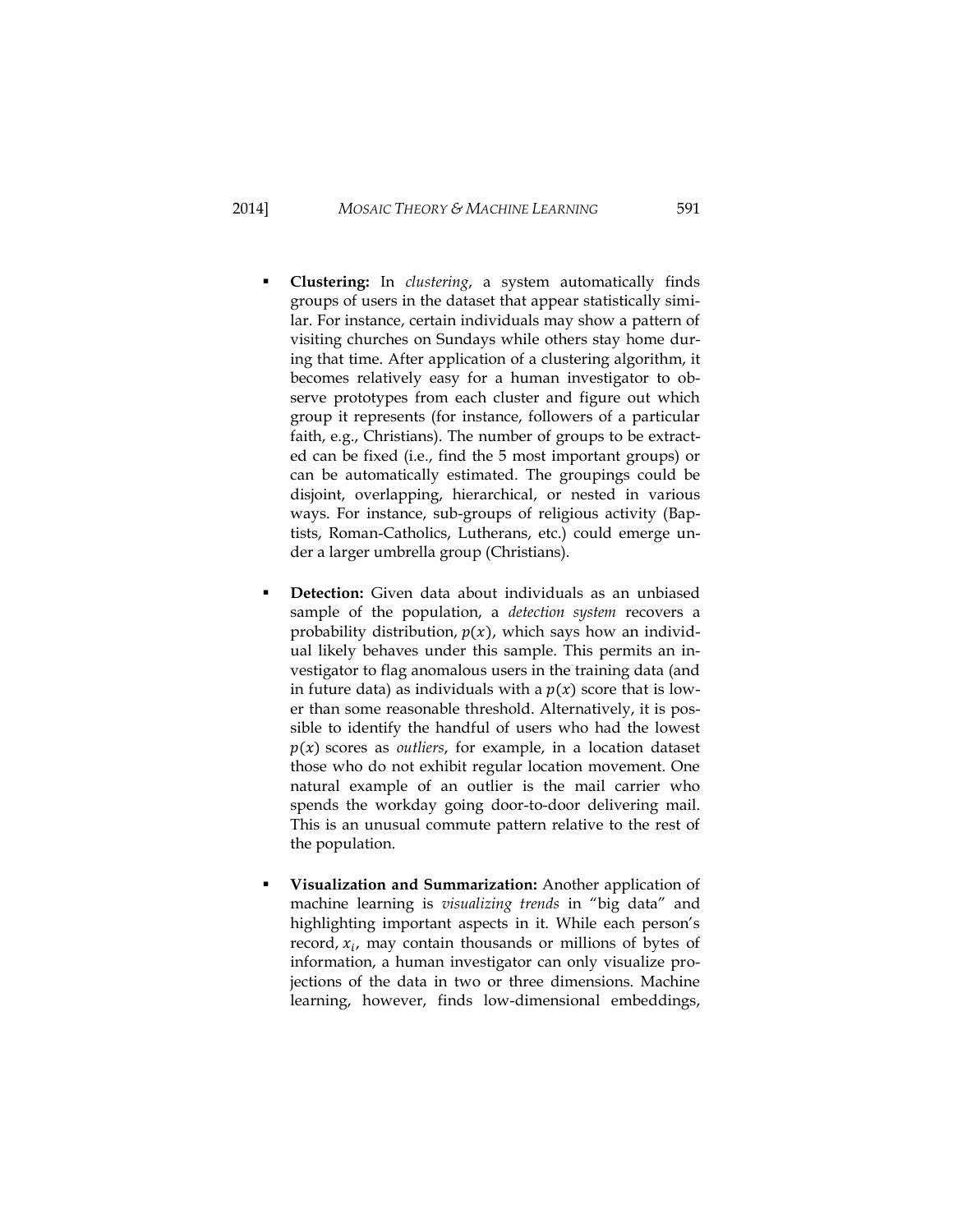which summarize the original data with minimal distortion. For example, the similarities or distances between pairs of visualized low-dimensional embedding-points could be almost equal to the similarities or distances that were measured between pairs of original data points. Alternatively, only the key measurements in the original data points are preserved. For example, from the thousands of latitude and longitude coordinates a user visited that are stored in  $x_i$ , it is possible to extract one or two important locations such as the user's home or place of work.

 **Inference:** One of the most powerful unsupervised machine learning techniques is arguably *probabilistic inference*. In particular, machine learning is able to find dependencies in parts of a collection of data gathered about users. For instance, if we have observed two types of information for many users, say, their location history and web-browsing history, a machine learning system can learn the dependence and correlations between locations and browsing. This allows the system, for example, to fill-in likely browsing patterns for a new user even though only location history for this user was available. Put another way, we can predict a user will probably visit the website espn.com frequently if that user has frequently attended sports events at stadiums.

### B. SUPERVISED MACHINE LEARNING

 $\overline{a}$ 

In supervised machine learning, a dataset of  $n$  input and target output pairs,  $\{(x_1, y_1), ..., (x_n, y_n)\}\)$ , is measured. <sup>96</sup> Here, each could, for example, refer to a profile, aggregation of location infor-

<sup>96</sup> Currently popular methods that embody supervised machine learning are described in CARL EDWARD RASMUSSEN & CHRISTOPHER K.I. WILLIAMS, GAUSSIAN PROCESSES FOR MACHINE LEARNING (MIT Press 2006).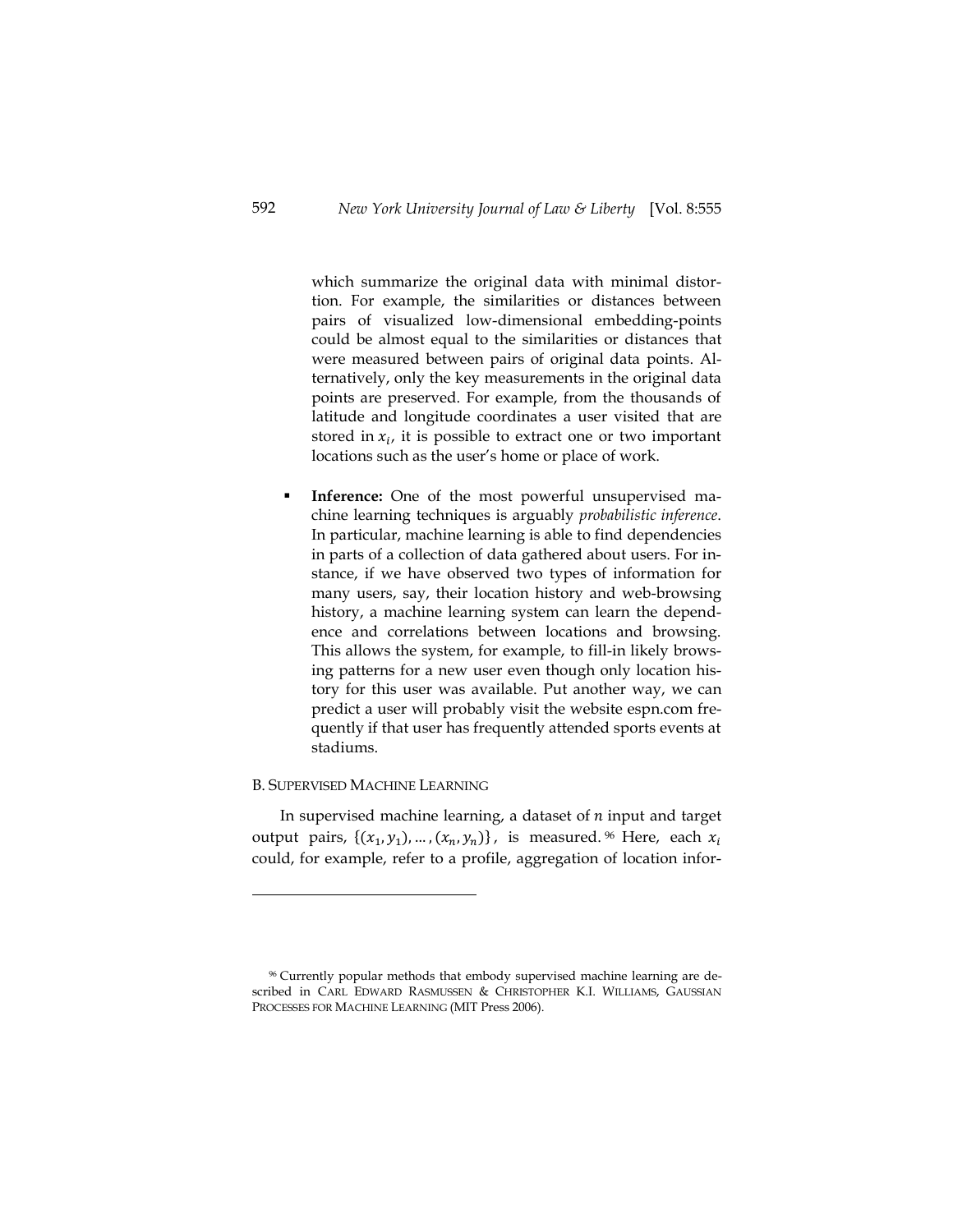mation, or other collection of data about a user while  $y_i$  is a label with which this data has been manually annotated. For instance,  $y_i$ could refer to the fact that the individual is on a suspicious list. This type of data is more laborious to create since it requires human annotation effort while unsupervised learning is more of a pure data collection exercise. With supervised learning, we can perform the following operations with varying degrees of accuracy:

- **Classification:** One of the most basic supervised machine learning operations is *classification*, that is, the identification of a category for a new observation. In addition to collecting data,  $x_i$ , about an individual, classification also requires that we annotate individuals with a discrete label,  $y_i$ . Collecting such a categorical variable,  $y_i$ , about an individual often requires some effort, expense, or a need for the subject to volunteer information about themselves. For example, in addition to collecting location data, one may survey a small portion of the population and ask them to report their occupation (student, construction worker, taxi driver, etc). Then, having obtained such labels from the survey, it is possible for a machine learning system to automatically label other individuals using *only* their location data,  $x_i$ .
- **Regression:** While classification involves obtaining a discrete label,  $y_i$ , for an individual, *regression* assumes that the discrete label is a scalar. For instance, instead of a category (such as occupation), we may collect the income that the individual received last year as a numerical value. Machine learning then learns a good prediction function from training examples to accurately estimate the salary,  $y_i$  of other individuals directly from their location data. For instance, by getting location data from someone who lives in an expensive neighborhood and works in the financial district, it would be possible to estimate a high income level,  $y_i$ .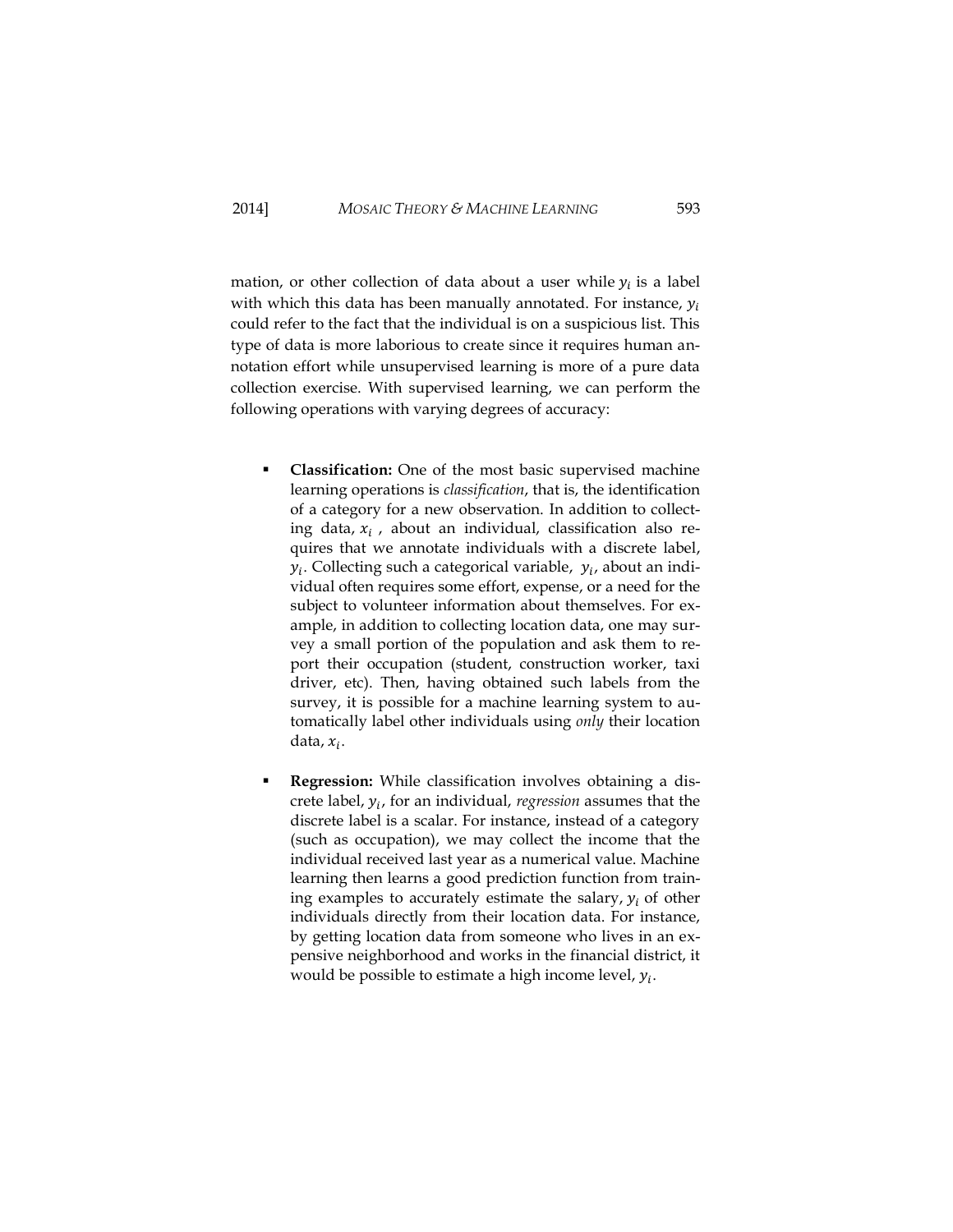**Prediction:** In *prediction*, the output,  $y_i$ , is either discrete (as in classification) or continuous (as in regression), but is also specifically a quantity that is only available in the future after the input raw data,  $x_i$ , is observed from a user. For example,  $y_i$  may be the location (latitude and longitude) that the user will visit tomorrow for lunch. Alternatively,  $y_i$ may be the party (Republican or Democrat) that a person will vote for in the next election. By observing a population of users for some time, it may be possible to predict that user  $i$  will likely go for pizza at the mall in his or her next lunch break. Prediction may help an advertising company determine what ad to target on a mobile device by delivering a relevant message (for instance, to lure the user to a new pizza establishment in the vicinity of his or her next lunch location).

While some of these supervised learning problems are difficult, with increasing amounts of data, the accuracy of the classification, regression, or prediction improves and eventually achieves surprisingly strong performance. Unfortunately, collecting labels in addition to raw data may be an expensive proposition. This leads to a third regime which attempts to leverage large amounts of cheap unsupervised raw data with small amounts of expensive labels to obtain the best of both worlds.

### C. SEMI-SUPERVISED AND NETWORK LEARNING

Semi-supervised learning has recently emerged.<sup>97</sup> It can be thought of as the natural blend of both supervised and unsupervised methods. As in supervised learning, on some individuals, we

<sup>97</sup> Xiaojin Zhu, Zoubin Ghahramani & John Lafferty, *Semi-Supervised Learning Using Gaussian Fields and Harmonic Functions*, THE INT'L CONF. ON MACHINE LEARNING, 912-19 (2003). *See generally* OLIVIER CHAPELLE, BERNHARD SCHÖLKOPF & ALEXANDER ZIEN, SEMI-SUPERVISED LEARNING (MIT Press 2006).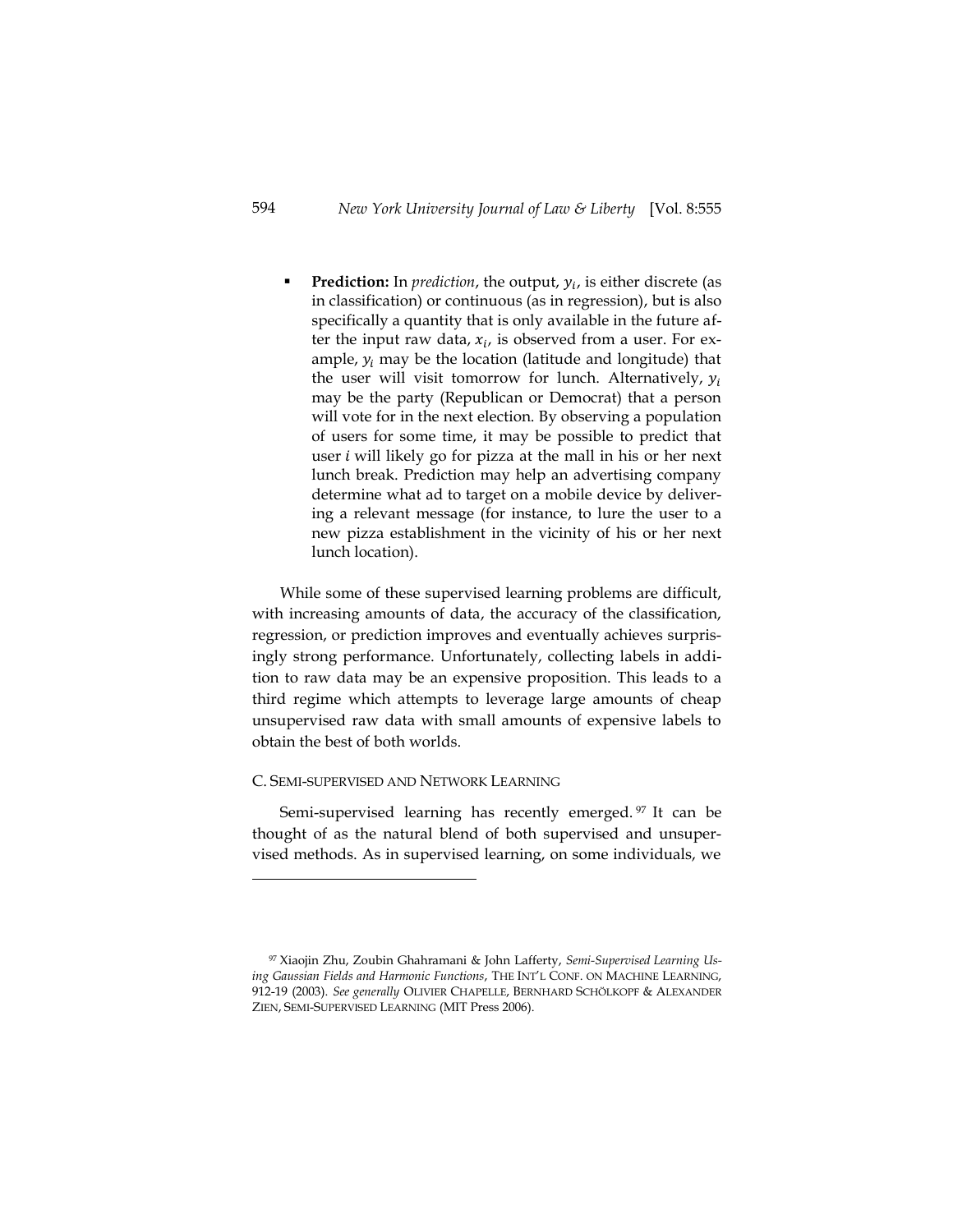have raw input data as well as a target variable. However, on the vast majority of other individuals, we only have raw input data (say, just location data) without any human label annotation. A major component of semi-supervised learning is learning with network data, which has potentially the largest implications for private and location data.

As social networks and social media proliferate, network data is quickly becoming another important alternative to the training datasets mentioned earlier. Rather than having profile information about *n* individuals in the form of  ${x_1, ..., x_n}$ , it is increasingly popular to gather information about interactions between pairs of  $n$ individuals represented by potentially  $n(n-1)/2$  edges between them in the form  $\{e_{1,2}, e_{1,3}, \ldots, e_{1,n}, \ldots, e_{n-1,n}\}$ . Each edge,  $e_{i,j}$ , between two individuals, i and j, represents a relationship, such as a friendship or work relationship.

Such networks can be inferred from mobile communication and location data. For instance, people who call each other can be assumed to be friends and this leads to the formation of a friendship edge between a pair of users. Alternatively, people who spend much time together in similar locations (i.e., co-locate), would also allow an algorithm to infer the presence of an edge or relationship between those two individuals. Moreover, network datasets are natural targets for semi-supervised learning. By knowing some labels on a few individuals in a network (such as their shopping preferences), it is possible to propagate or diffuse this label information to predict labels for others nearby in their network (such as their friends and the friends of their friends).<sup>98</sup>

<sup>98</sup> The theoretical framework behind such network labeling is explicated in Xiaojin Zhu, *Semi-Supervised Learning with Graphs* (May 2005) (Ph.D. thesis, Carnegie Mellon University).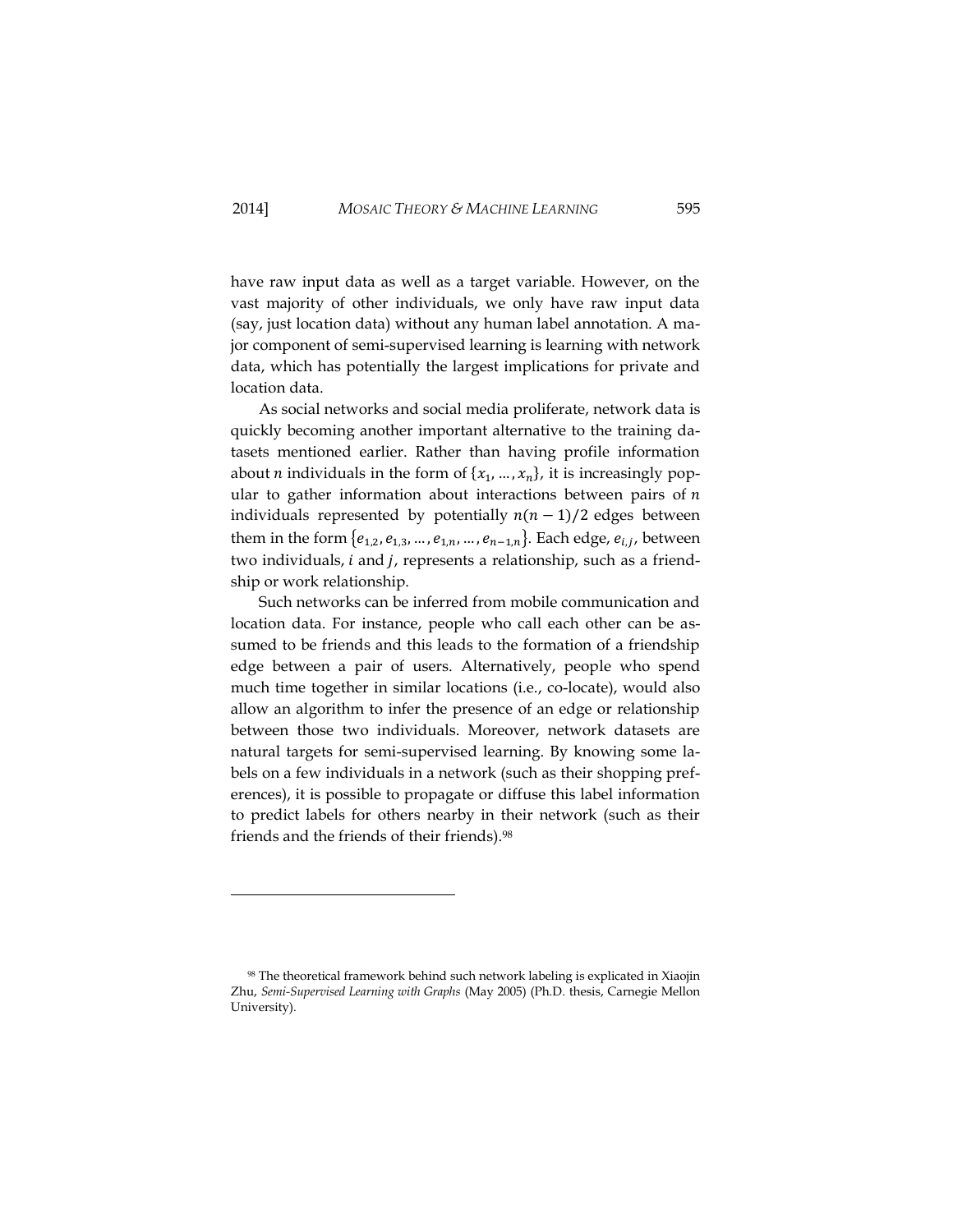#### **III. PRIVACY METRICS**

Machine learning provides a basis for the mosaic theory's rationale that aggregate information can reveal more than the sum of individual observations. It does not, however, provide a measure for privacy. Furthermore, the legal guidance tells us what sort of information and which realms of life have been traditionally protected, but affords little help for deciding when collected data has tripped that threshold.

However, the quantification of privacy is the subject of various privacy metrics proposed in the computer science literature. While most of these metrics are developed for measuring privacy in databases, they are also used for anonymization in location-based web services and for other location privacy purposes. This section will discuss two of those metrics: *k*-anonymity and *l*-diversity. <sup>99</sup> Their underlying notions can be applied to the output of a machine learn-

<sup>99</sup> *k*-anonymity was the starting point for a whole family of privacy metrics that built upon and extended it: for *l*-diversity *see* Ashwin Machanavajjhala, Daniel Kifer, Johannes Gehrke & Muthuramakrishnan Venkitasubramaniam, *l-diversity: Privacy Beyond k-anonymity*, 1 ACM TRANSACTIONS ON KNOWLEDGE DISCOVERY FROM DATA 1 (2007); for *t*-closeness *see* Ninghui Li, Tiancheng Li & Suresh Venkatasubramanian, *tcloseness: Privacy beyond k-anonymity and l-diversity*, INT'L CONF. ON DATA ENG'G, 106 (2007) [hereinafter ICDE]; for *m*-invariance *see* Xiaokui Xiao and Yufei Tao, *minvariance: Towards Privacy Preserving Re-publication of Dynamic Datasets*, SPECIAL INT. GRP. ON MGMT. OF DATA, 689 (2007) [hereinafter SIGMOD]; for *δ*-presence *see* M. Ercan Nergiz, Maurizio Atzori & Christopher W. Clifton, *Hiding the Presence of Individuals From Shared Databases*, PROC. OF THE 2007 ACM SIGMOD ICDE, 665 (2007). Beyond *k*-anonymity and its progeny, one of the most influential recent privacy metrics is differential privacy. *See* Cynthia Dwork, *Differential Privacy*, 33 INT'L COLLOQUIUM ON AUTOMATA, LANGUAGES AND PROGRAMMING, 4052:1 (2006). However, differential privacy is rarely used for purposes of location privacy. For one of the few exceptions *see* Rinku Dewri*, Location Privacy and Attacker Knowledge: Who Are We Fighting against?*, 7 PROC. INT'L. ICST CONF. ON SEC. AND PRIVACY IN COMMC'N NETWORKS (2011).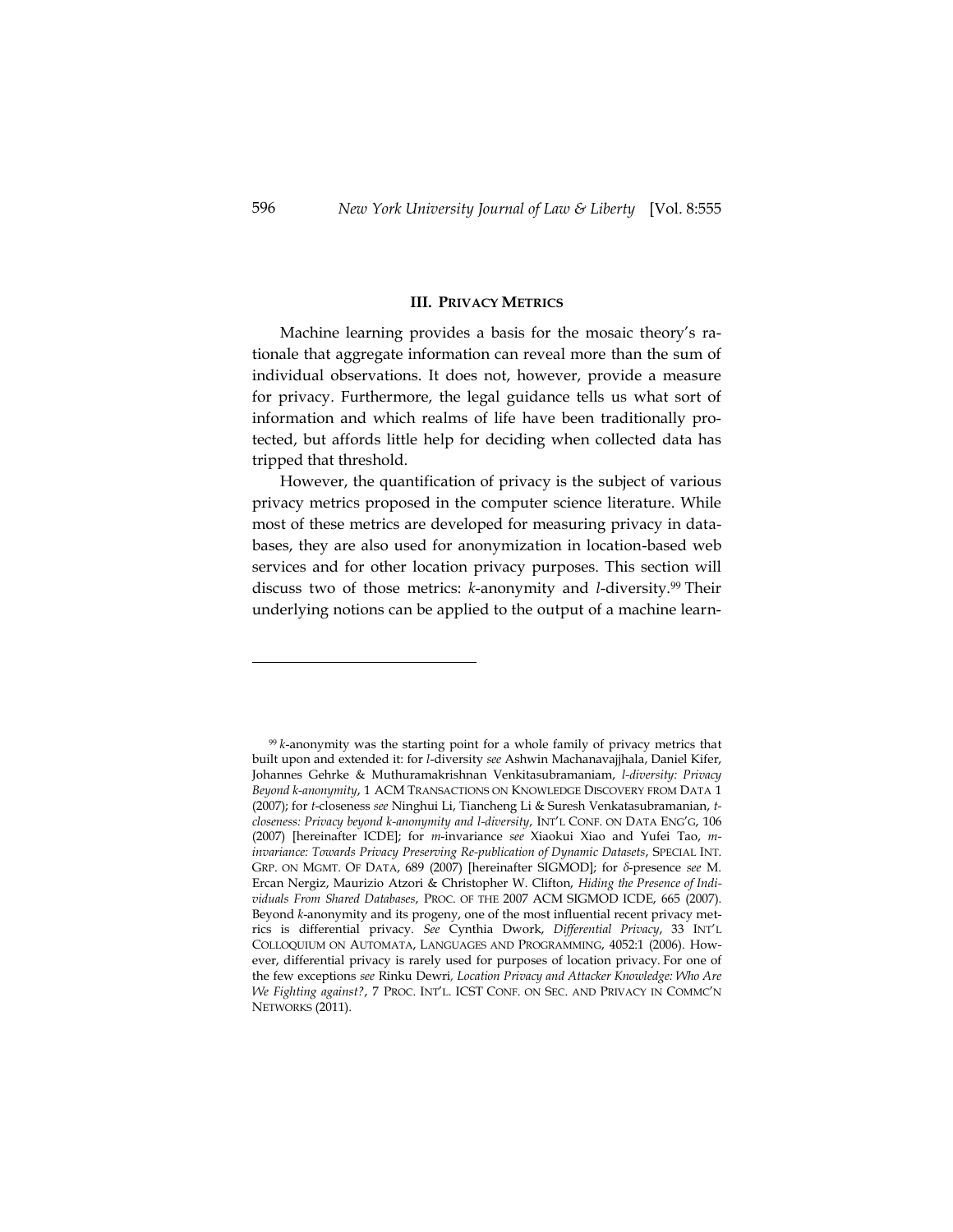-

ing algorithm, thereby allowing for integration into Fourth Amendment doctrine.

### A. *K*-ANONYMITY

Most approaches for quantifying location privacy are based on *k*-anonymity.<sup>100</sup> Under the *k*-anonymity metric, which originated in the context of database privacy, $101$  a release of information from a database is *k*-anonymous "if the information for each person contained in the release cannot be distinguished from at least  $k - 1$  individuals whose information also appears in the release."<sup>102</sup> Applying this metric to location privacy, a person is *k*-anonymous if his or her location is indistinguishable from the location of at least  $k - 1$ other persons.<sup>103</sup> Such anonymity is achieved by spatial cloaking, that is, a trusted third party or peer-to-peer process transforms the precise location of the person to be anonymized into a larger area, known as the anonymity spatial region. This area must be large enough to contain the location of all *k* individuals. For an area of

<sup>100</sup> Aris Gkoulalas-Divanis, Panos Kalnis & Vassilios S. Verykios, *Providing kanonymity in Location Based Services*, 12 SPECIAL INT. GRP. IN KNOWLEDGE DISCOVERY & DATABASES EXPLOR. NEWSL., 3, 5 (2010). *See generally* Marco Gruteser & Dirk Grunwald, *Anonymous Usage of Location-Based Services Through Spatial and Temporal Cloaking*, 1 PROC. INT'L CONF. ON MOBILE SYS., APPLICATIONS, AND SERVICES, 31 (2003), who developed an early model of *k*-anonymous location information. For further model proposals *see, e.g*., Roberto J. Bayardo & Rakesh Agrawal*, Data Privacy through Optimal k-anonymity*, 21 PROC. INT'L CONF. ON DATA ENG'G (2005); Bugra Gedik & Ling Liu, *A Customizable k-Anonymity Model for Protecting Location Privacy*, INT'L CONF. ON DISTR. COMPUTER SYS. 1 (2005) [hereinafter ICDCS].

<sup>101</sup> Pierangela Samarati & Latanya Sweeney, *Protecting Privacy when Disclosing Information: k-anonymity and Its Enforcement through Generalization and Suppression*, Tech. Report SRI-CSL-98-04, SRI INT'L COMPUTER SCIENCE LAB. (1998).

<sup>102</sup> Latanya Sweeney, *k-anonymity: A Model for Protecting Privacy*, 10(5) INT. J. OF UNCERTAINTY, FUZZINESS AND KNOWLEDGE-BASED SYS. 557, 557 (2002).

<sup>103</sup> Bhuvan Bamba, Ling Liu, Peter Pesti & Ting Wang, *Supporting Anonymous Location Queries in Mobile Environments with Privacygrid*, PROC. INT'L WWW CONF. 237, 237 (2008).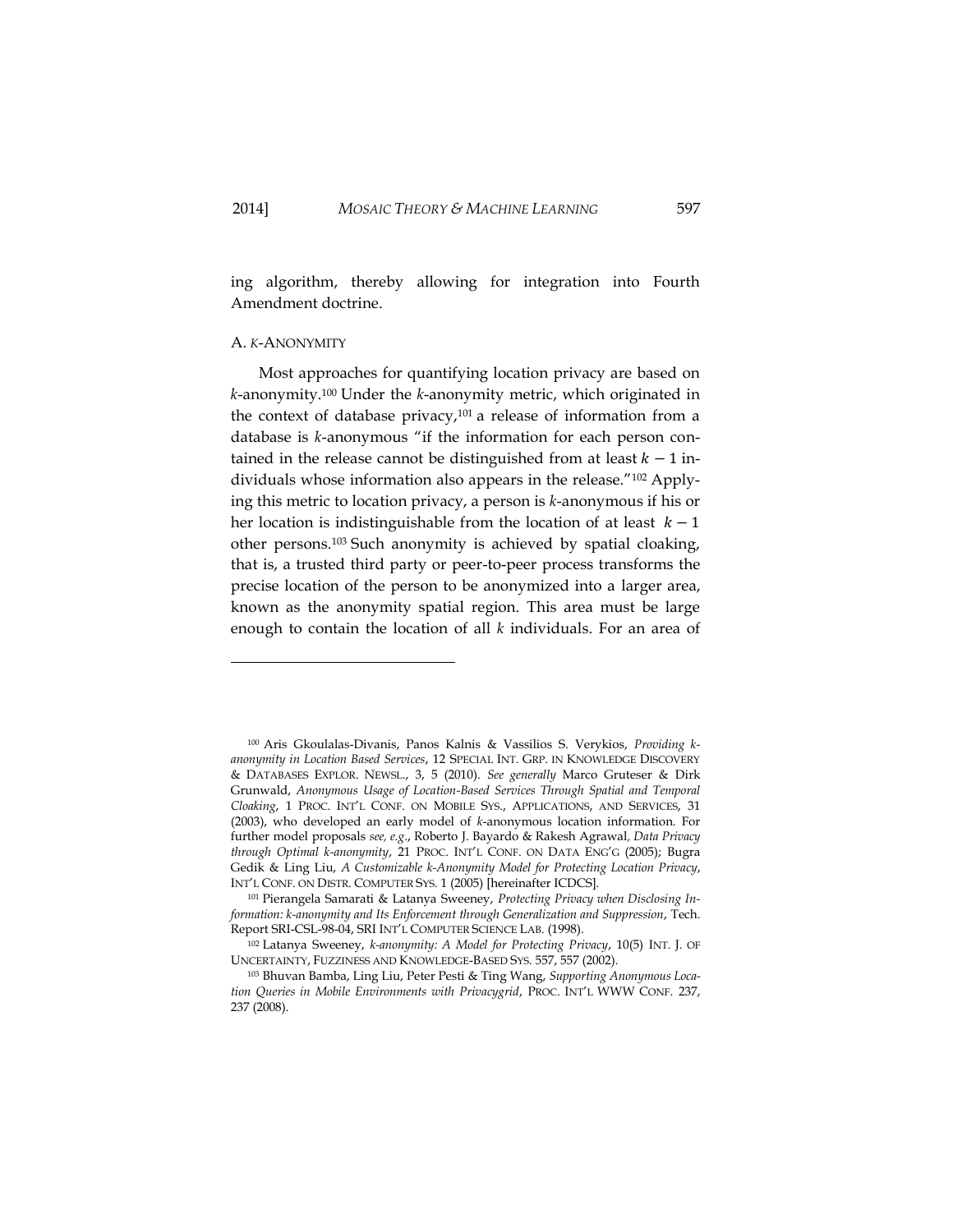such size it is guaranteed that the identity of the person to be anonymized cannot be disclosed with a probability larger than  $1/k$ .<sup>104</sup>

There are many different approaches for selecting the  $k - 1$  persons for populating the anonymity spatial region. Those approaches can be categorized into location *k*-anonymity, historical *k*anonymity, and trajectory *k*-anonymity. <sup>105</sup> Location *k*-anonymity protects a person's privacy in a network by building the anonymity spatial region from the current location of all people in the network. <sup>106</sup> This approach is different from historical *k*-anonymity, which uses the location history as a basis for anonymization.<sup>107</sup> Historical *k*-anonymity can be analogized with using people's footprints instead of their current location. <sup>108</sup> Finally, trajectory *k*anonymity makes use of the location paths of individuals and is therefore particularly useful for preserving privacy in locationbased services that cannot be offered in a single communication, such as car navigation.<sup>109</sup>

Given that the degree of anonymity depends on the choice of *k*, which value should *k* have? In order to provide some flexibility, many *k*-anonymity approaches do not provide a fixed value, but

<sup>104</sup> Aris Gkoulalas-Divanis, Panos Kalnis & Vassilios S. Verykios, *Providing kanonymity in Location Based Services*, 12 SIGKDD EXPLOR. NEWSL. 3, 5 (2010). <sup>105</sup> *Id*.

<sup>106</sup> *Id*. *See*, *e.g.*, Marco Gruteser & Dirk Grunwald, *Anonymous Usage of Locationbased Services Through Spatial and Temporal Cloaking*, 1 PROC. INT'L CONF. ON MOBILE SYS., APPLICATIONS, AND SERVICES, 31 (2003).

<sup>107</sup> Aris Gkoulalas-Divanis, Panos Kalnis & Vassilios S. Verykios, *Providing kanonymity in Location Based Services*, 12 SIGKDD EXPLOR. NEWSL., 3, 7 (2010). *See*, *e.g.*, Claudio Bettini, X. Sean Wang & Sushil Jajodia, *Protecting Privacy Against Locationbased Personal Identification*, 2 PROC. VLDB WORKSHOP ON SECURE DATA MGMT., 185 (2005).

<sup>108</sup> Aris Gkoulalas-Divanis, Panos Kalnis & Vassilios S. Verykios, *Providing kanonymity in Location Based Services*, 12 SIGKDD EXPLOR. NEWSL. 3, 7 (2010).

<sup>109</sup> *Id*. at 8. *See*, *e.g.*, Chi-Yin Chow & Mohamed F. Mokbel, *Enabling Private Continuous Queries for Revealed User Locations*, 10 PROC. INT'L SYMPOSIUM ON ADVANCES IN SPATIAL AND TEMPORAL DATABASES 258 (2007).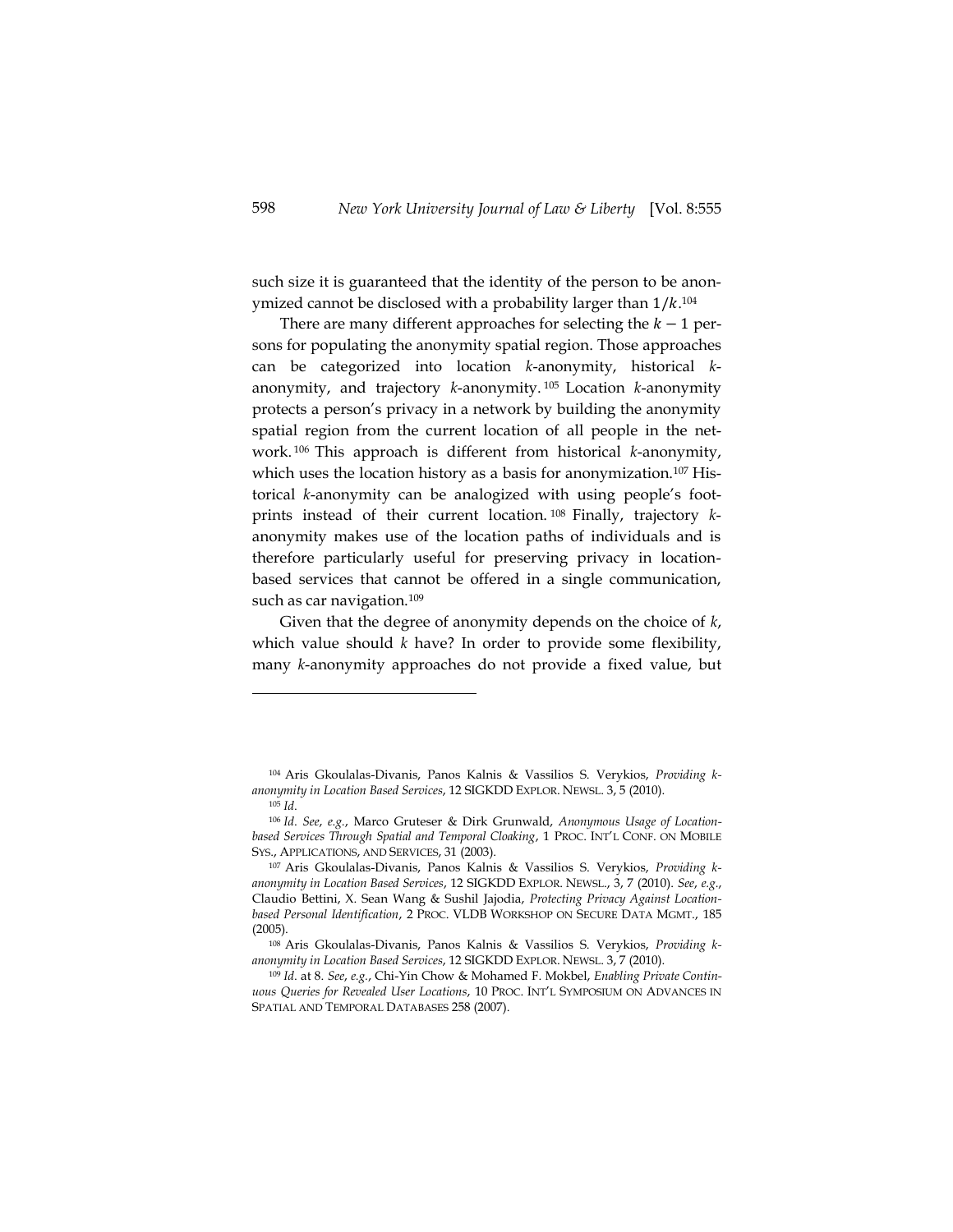rather allow for an adaptive solution, which is useful because not everybody has the same privacy expectations. <sup>110</sup> Furthermore, a person may have different privacy expectations at different locations. Therefore, the same value of *k* for every person or for one person at every place is not a good fit.<sup>111</sup> However, an individual's ability to choose the value of *k* requires sufficient knowledge about the number of people in a particular area at a given time.<sup>112</sup> Otherwise, a system may be unable to accumulate *k* persons at the time of requesting a service, which could render time-critical services inoperable. <sup>113</sup> For example, a GPS car navigation system that uses *k*anonymity to protect the driver's privacy will not work in remote areas when there are not enough other cars.

# <span id="page-45-0"></span>B. *L*-DIVERSITY

Another privacy metric employed in the context of location privacy is *l-diversity*. Similar to *k*-anonymity, *l*-diversity was originally proposed to protect the identity of individuals in databases.<sup>114</sup> It is founded on the observation that while *k*-anonymity prevents the disclosure of identities, it does not prevent the disclosure of sensitive attributes, such as height, eye color, ethnicity, or other quasiidentifiers of a person. <sup>115</sup> Against this background, *l*-diversity requires that there are at least *l* values for each sensitive attribute.

<sup>110</sup> *See*, *e.g.*, Chin-Yin Chow, Mohamed F. Mokbel & Xuan Liu, *A Peer-to-Peer Spatial Cloaking Algorithm for Anonymous Location-based Services*, ACM INT'L SYMPOSIUM ON ADVANCES IN GEOGRAPHIC INFO. SYST. 171, 172 (2006).

<sup>111</sup> *See* Sheikh Iqbal Ahamed, Md., Munirul Haque & Chowdhury Sharif Hasan, *A Novel Location Privacy Framework without Trusted Third Party Based on Location Anonymity Prediction*, 12 ACM SIGAPP APPLIED COMPUTING REVIEW 24, 25 (2012).

<sup>112</sup> *Id*.

<sup>113</sup> *Id*.

<sup>114</sup> *See generally* Ashwin Machanavajjhala, Daniel Kifer, Johannes Gehrke & Muthuramakrishnan Venkitasubramaniam, *l-diversity: Privacy Beyond k-anonymity*, 1 ACM TRANSACTIONS ON KNOWLEDGE DISCOVERY FROM DATA 1 (2007).

<sup>115</sup> *See id.* at 2.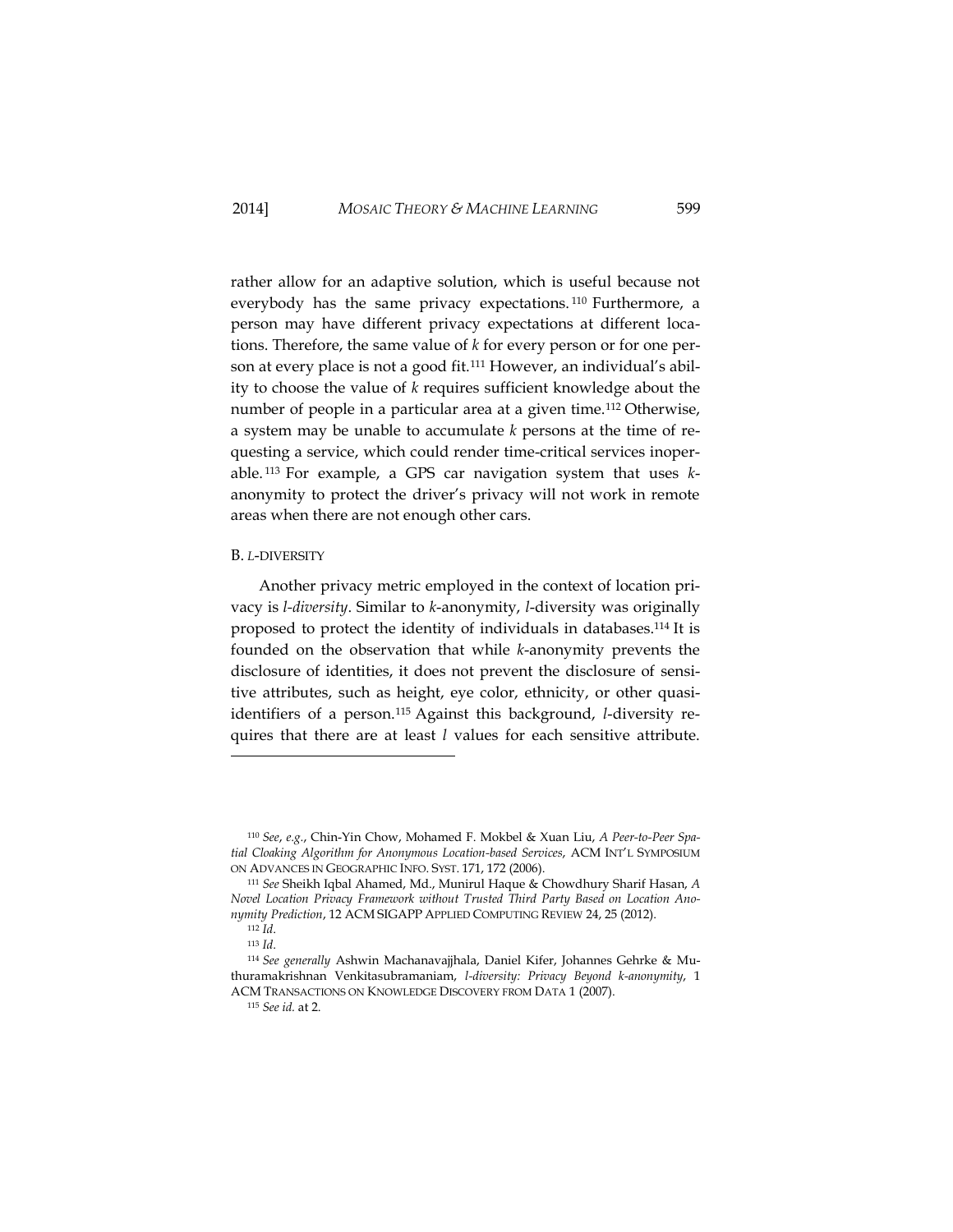More specifically, *l*-diversity means that "[a] *q*\*-block [that is, a block from a database table that contains a generalized quasiidentifier *q*\*] is *l*-diverse if it contains at least *l* well-represented values for the sensitive attribute *S*. A table is *l*-diverse if every *q*\*-block is *l*-diverse."<sup>116</sup>

*l*-diversity can be utilized as a standalone privacy metric. However, it can also be seen as a companion measure to be used in tandem with *k*-anonymity. <sup>117</sup> In the context of location privacy, *l*diversity allows individuals, for example, to control their state of being unidentifiable from a set of *l* different physical locations, such as churches, clinics, or offices.<sup>118</sup> However, attributes do not necessarily need to be a type of location. They can also be the driving speed, religion, or ethnicity of a person. Comparable to the formation of an anonymity spatial region by selecting  $k-1$  individuals, *l*-diversity achieves privacy protection by extending an anonymity spatial region until  $l-1$  different values of a sensitive attribute are included.<sup>119</sup> For example, if religion is the sensitive attribute, the region is extended until it includes persons with  $l-1$ different religions. That way it could be hidden that a person attends a particular church service.

<sup>116</sup> *Id.* at 16.

<sup>117</sup> *See id.* at 5.

<sup>118</sup> Bhuvan Bamba, Ling Liu, Peter Pesti & Ting Wang, *Supporting Anonymous Location Queries in Mobile Environments with Privacygrid*, PROC. INT'L WWW CONFERENCE 237, 239 (2008).

<sup>119</sup> *See* Byoungyoung Lee, Jinoh Oh, Hwanjo Yu & Jong Kim, *Protecting Location Privacy Using Location Semantics*, 14 PROC. ACM SIGKDD INT.L CONF. ON KNOWLEDGE DISCOVERY AND DATA MINING , 1289, 1289 (2011).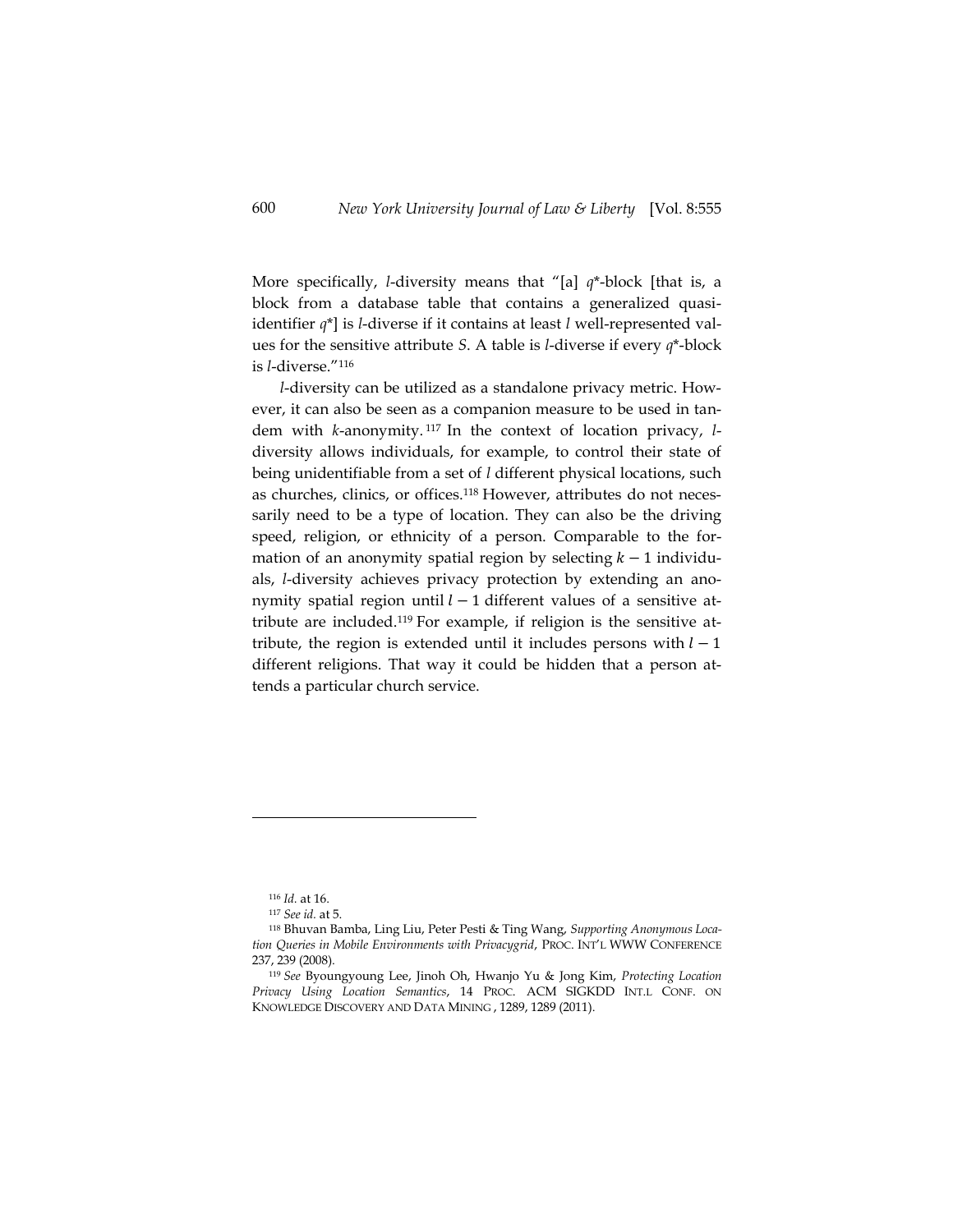-

# **IV. A MACHINE LEARNING APPROACH TO THE MOSAIC THEORY**

Having set up our tools—machine learning techniques and privacy metrics—we are now ready to consider how pervasive location tracking impacts the Fourth Amendment in light of the mosaic theory. At its essence, the mosaic theory claims that in surveillance, the whole is greater than the sum of its parts. This means both that law enforcement can learn more than a simple tally of the collected data *and* that, at a certain point, law enforcement can learn disproportionately more relative to the effort they have expended. With regard to this latter point, the practical concern is that the relative ease of data accumulation removes the economic check on abusive police activity that might otherwise exist. These insights of the mosaic theory raise troubling Fourth Amendment concerns. Machine learning demonstrates the truth of these propositions.

Let us begin with the observation that accumulation of too much location information is itself troubling, for it can reveal intimate facts about the target of the surveillance. As Justice Sotomayor expressed in her concurring opinion in *Jones*:

Disclosed in [GPS] data . . . will be trips the indisputably private nature of which takes little imagination to conjure: trips to the psychiatrist, the plastic surgeon, the abortion clinic, the AIDS treatment center, the strip club, the criminal defense attorney, the by-the-hour motel, the union meeting, the mosque, synagogue or church, the gay bar and on and on. 120

By making high-accuracy predictions based on limited data, this problem is exacerbated. Depending upon the predictions being made, the collection of data can become more intrusive substantively. Furthermore, law

<sup>120</sup> United States v. Jones, 132 S. Ct. 945, 955 (Sotomayor, J., concurring) (quoting People v. Weaver, 12 N.Y.3d 433, 441-42 (2009))).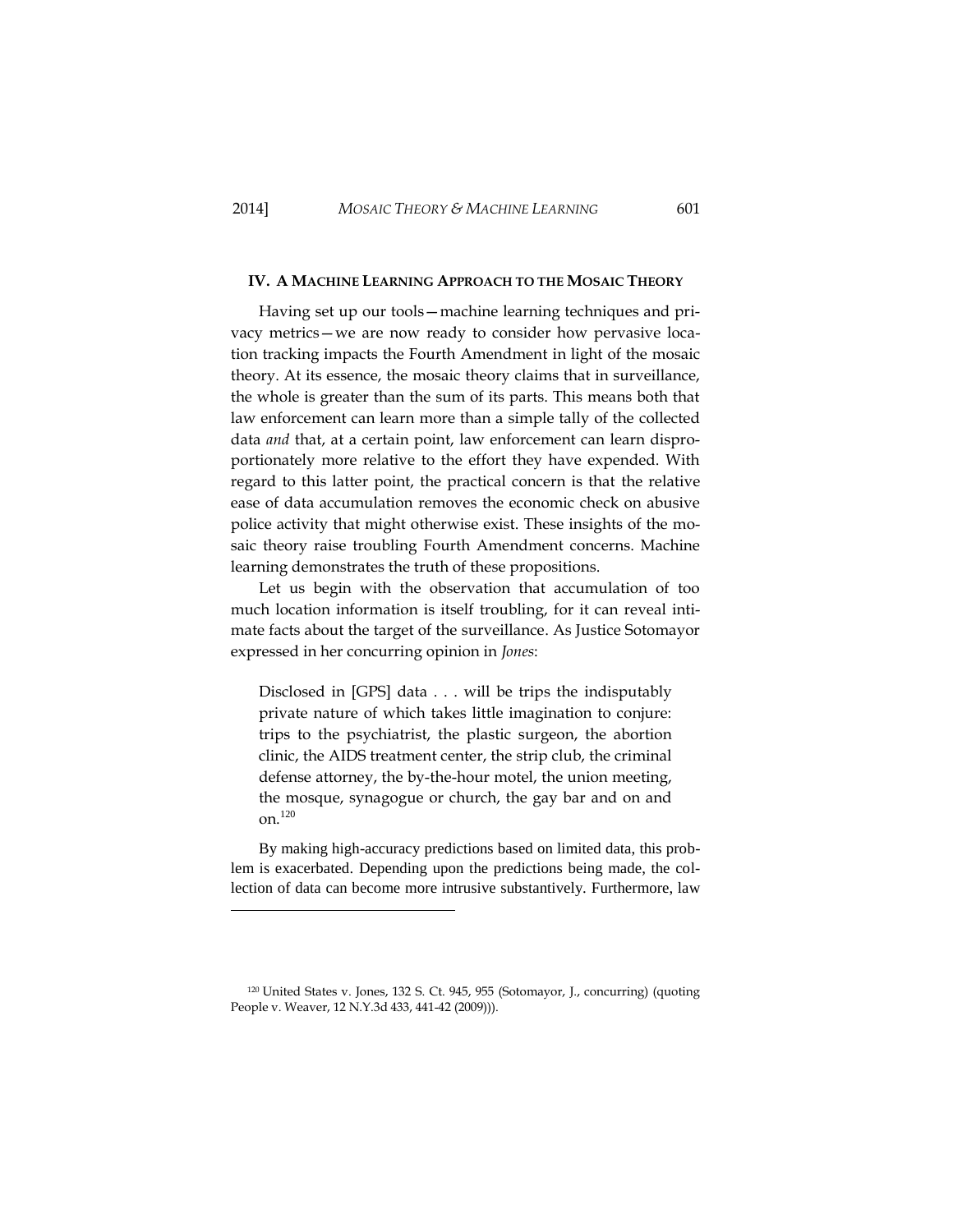enforcement is able to know more with considerably less effort.<sup>121</sup> As Justice Alito stated in *Jones*, the economic aspect of automatic accumulation of data becomes increasingly troubling:

In the pre-computer age, the greatest protections of privacy were neither constitutional nor statutory, but practical. Traditional surveillance for any extended period of time was difficult and costly and therefore rarely undertaken. The surveillance at issue in this case—constant monitoring of the location of a vehicle for four weeks—would have required a large team of agents, multiple vehicles, and perhaps aerial assistance. Only an investigation of unusual importance could have justified such an expenditure of law enforcement resources. Devices like the one used in the present case, however, make long-term monitoring relatively easy and cheap.<sup>122</sup>

The fact that location tracking is cheap (and even made cheaper by prediction) is seen as eroding a vital bulwark: "[B]ecause GPS monitoring is cheap in comparison to conventional surveillance techniques and, by design, proceeds surreptitiously, it evades the ordinary checks that constrain abusive law enforcement practices: limited police resources and community hostility."<sup>123</sup> Again, machine learning techniques lower the cost still more, and produce more data. Furthermore, the mechanisms are even more hidden from public scrutiny.

The central question then is this: can the tracking, aggregation, and processing of data by machine learning algorithms constitute a search in violation of the Fourth Amendment? For the answer to this question to be

<sup>&</sup>lt;sup>121</sup> There is, of course, a considerably higher error rate in data generated by machine learning algorithms, as opposed to items directly observed. This raises the fascinating question of whether it requires more or fewer questions for law enforcement to believe something that is not correct.

<sup>122</sup> *Jones*, 132 S. Ct. at 963 (Alito, J., concurring).

<sup>123</sup> *Id.* at 956 (Sotomayor, J., concurring) (internal quotations omitted).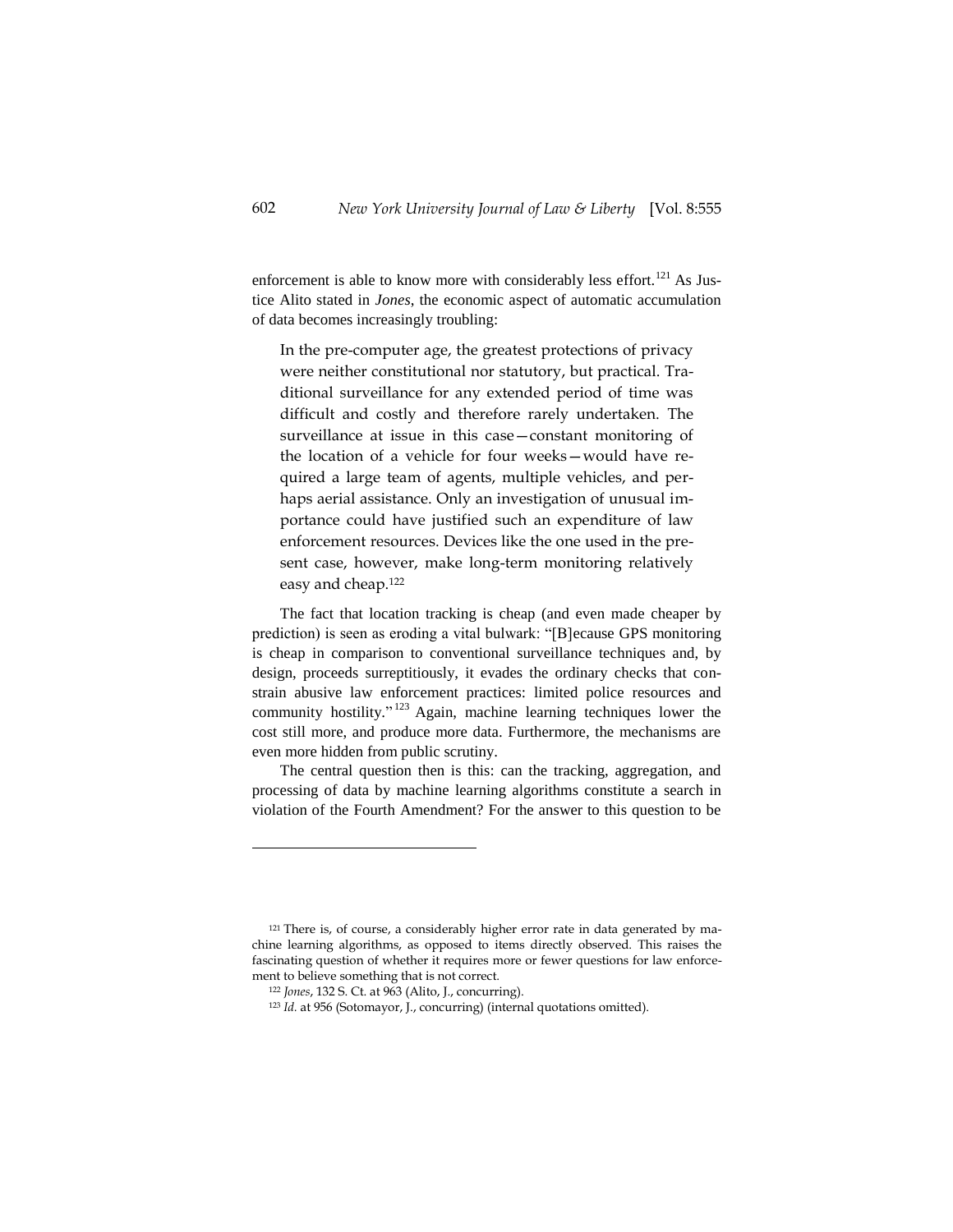"yes," two things must be established. First, it must be true that more can be learned from the location tracking data than the sum of the information individually gathered (Subsections A. and B.). Second, it must be demonstrated that the information learned is protected under the privacy test set forth in *Katz* by Justice Harlan<sup>124</sup> (Subsections C. and D.). We must establish more than that, though. We must also show that the mosaic theory is an operationally useful approach to the Fourth Amendment (Subsection E.).

### <span id="page-49-0"></span>A. THE EXISTENCE OF PREDICTABLE LOCATION PATTERNS

Is it possible to learn more from location tracking data than the discrete units of data? The answer is a resounding "yes!" There are predictable patterns to people's movements that can be derived from their past locations. A 2010 paper by Chaoming Song and other researchers demonstrates this proposition. Using a set of cell phone tower data points, they showed that human movement was 93% predictable.<sup>125</sup> Song and his co-authors note that the high degree of "regularity is . . . potentially . . . intrinsic to human activities."<sup>126</sup> Moreover, "it is not the 93% predictability that [is] most surprising. Rather, it is the lack of variability in predictability across the population."<sup>127</sup> While the Song paper did not attempt to make actual predictions based upon the datasets it was using, the authors did conclude that the high degree of regularity that is found in hu-

<sup>124</sup> Katz v. United States, 389 U.S. 347, 361 (Harlan, J., concurring).

<sup>125</sup> *See* Chaoming Song, Zehui Qu, Nicholas Blumm & Albert-László Barabási, *Limits of Predictability in Human Mobility*, 327 SCIENCE 1018 (2010), http://www.sciencemag.org/content/suppl/2010/02/18/327.5968.1018.DC1/Song. SOM.pdf. Mobile phone records provide location information only when a person uses his or her phone. *Id.* at 1019. The result is therefore based on the analysis of data from 45,000 users whose location was recorded for more than 20% of hourly intervals and whose location recordings were reliably extrapolated to 100% of hourly intervals. *Id*. at 1019-20.

<sup>126</sup> *Id.* at 1021.

<sup>127</sup> *Id*.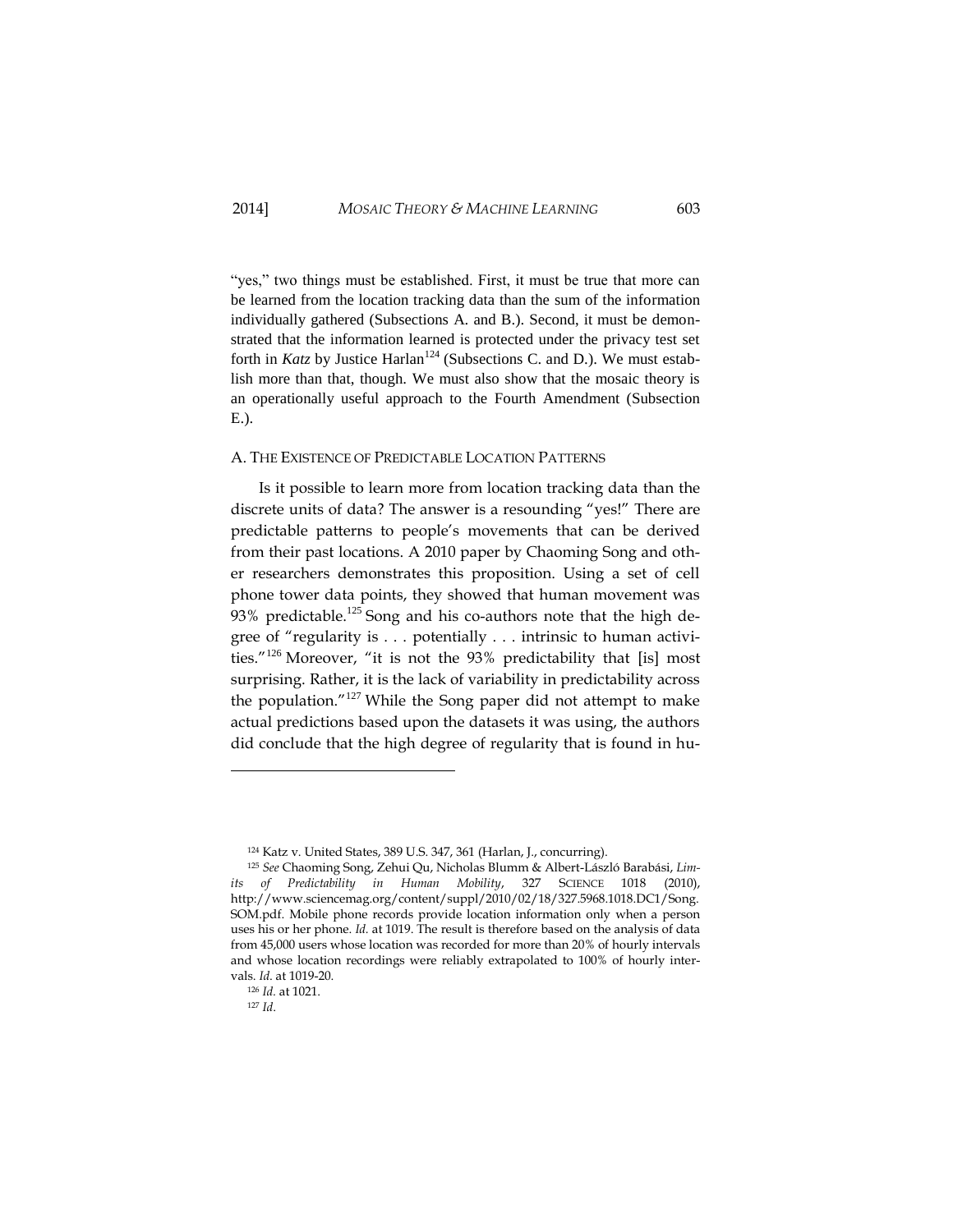man movement makes it likely that efforts at prediction would succeed.<sup>128</sup>

In a more recent paper Yves-Alexandre de Montjoye and three co-authors present stronger results. They found that as few as four data points derived from coarse cell phone tower data could uniquely identify 95% of individuals.<sup>129</sup> Their conclusions are unambiguous:

All together, the ubiquity of mobility datasets, the uniqueness of human traces, and the information that can be inferred from them highlight the importance of understanding the privacy bounds of human mobility. We show that the uniqueness of human mobility traces is high and that mobility datasets are likely to be re-identifiable using information only on a few outside locations . . . . This implies that even coarse datasets provide little anonymity.<sup>130</sup>

In order to find how many mobility data points are needed to uniquely identify an individual from a mobility trace, de Montjoye and his co-authors define  $I_p$  as the set composed of  $p$  mobility data points and  $S(I_n)$  as the set of all traces that match the *p* points.<sup>131</sup> Thus, for example, in the case of tracking three individuals in New York City from Union Square to Washington Square, given that these are the only two mobility data points, that is,  $p = 2$ , there are

 $\overline{a}$ 

<sup>131</sup> *Id.*

<sup>128</sup> *Id*.

<sup>129</sup> *See* Yves-Alexandre de Montjoye, César A. Hidalgo, Michel Verleysen & Vincent D. Blondel, *Unique in the Crowd: The privacy bounds of human mobility***,** SCIENTIFIC REPORTS 1376 (March) <http://www.nature.com/srep/2013/130325/srep01376/> pdf/srep01376.pdf.

<sup>130</sup> de Montjoye et al., *supra* note 129, at 2.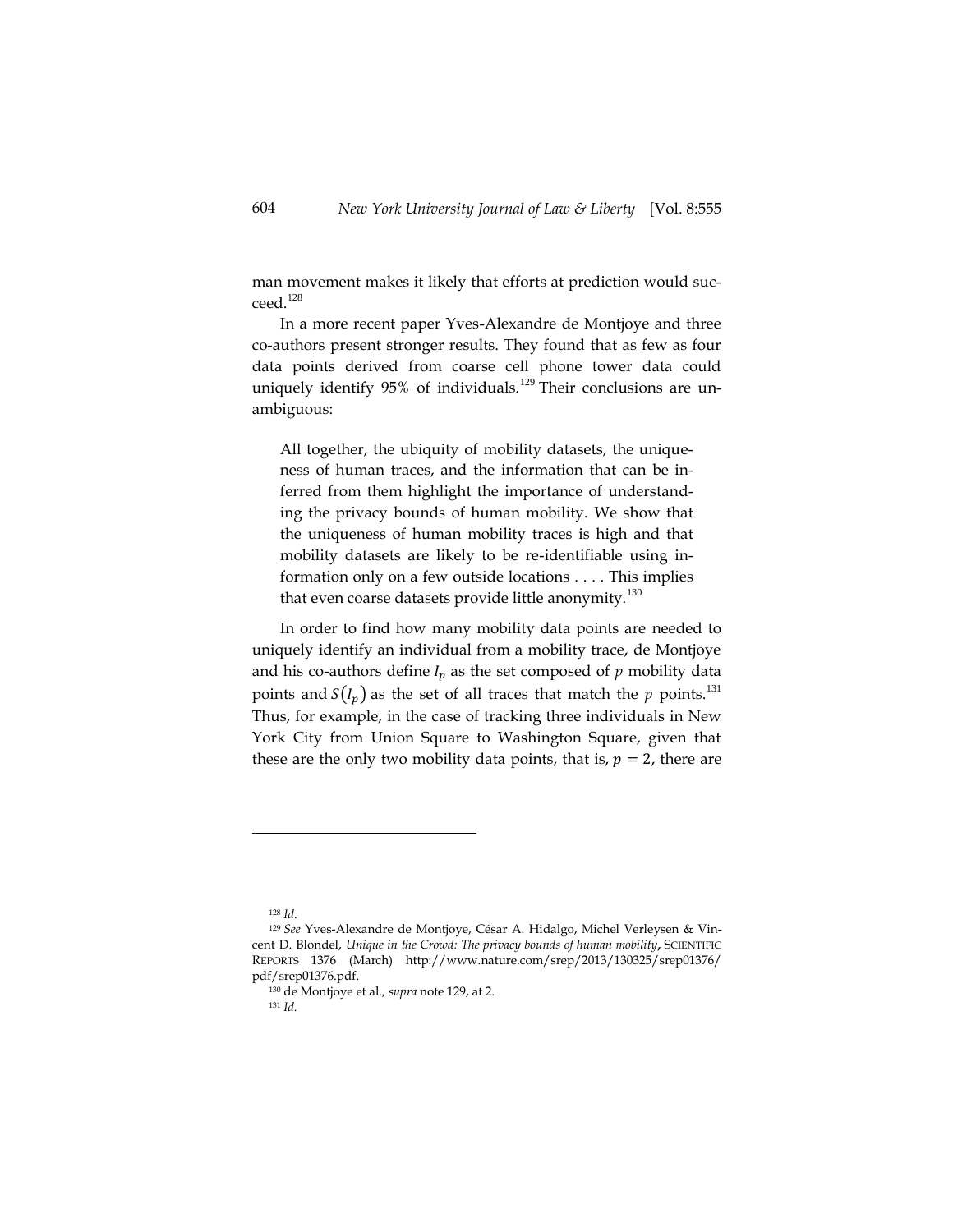three traces that match these points,  $|S(I_{n=2})| = 3$ .<sup>132</sup> From this information it is not possible to identify any of the three individuals. However, if one more mobility data point is obtained, that is,  $p = 3$ , and if it turns out that one individual moves further to the East Village, one to the West Village, and the third to Little Italy, three unique traces will emerge,  $|S(I_{p=3})| = 1$ . Therefore, this reduction in the cardinality of  $S(I_p)$  from 3 to 1 leads to unique identification of all individuals. In this regard, de Montjoye and his co-authors note:

[T]he information added by a point is highly dependent from the points already known. The amount of information gained by knowing one more point can be defined as the reduction of the cardinality of  $S(I_n)$  associated with this extra point. The larger the decrease, the more useful the piece of information is. Intuitively, a point on the MIT campus at 3AM is more likely to make a trace unique than a point in downtown Boston on a Friday evening.<sup>133</sup>

In other words, adding a data point—another observation of someone's location at a given time—can at times dramatically cut the size of  $S(I_n)$ , i.e., reduce the number of people whose behavior can be matched. Having more data points allows for a better identification. This fits well with the concept of *k*-anonymity: generally speaking, only a few points are necessary to reduce  $k$  to  $1^{134}$ 

These results, as striking as they are, were obtained with random data. However, as de Montjoye and his co-authors explain, not all data points are equally meaningful. In particular, they note that their random sampling tended to pick out "home" and "office"

j

<sup>&</sup>lt;sup>132</sup> The notation " $|X| = 3$ " means "set *X* has cardinality 3", i.e., there are 3 elements in that set.

<sup>133</sup> de Montjoye et al., *supra* note 129, at 3.

<sup>134</sup> *See supra* Section III.A (for an explanation of *k*-anonymity).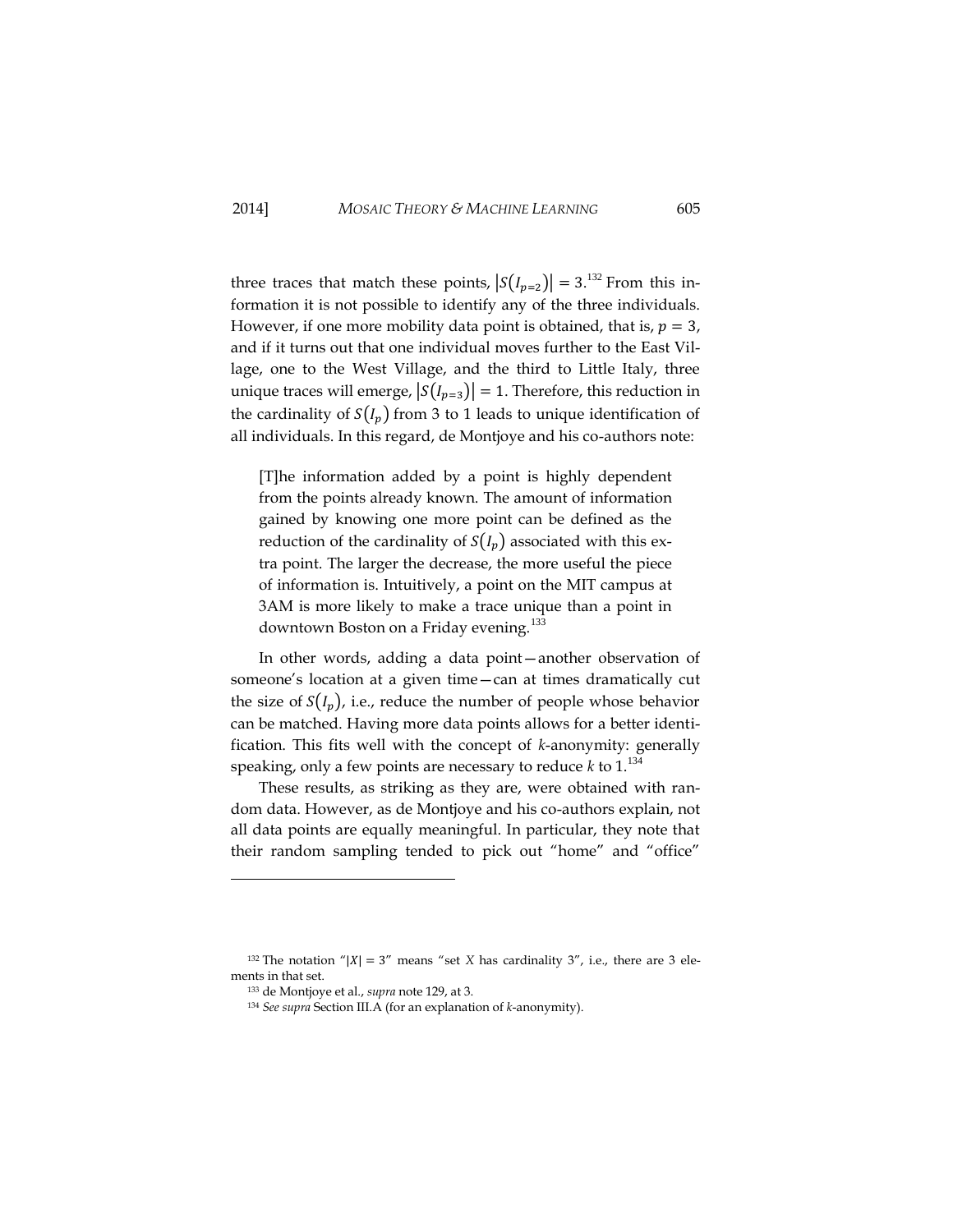points, simply because people are there for longer time than they are on the road.<sup>135</sup> They envision, however, a far more discriminate collection of data points:

For the purpose of re-identification, more sophisticated approaches could collect points that are more likely to reduce the uncertainty, exploit irregularities in an individual's behavior, or implicitly take into account information such as home and workplace or travels abroad. Such approaches are likely to reduce the number of locations required to identify an individual, vis-à-vis the average uniqueness of traces.<sup>136</sup>

It is important to understand what these two papers do and do not say. Neither gives results that are likely to be of direct benefit to law enforcement. After all, if a comprehensive set of cell phone tower location records is available, there is no need to predict someone's next location; law enforcement can simply demand access to the database. However, the papers do indeed support the notion that there are patterns to people's locations, patterns that are often unique, and which can, in principle, be used to learn more, and more easily, than is present in the records themselves.

# <span id="page-52-0"></span>B. DETERMINING THE FORMATION OF A MOSAIC

To demonstrate the correctness of the mosaic theory, we need to show that location information can answer prosecutors' questions without the aspect in question being directly observable. This is the strongest theoretical contribution of machine learning to the mosaic theory. Experimental results do indeed validate our hypothesis that

<sup>135</sup> de Montjoye et al., *supra* note 129, at 3.

<sup>136</sup> *Id.* (citation omitted).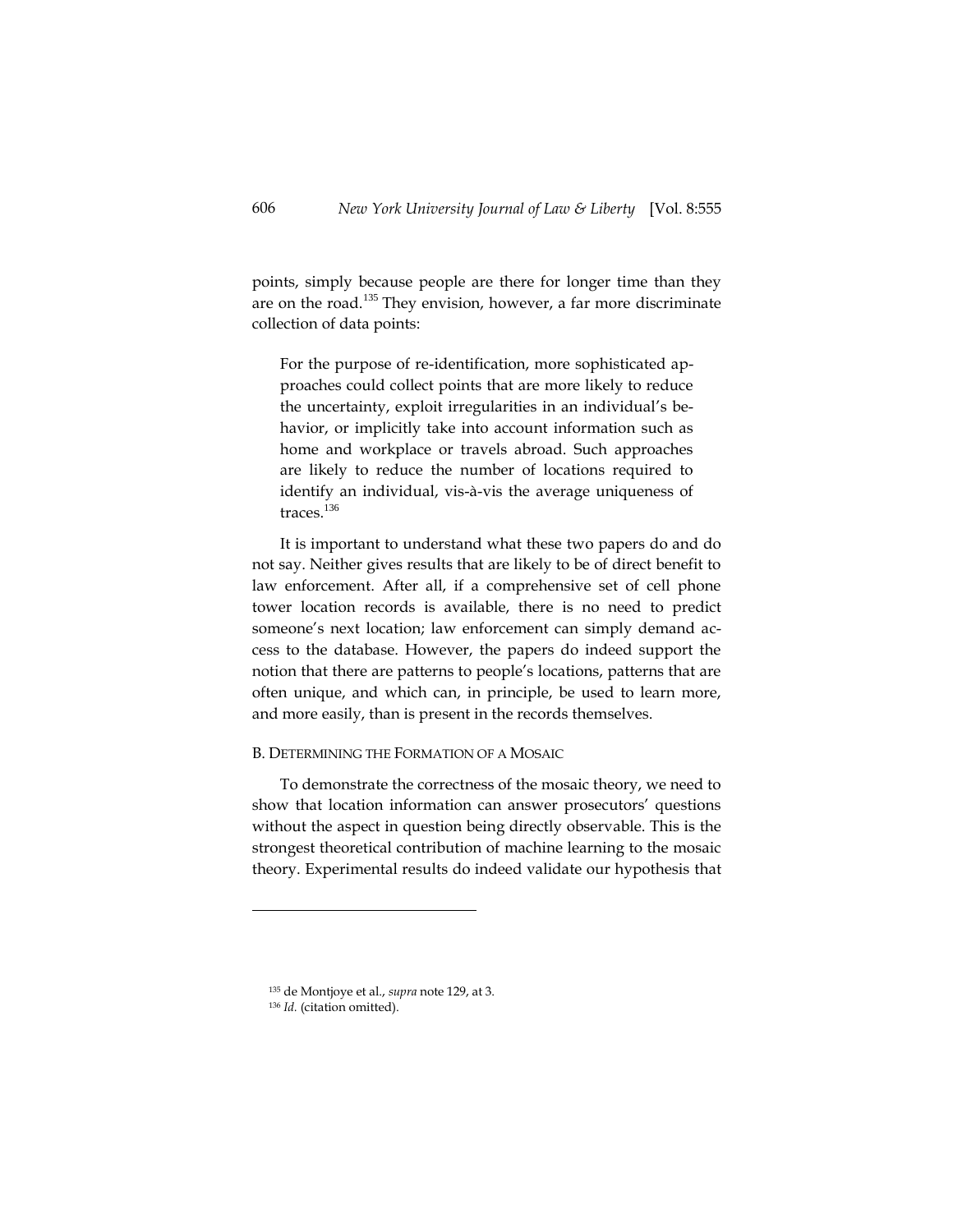a point can be objectively identified at which the collection of data becomes greater than the sum of its parts, in that it reveals information not previously known. Consider, for example, a study performed by Yaniv Altshuler and others.<sup>137</sup> It can be observed that some (though not all) of their graphs show a sharp uptick in accuracy when monitoring has been done for a certain amount of time. Figure 1 is the most dramatic: after about 5 weeks of monitoring, and again after about 27 weeks, accuracy in identifying a subject's ethnicity jumps quite sharply.



*Figure 1: This is Figure 10 from Altshuler et al.*

Figure 2 is almost as striking; after the initial increase and a plateau, the accuracy in determining whether or not someone is American-born climbs substantially again around the 20 day mark. Such sharp changes in a graph provide an objective basis for defining the existence of a mosaic. Not only is the dataset producing

<sup>137</sup> *See* Yaniv Altshuler et al. "Incremental learning with accuracy prediction of social and individual properties from mobile-phone data," *WS3P, IEEE Social Computing,* 2012.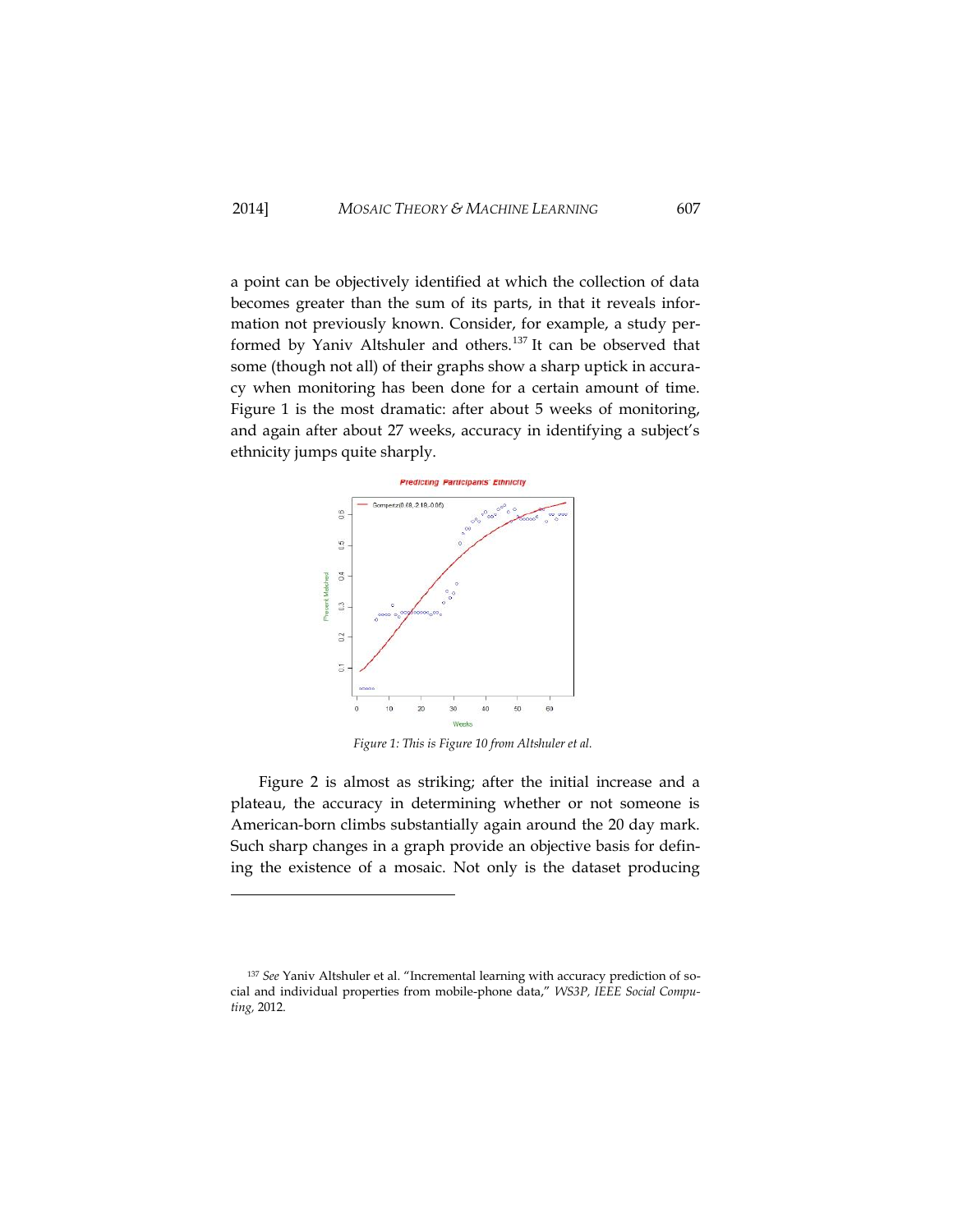more accurate predictions at these points of sharp change (i.e., previously unknown information is more likely to be revealed), but too, the output knowledge at these points is growing much faster than the input effort (i.e., law enforcement is learning more with considerably less effort). Effort is, of course, economic cost, per Justice Alito's concurrence in *Jones*. <sup>138</sup> These sharp upward bends in the curves are, therefore, crucial. To the extent that resistance to the mosaic theory is driven by concerns about incomprehensible line drawing, the upticks described above reflect that an objective basis for such line drawing does, in fact, exist.



*Figure 2: This is Figure 7 from Altshuler et al.*

It is difficult to provide a formal mathematical definition of such an uptick. However, we can define it descriptively. Suppose we have a graph, similar to those in the Altshuler study, which re-

<sup>138</sup> *See supra* note 122.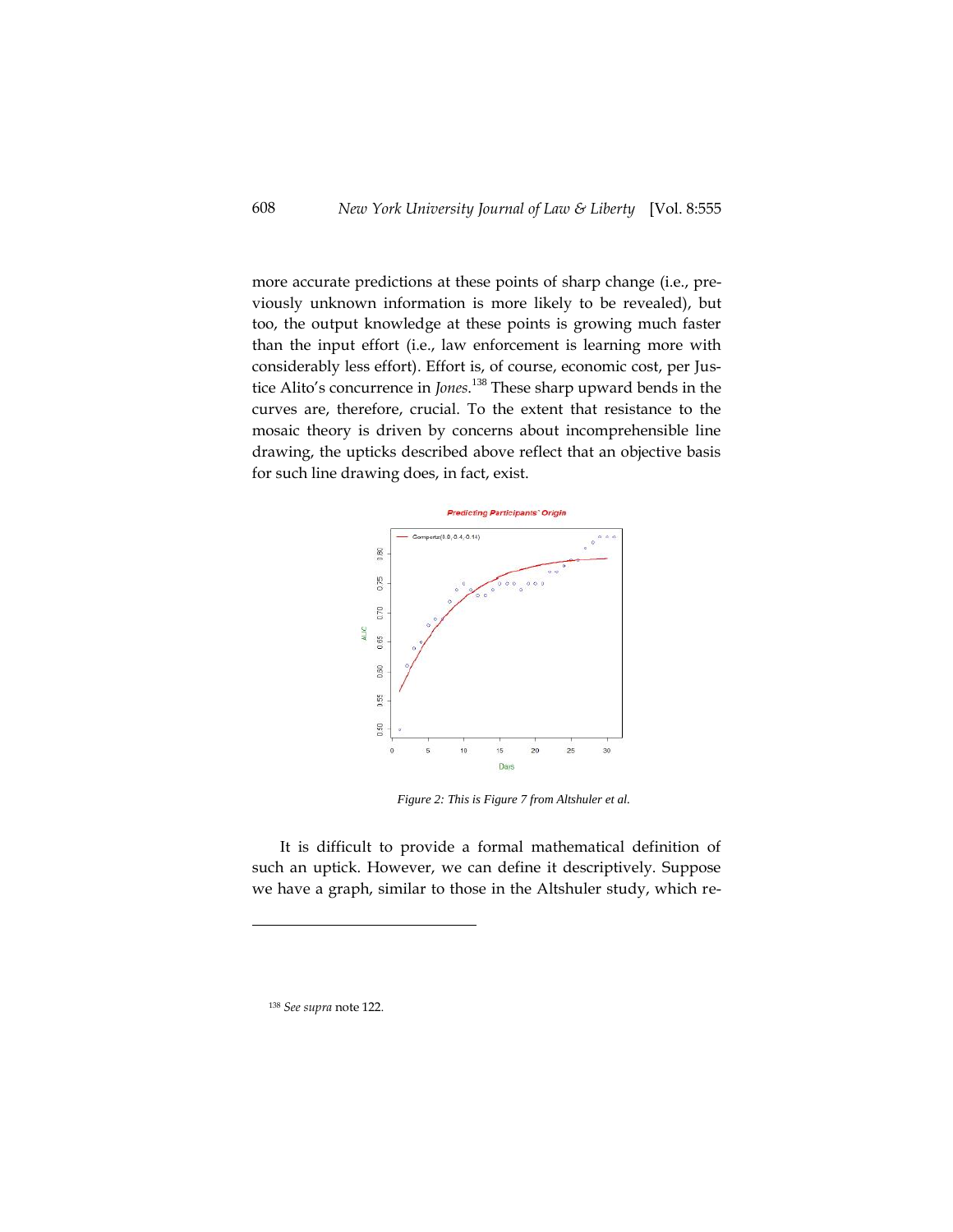lates the amount of monitoring (in the figures on the *x*-axes) to the accuracy of a prediction (in the figures on the *y*-axes). Using straightforward, well-known techniques, one can fit a curve to those points. At any point on this curve, one can visualize its *slope* (i.e., how fast it is rising or falling).<sup>139</sup> However, the slope at a certain point does not tell us what we need for the mosaic theory to hold because it tells us nothing about how the collection of data at one particular point compares with the collection at other points. Rather, all that a steep slope tells us is that a small amount of observation yields a large increase in accuracy.

The *change* in the slope, however, is significant because it provides an objective measure for comparing the slope at different points in time. If the slope is increasing as more data points are considered, and especially if it is increasing rapidly, the change in slope tells us that we have a better chance of learning more proportionally from later than from earlier observations.<sup>140</sup> Once this transformation in the accuracy of factual predictions occurs, a mosaic has been formed. This is true because no longer is the government merely gathering information more efficiently. Rather, at these points on the curve, the government is more precisely generating previously unknown information. It is easily possible to visualize such a curve. Where a sharp bend upwards can be observed, a mosaic has been created.

j

<sup>139</sup> The notion of the slope of a curve at a given point is well defined mathematically; in calculus, it is known as the *first derivative* of the equation of the curve.

 $140$  The rate of change of the slope—the first derivative—is known, not surprisingly, as the *second derivative*.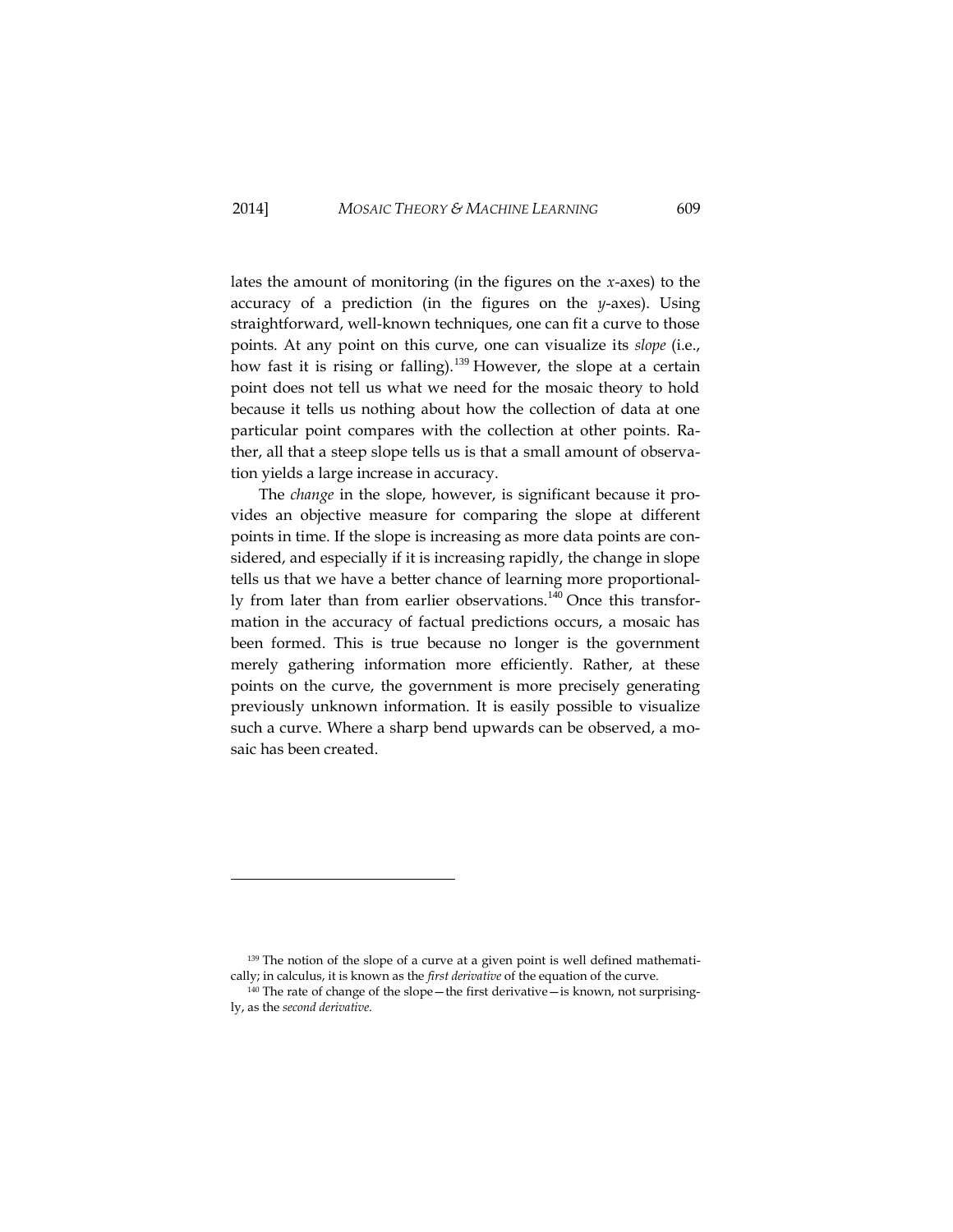We have illustrated this in Figure 3 using a made-up, but realistically shaped graph.



*Figure 3: This is a synthetic (i.e., utterly made up, and not corresponding to any real experiment) graph showing the accuracy of predictions after some number of hours. Note the lines showing the slope at several points. The curve is assumed to have been fitted.*

Figure 4 is a close-up of the crucial section of the graph.



*Figure 4: A close-up of the previous graph showing the slope at several points.*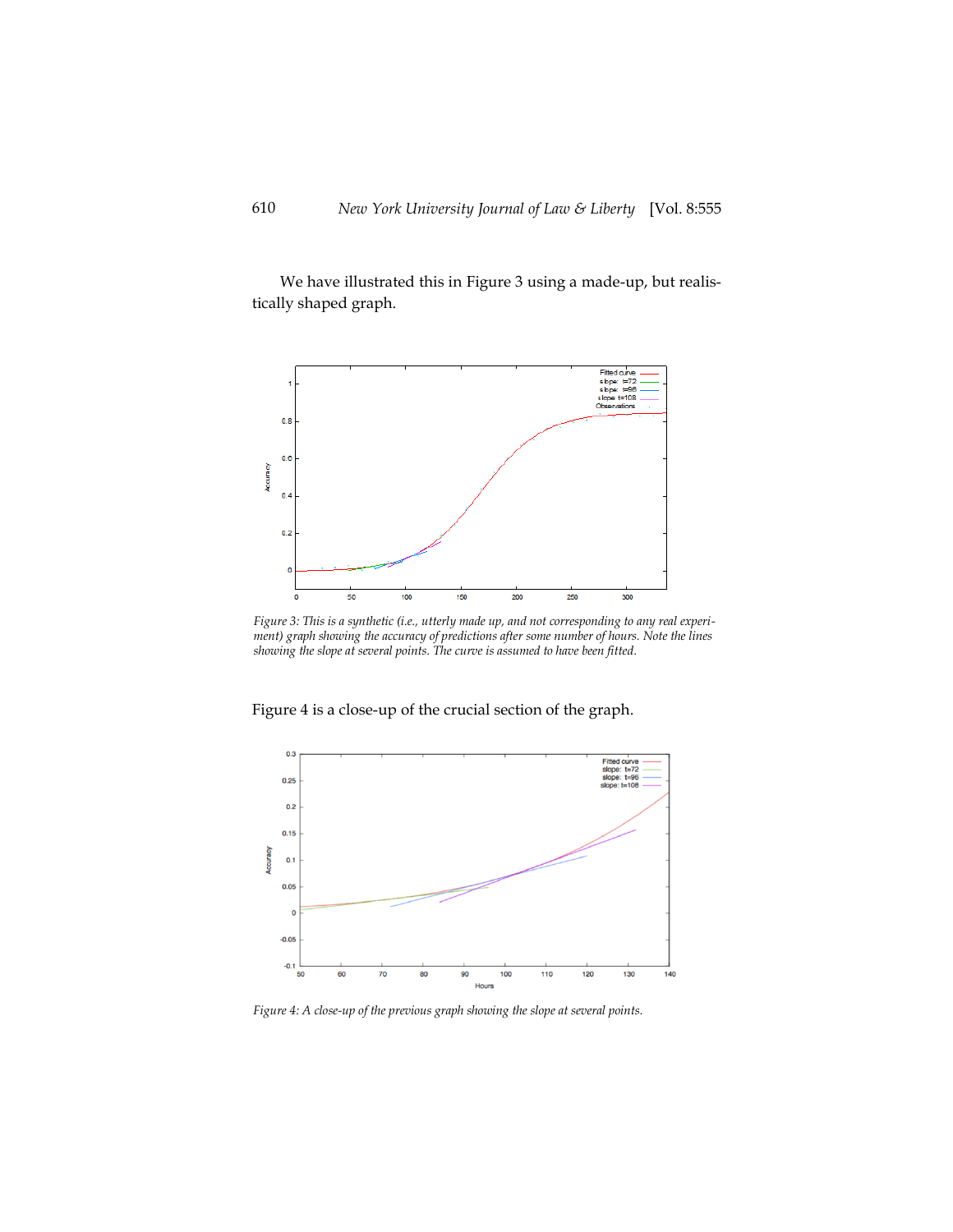Each data point gives the accuracy of predictions after that number of hours of observation of the target, based on a (presumed) training dataset. There are lines showing the slope at several different points. Table 1 shows the second derivative of the curve, i.e., the rate of change of the slope. Note the relatively small change after just a few hours of observation, compared with the very large change from 96 to 108 hours. Also, as can be noted, the change becomes smaller after 108 hours. This increase, and later decrease, is crucial. It indicates that a mosaic has been formed, probably around the 108 hours point. If another similar increase and decrease were to be observed at a later point, it could be disregarded as the mosaic was already established at an earlier point, a lower bound.

| Hours | Second deriva- |
|-------|----------------|
|       | tive x10,000   |
| 0     | 0.02661        |
| 12    | 0.04063        |
| 24    | 0.06187        |
| 36    | 0.09379        |
| 48    | 0.14126        |
| 60    | 0.21060        |
| 72    | 0.30916        |
| 84    | 0.44334        |
| 96    | 0.61357        |
| 108   | 0.80490        |
| 120   | 0.97413        |

*Table 1: The second derivative of the slope at certain points.*

To make the determination if, and at what point, a mosaic has been formed, that is, when enough is enough, the analyst would have to take an appropriate set of data, train the models, see what correlations form, and draw the accuracy curves just discussed. Where the mosaic forms is dependent on the training dataset used,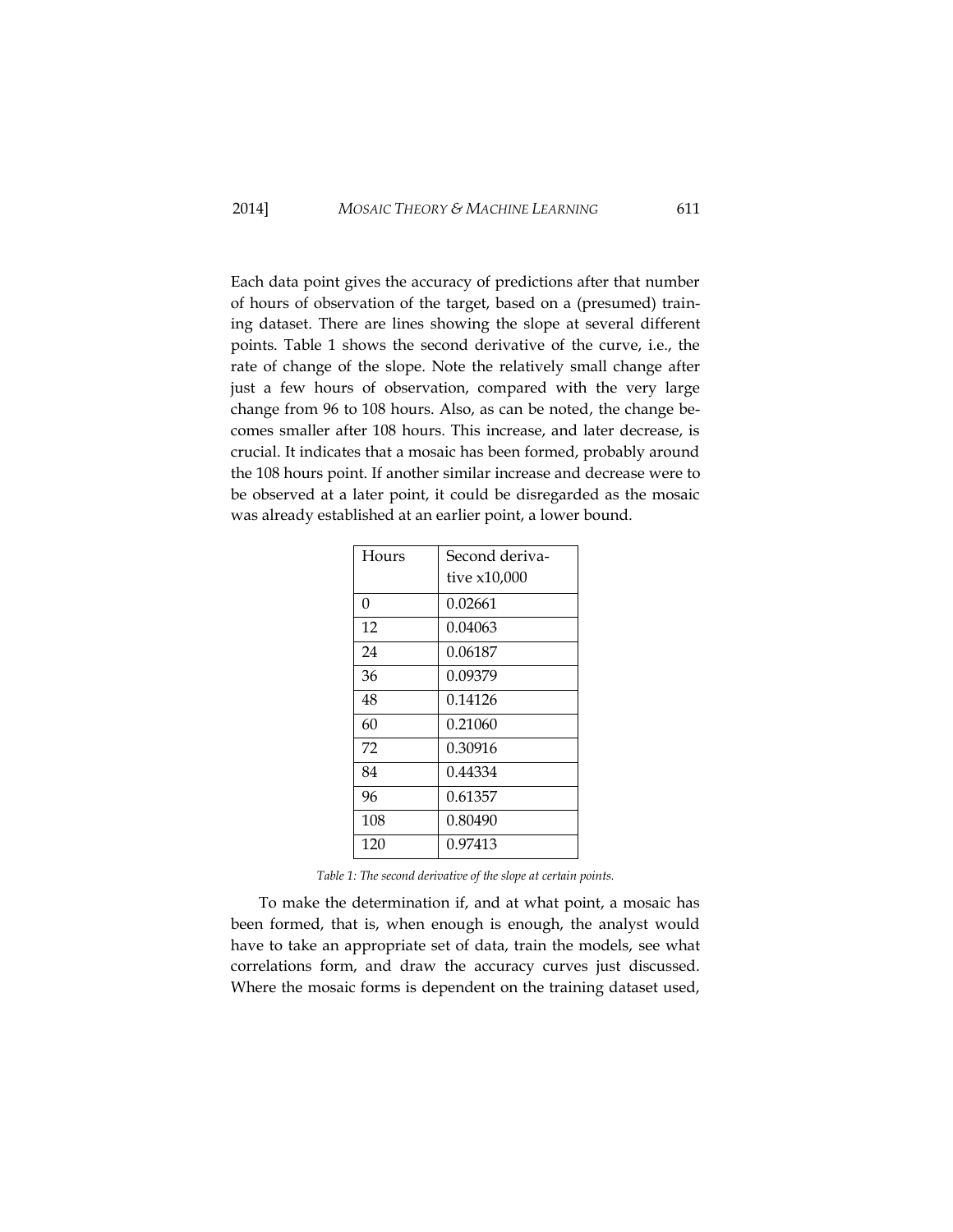the predictive algorithm employed, and the precise question being asked. Each of these three criteria raises questions.

Of the three criteria, the possession of large amounts of data by law enforcement is the most studied, though not in the context of training a machine learning algorithm.<sup>141</sup> In general, there are many types of data that the government cannot legally collect, or can collect only subject to stringent limitations. These same datasets, however, may be readily available to the private sector. In such situations, government agencies, including law enforcement agencies, have simply purchased data from large-scale data brokers.<sup>142</sup> Thus, for now, we assume that suitable datasets exist and can be obtained, perhaps in anonymized form, and perhaps accessible to law enforcement only to answer particular questions, rather than for general use.<sup>143</sup>

Given their availability, the choice of the training data raises troubling questions. In general, the better the training data match a target, the more accurate the predictions will be. Consider, for example, the location patterns of a stay-at-home mother and a deliv-

<sup>141</sup> *See*, *e.g.*, Fabio Arcila, *GPS Tracking Out of Fourth Amendment Dead Ends:* United States v. Jones *and the* Katz *Conundrum*, 91 N.C. L. REV. 1 (2012); Stephanie Pell et al., *supra* note 12; *see also Recommendations for Fusion Centers*, THE CONST. PROJECT, http://constitutionproject.org/pdf/fusioncenterreport.pdf.

<sup>142</sup> One case in point is non-content information about subscribers to electronic communications and remote computing services. Carriers are explicitly prohibited from providing this type of information to the government unless a suitable court order is presented or other exceptions are applicable; *see* 18 U.S.C. §§ 2702(c)(6), 2703(c).

<sup>143</sup> Data anonymization is remarkably hard. *See*, *e.g.*, Paul Ohm, Broken Promises of Privacy: Responding to the Surprising Failure of Anonymization, 57 UCLA L.REV. 1701 (2010). The computer science literature also gives many examples showing that simply being able to ask questions about the behavior of aggregates in an otherwiseinaccessible database or using outside information on an anonymized dataset can still leak information. *See* ,*e.g.*, Arvind Narayanan & Vitaly Shmatikov, *Robust deanonymization of large sparse datasets*, PROC. OF THE 2008 IEEE SYMPOSIUM ON SEC. AND PRIVACY (SP) 111 (2008).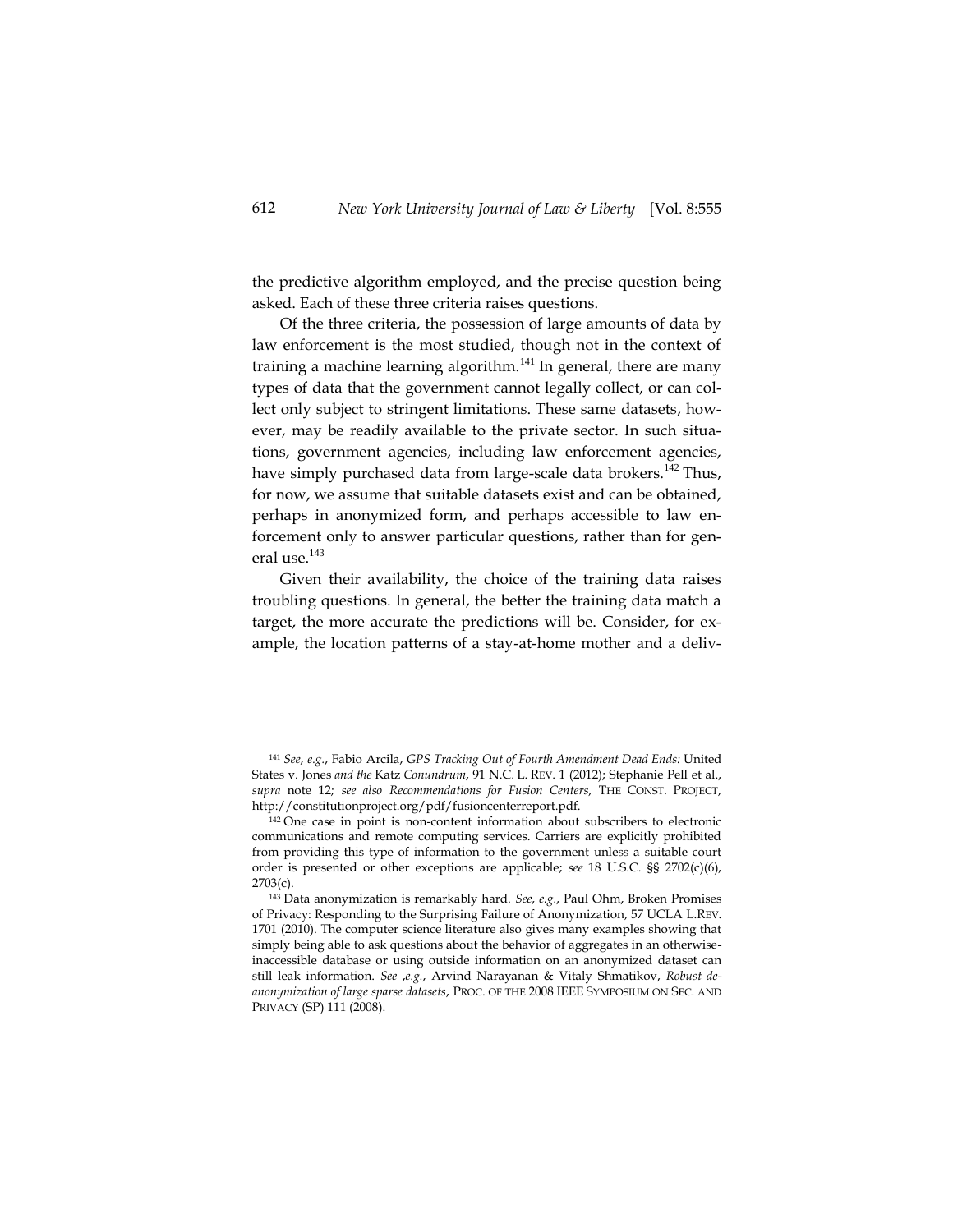ery-truck driver. They are clearly quite different. Using patterns that are similar to the target's behavior will result in better predictions. While that itself raises issues, such as the compilation of training datasets along ethnic or racial lines, those concerns are beyond the scope of this paper.

Obtaining and selecting training data is not the only point to consider. Formation of a mosaic also depends on the selected algorithm. Algorithms are not static. As in many fields of computer science, there has been rapid progress in recent years. An algorithm that represents a breathtaking advance one year may be commonplace the next and obsolescent the year after that. This in turn means that determinations of when a mosaic has formed, and, hence, when a warrant should be procured, are also not static. Rather, the question must be reexamined at reasonable intervals, certainly no less frequently than every few years. That said, police are increasingly relying on sophisticated predictive software.<sup>144</sup> In Santa Cruz, California, for example, an experimental trial used such software to affect police deployment patterns:

[. . . ] Santa Cruz's method is more sophisticated than most. Based on models for predicting aftershocks from earthquakes, it generates projections about which areas and windows of time are at highest risk for future crimes by analyzing and detecting patterns in years of past crime data.

<sup>144</sup> Obviously, skilled investigators are also adept at making deductions from patterns of data simply based on their experience. For example, one former police officer made the following comment to us: "It is no secret that Friday and Saturday nights are big with the drug trade. Sometimes money changes hands on Mondays early. That pays for last week's product and [serves as a] down payment for next week's product. A Monday mid-day visit is a tell. If that follows with a Thursday visit and is consistent, we know we have a pick-up, drop-off location. If the same people go to different places, but it follows a pattern, we know when shipments are being made."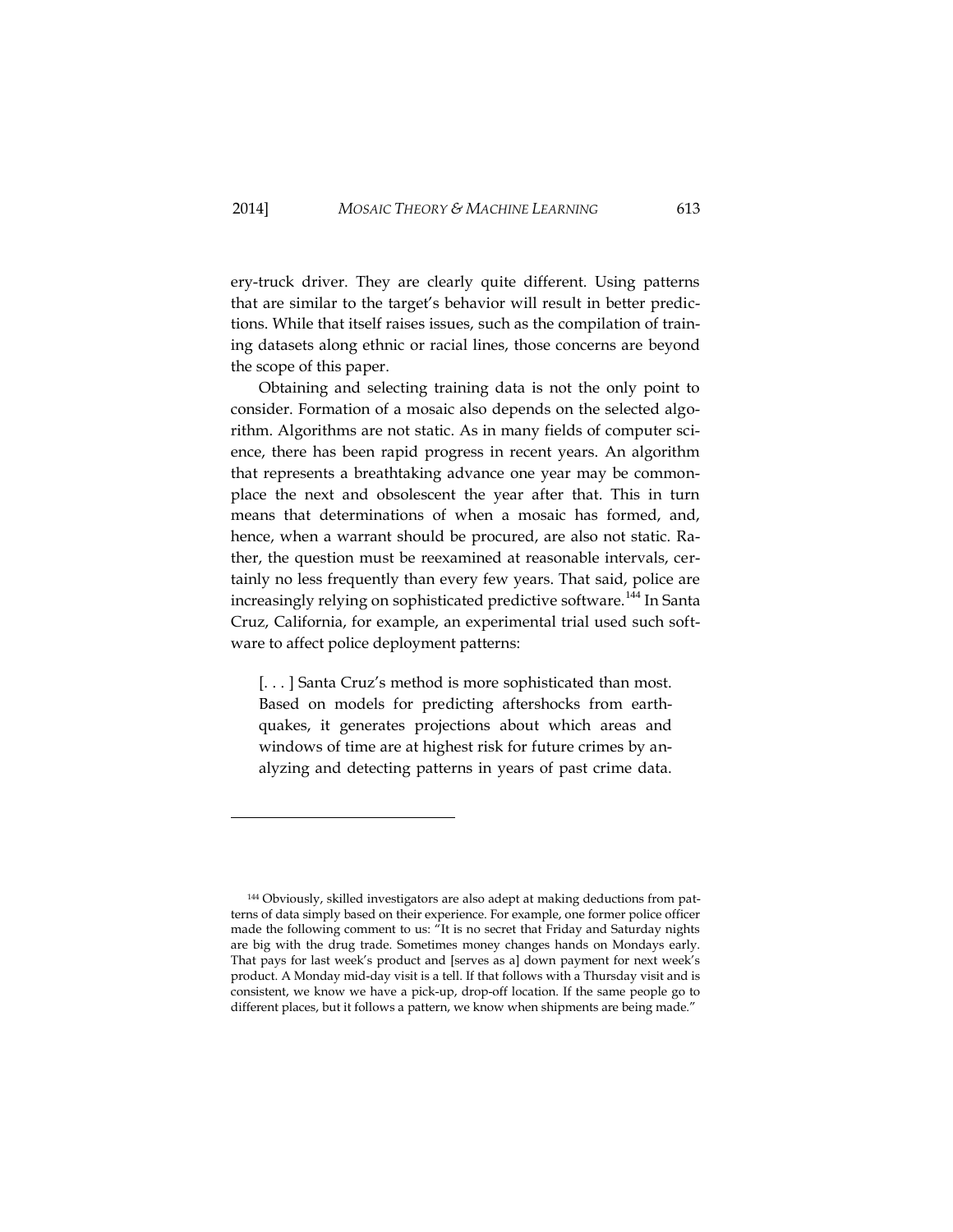The projections are recalibrated daily, as new crimes occur and updated data is fed into the program.<sup>145</sup>

In one case use of the program turned out to be crucial for arresting two female suspects; one with an outstanding warrant and the other one carrying illegal drugs. "On the day the women were arrested, [. . . ], the program identified the approximately onesquare-block area where the parking garage [in which the women were arrested] is situated as one of the highest-risk locations for car burglaries."<sup>146</sup> This success of technologically enhanced police work illustrates that we can expect increasingly more algorithmic use of location data by the police.

In addition to training data and algorithms, the set of questions that can be asked is also relevant for the formation of a mosaic. As we saw from the Altshuler study, in order to achieve a certain predictive accuracy, different questions demand different amounts of data.<sup>147</sup> The set of questions that might be asked, however, is quite large, and generally both fact-specific and dependent on the stage of the investigation:

If law enforcement had a known target, but was otherwise unaware or only had minimal information about the target's "criminal associates," law enforcement would want to identify those potential criminal associates (which may occur initially through analysis of location data, other methods, or a combination of methods which can include location data) and then track those potential associates to see where they go and who they meet with. It may be that, in this circumstance, law enforcement has very little infor-

<sup>145</sup> *See, e.g.,* Erica Goode*, Sending the Police Before There's a Crime*, N.Y. TIMES, August 16, 2011.

<sup>146</sup> *Id*.

<sup>147</sup> *See* Altshuler et al., *supra* note 10.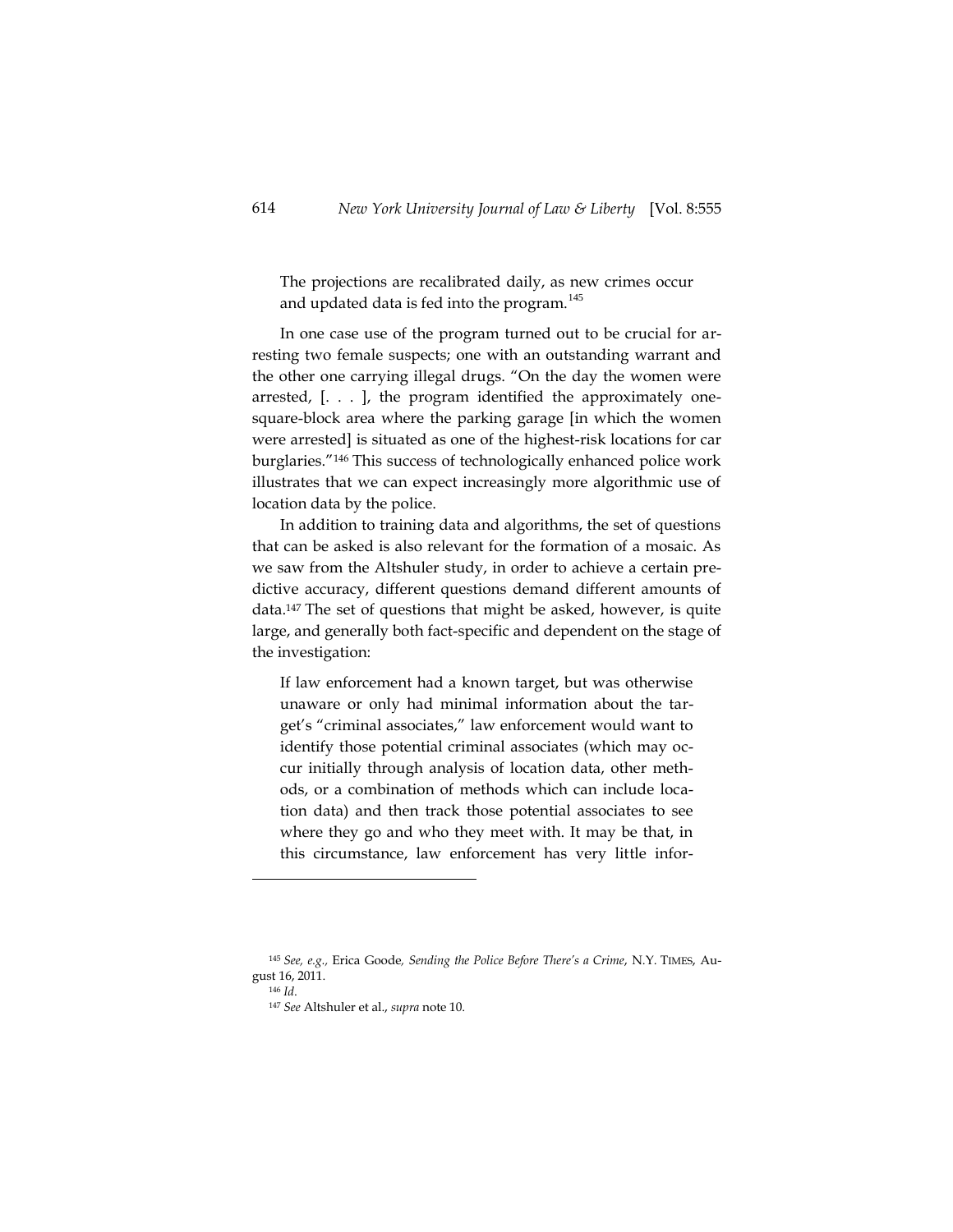mation about the newly identified "associates," but the monitoring of their movements can reveal information about the *modus operandi* of the organization (to include roles and "criminal knowledge" of various individuals in the organization)—additional important insights beyond just "where did they go."<sup>148</sup>

Although it is probably feasible to come up with a canonical, albeit somewhat large, set of fairly standard questions, it is less clear that this would be entirely satisfactory. For one thing, the set of facts in a given case can be wildly different than anything encountered before.<sup>149</sup> Perhaps even more seriously, the set of questions an investigator *should* ask may differ from what is *actually* asked or intuited. In this sense, machine learning and mosaic theory may raise Equal Protection or Due Process questions, which we flag but not explore further.

### C. APPLYING PRIVACY METRICS

So far, we have discussed the existence of mosaics and how their formation can be detected. Now, we must show how mosaics can be integrated into the reasonable expectation of privacy test. To that end, we use notions of the different privacy metrics that are proposed in the computer science literature and that we discussed earlier.<sup>150</sup> We focus on two metrics that are most promising for accomplishing our task: *k-*anonymity and *l-*diversity. However, before we discuss how *k*-anonymity and *l*-diversity motivate our ap-

<sup>148</sup> Private communication with Stephanie Pell. Pell is a former federal prosecutor who worked on national security cases.

<sup>149</sup> *See, e.g.*, the scenario described in Stephanie Pell & Christopher Soghoian. *supra*  note 12, at n.150, which is based on a real investigation.

<sup>150</sup> *See supra* Section III.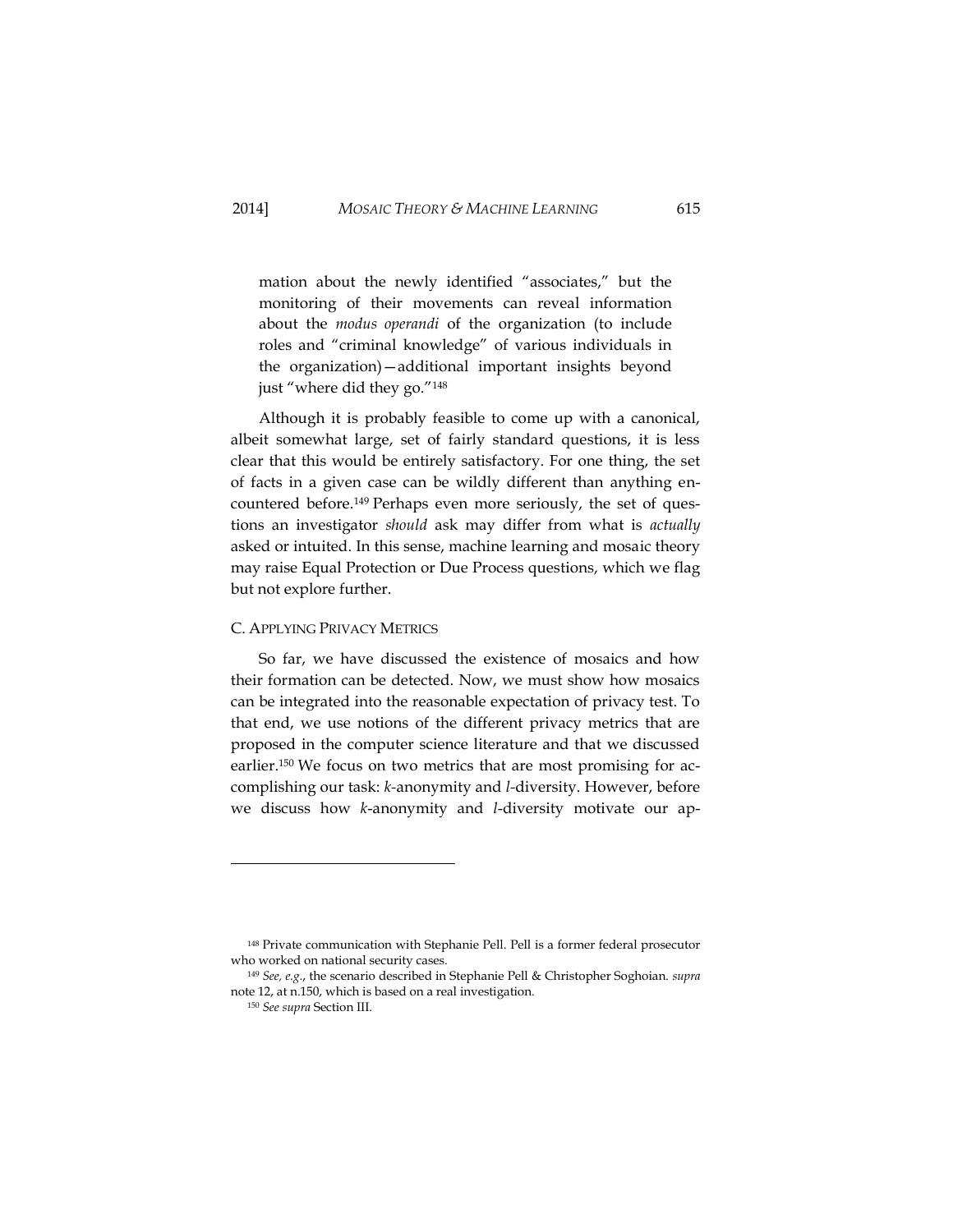proach, we briefly describe some of the major obstacles preventing their direct application.

In order to see why *k*-anonymity and *l*-diversity cannot be applied directly, it first should be noted that both metrics in their original form are inherently limited. This limitation is a consequence of their development for the purpose of preventing identification of individuals in databases. They were not meant to provide a general and comprehensive privacy metric. Rather, they are tools for creating degrees of anonymity within databases that prevent particular entries from being conclusively linked to known identities. It would be peculiar to describe the protections of the Fourth Amendment as primarily concerned with encouraging this sort of randomization.<sup>151</sup>

Further, in the location tracking context, *k*-anonymity and *l*diversity are mainly used for providing anonymity to users of location-based web services; an application that is very different from the location tracking of suspects in police investigations. Both privacy metrics generally assume a three-party scenario in which a trusted third party, for example, a cell phone network provider, knows the exact location of a user and then forwards only an imprecise anonymity spatial region to the requesting location-based service. Thus, the exact location of the user is only hidden from the location-based service, but not from the network provider. However, our scenario will often not involve a network provider or other trusted third party. Rather, the location information is transmitted directly from the tracking device to the police. Even if a third party is involved, the police may be able to obtain the location information from that party.

<sup>151</sup> *But see* Bernard E. Harcourt & Tracey L. Meares, *Randomization and the Fourth Amendment*, 78 U. CHI. L. REV. 809 (2010),

[http://www.law.uchicago.edu/f](http://www.law.uchicago.edu/)iles/file/530-317-bh-fourth-amendment\_0.pdf.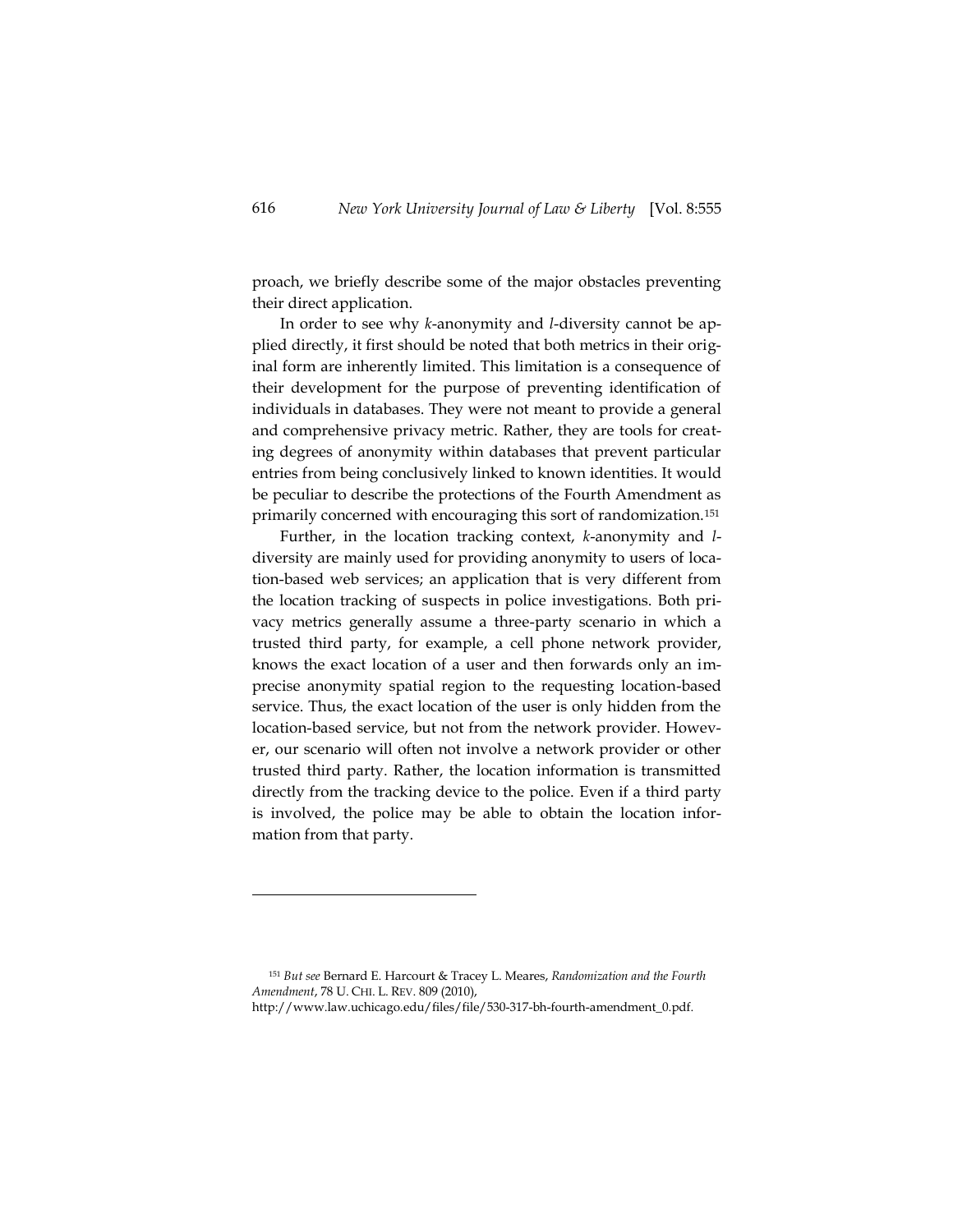A final—and central—definitional limitation concerns what is to be protected. Privacy violations can only occur for protected information. The challenge, therefore, is defining the class of information worthy of protection. While *k*-anonymity prohibits the disclosure of identifiers and *l*-diversity extends this prohibition to quasi-identifiers, the class of protected information for our purposes is characterized by the reasonable expectation of privacy, which has some overlap with *k*-anonymity and *l*-diversity but is not completely congruent with those metrics. Given this and the other previously described limitations, the usefulness of *k*-anonymity and *l*diversity may seem doubtful. However, the situation is not entirely bleak. Despite their constraints, it is possible to leverage their general ideas.

Considering *k*-anonymity first, one attribute of a person is protected: identity. By definition, *k-*anonymity is concerned with size *k*  of the group that satisfies certain criteria; when  $k = 1$ , the subject is perfectly identified. We see this described by de Montjoye and coauthors: very few people's location traces correspond to the same set of four observations.<sup>152</sup> That is, with four observations,  $k = 1$ with high probability. There are certainly scenarios where this might be of interest. For example, suppose that a crime takes place in a certain locale. Given training data from a certain population and a set of *after the fact* location data for one particular suspect, is this person "*predicted"* to have been in that locale at the time the crime was committed?<sup>153</sup> This prediction is possible because correlations are not restricted to predicting future acts. We can use those correlations to ask "whose earlier location is predicted to be most

<sup>152</sup> *See supra* Section I[V.0](#page-49-0)

<sup>&</sup>lt;sup>153</sup> The tenses admittedly are odd in that sentence. Nevertheless, they are correct when applying location data to a prior act.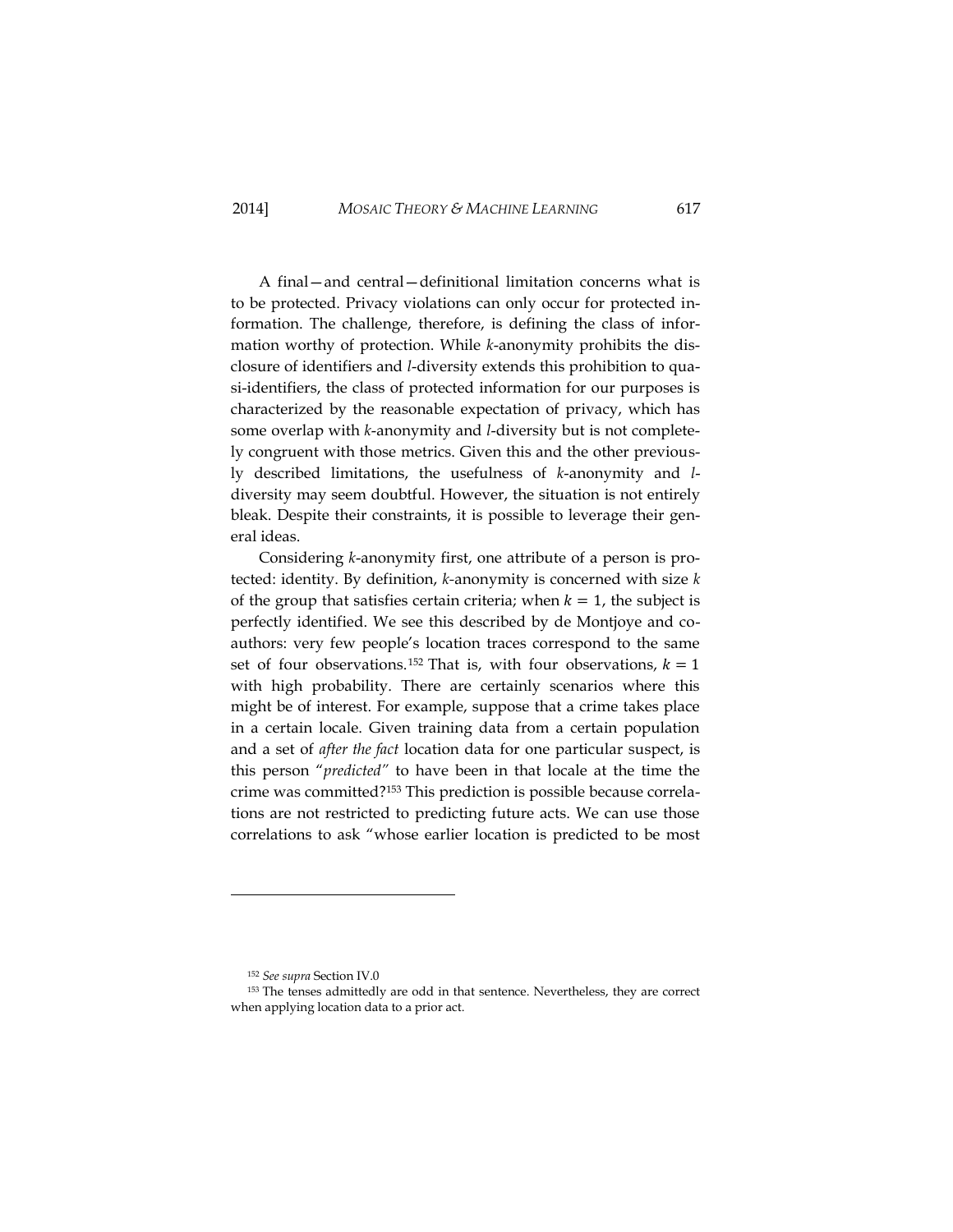consistent with the known *later* locations of a group of suspects?" In other words, we are running the algorithm backwards in time.

In contrast to *k*-anonymity, *l-*diversity deals with a larger set of protected attributes: quasi-identifiers. In general, any attribute can be specified as a quasi-identifier and for each there must be at least *l* possible values. However, it is an open research question how *l*diversity—or *k*-anonymity, for that matter <sup>154</sup>—can be reconciled with and mapped to the output of machine learning algorithms. Such mapping is necessary because the algorithms yield an accuracy rate in terms of probability, rather than supplying a set of *l*diverse "well represented" answers.<sup>155</sup> Therefore, in order to overcome this disconnect, we either need experiments that give answers in terms of *l*-diversity or a different privacy metric in terms of guess accuracy. We propose the former and provide a simple rule for converting probabilities into an *l*-diverse answer: Given that a machine learning algorithm returns a probability, *p*, for the existence of an attribute, it holds that  $l = \lfloor 1/p \rfloor$ .<sup>156</sup>

Let us illustrate our rule by an example. If investigators believe that a suspected drug dealer driving in his car picked up a bag containing drugs in San Francisco, the machine learning algorithm may return a 40% probability for a pick-up stop in San Francisco.<sup>157</sup> This result can be translated into 2-diversity. Now, why is that the case? In general, the probabilities for selecting the correct answer from two possibilities at random would be 50%, from three possibilities

<sup>154</sup> It is possible to view *k*-anonymity as a special case of *l*-diversity. If identity is the only attribute of interest, saying that there must be *l* possible values of that attribute is equivalent to saying that  $k = l$ .

<sup>155</sup> An answer is "well represented" in terms of *l*-diversity if an attribute is hidden among a total of *l* attributes. For a discussion of *l*-diversity *see supra* Section II[I.0](#page-45-0)

<sup>&</sup>lt;sup>156</sup> The floor notation  $|x| = y$  means that *y* equals the largest integer not greater than *x*. Thus, for example,  $[5.3] = 5$ .

<sup>&</sup>lt;sup>157</sup> It is possible to predict a drop-off or pick-up trip with relatively high accuracy. *See infra* Section I[V.0](#page-69-0)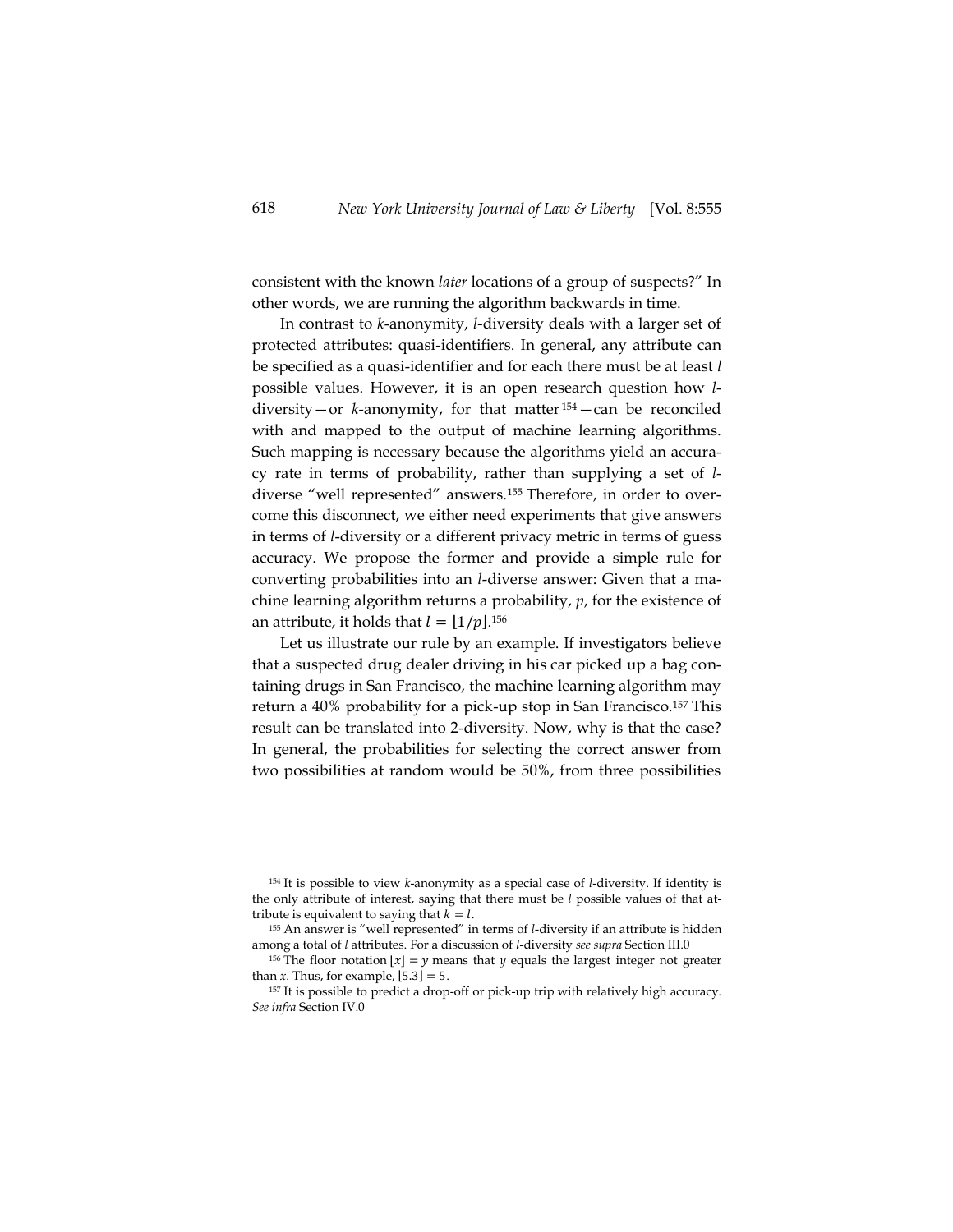33.1/3%, from four 25%, and so on. Thus, if the probability returned from the machine learning algorithm is greater than 50%, there is a higher chance of being correct when selecting this answer compared to any other answer. This can be interpreted as 1-diversity. However, if the probability returned is not greater than 50%, but greater than 33.1/3%, we have 2-diversity. If it is not greater than 33.1/3%, but greater than 25%, 3-diversity, and so on. Because in our example the probability that the suspect picked up something in San Francisco is 40%, it holds that  $l = [1/0.4] = [2.5] = 2$ , that is, our mapping creates 2-diversity.

The demonstrated conversion rule leads to another observation. The rule in fact provides a rationale based on *k*-anonymity and *l*diversity for quantifying a reasonable expectation of privacy violation at a 50% probability threshold. Whatever question the investigators ask, it must be checked if the probability of the answer is greater than 50%. If that is the case, the corresponding answer is more likely to be correct than all others. Consequently, the prediction of an attribute (in case of *l*-diversity) or the identification of the suspect (in case of *k*-anonymity) is more likely to be successful than not and we have 1-diversity and 1-anonymity, respectively. Given such result and given that the type of information asked for is protected as well, a point we will address in the next subsection,<sup>158</sup> the 50% probability threshold is crossed and a privacy violation exists.

If either *k-*anonymity or *l-*diversity are used in the manner described, they import a probabilistic understanding of privacy into the reasonable expectation of privacy analysis. In this regard, as noted earlier,<sup>159</sup> the attempts at a purely quantitative definition of, for example, "probable cause" have failed to garner support from a majority of the Court. Of course, one reason they have not been

<sup>158</sup> *See infra* Section I[V.0](#page-66-0)

<sup>159</sup> *See supra* Section I[I.0](#page-29-0)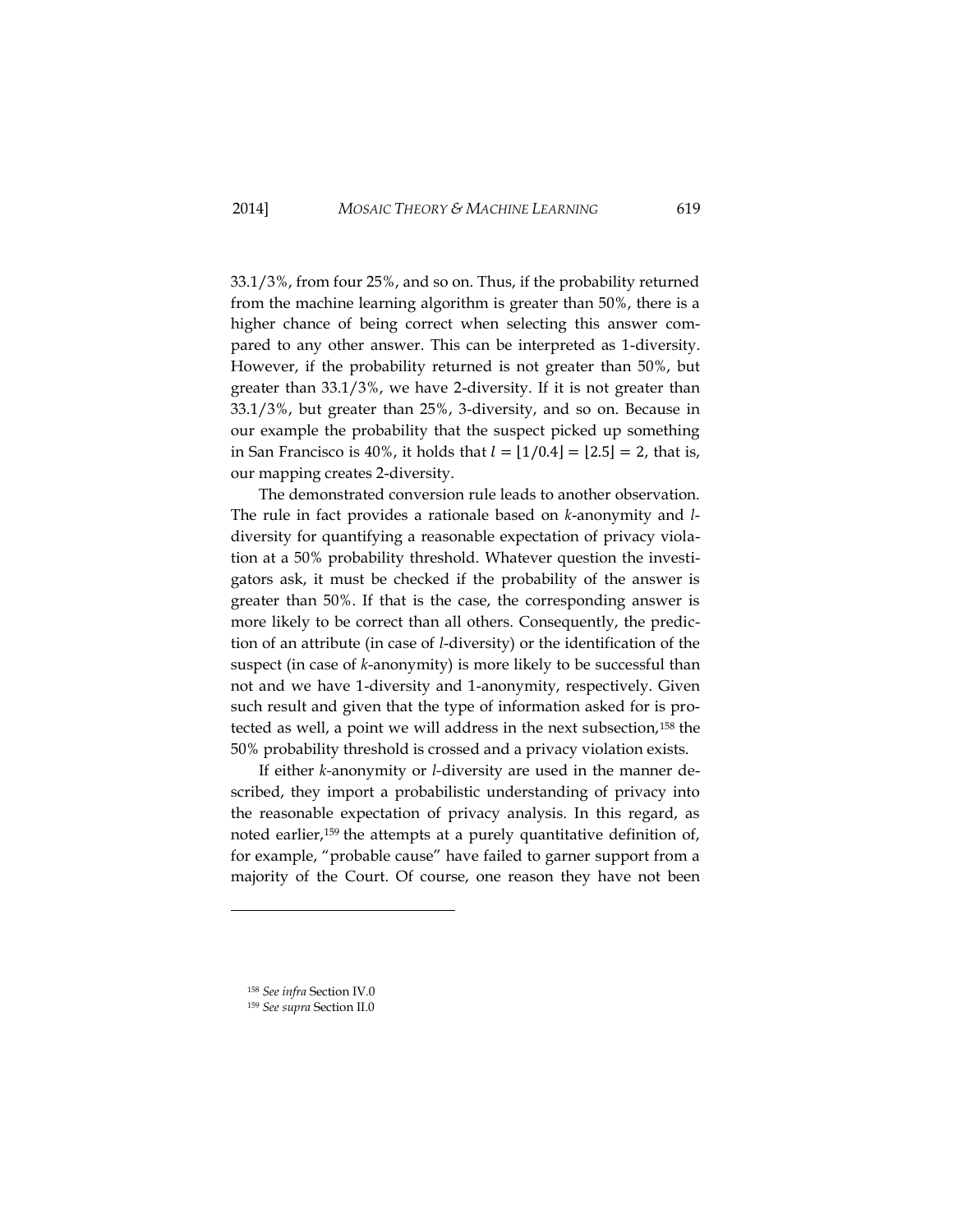adopted is because judging is not quantitative. We do not, for example, have juries saying, "the probability that this person is guilty is 83%" and then comparing that against the "reasonable doubt" threshold. However, the Court's reluctance to quantify legal concepts like probable cause does not stand as an impediment to the proposal here—quantification of objective reasonableness. Our application of *k-*anonymity or *l-*diversity provides an objective rationale for the probabilistic quantification of reasonableness and, after all, the Court has indicated a willingness to adopt quantitative understandings of legal concepts on far more tenuous grounds than the instant proposal.<sup>160</sup>

Moreover, while the Court has repeatedly instructed that the "probable cause standard is incapable of precise definition or quantification into percentages because it deals with probabilities and depends on the totality of the circumstances,"<sup>161</sup> it has also simultaneously suggested that the protections of the Fourth Amendment may rise or fall based upon the *quantity* and quality of information sought by law enforcement.<sup>162</sup> Consequently, there has to date been no suggestion that science might not provide an objective basis for quantifying privacy. Quite the opposite should hold true, even more so as the mosaic theory can be seamlessly integrated into the traditional *Katz* test for determining violations of reasonable expectations of privacy.

### <span id="page-66-0"></span>D. DETERMINING A PRIVACY VIOLATION

In order to establish a case for the mosaic theory, the final necessary step is to show that machine learning techniques can indeed violate the reasonable expectation of privacy. We assert that it will

<sup>160</sup> *Id*.

<sup>161</sup> Maryland v. Pringle, 540 U.S. 366, 371 (2003).

<sup>162</sup> Dow Chem. Co. v. United States, 476 U.S. 227 (1986).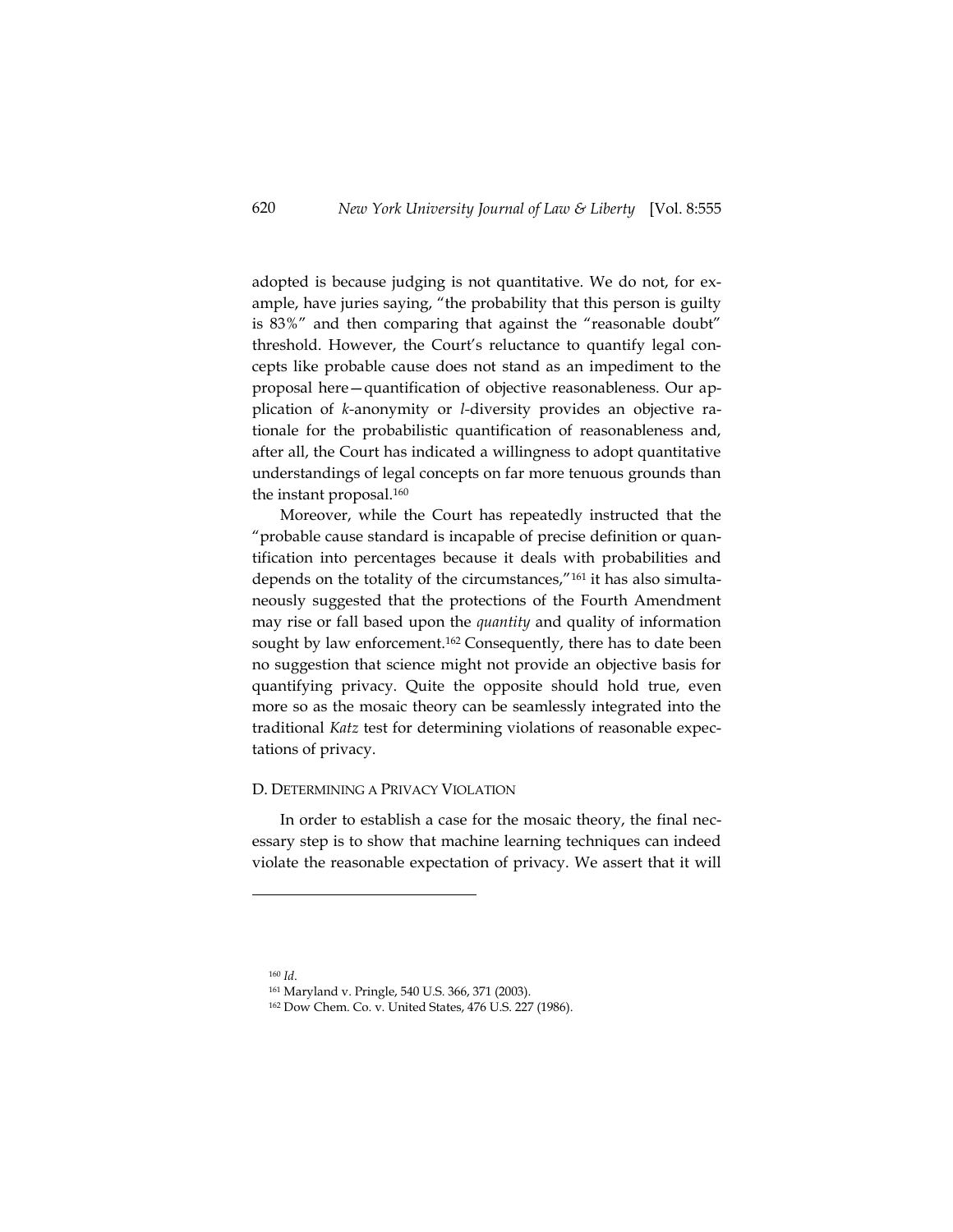be a Fourth Amendment violation if machine learning techniques are used to deduce facts that are not otherwise ascertainable without violating clearly established principles, most fundamentally the privacy protections originating from the privacy of the home. <sup>163</sup> Without question, this is just a starting point; as the science develops, so too will our objective understanding of the applicable legal rules.

Suppose that it were possible to learn—with high probability and solely by looking at location data—that a couple was estranged and were sleeping in separate rooms. This is undeniably private information, perhaps even more so than "at what hour each night the lady of the house takes her daily sauna and bath." <sup>164</sup> This sounds like an improbable thing to learn; nevertheless, one reason machine learning is so valuable is that it can discover such correlations, even if no one can explain the causality.<sup>165</sup>

*Kyllo* makes this observation very clear: "We think that obtaining by sense-enhancing technology any information regarding the interior of the home that could not otherwise have been obtained without physical intrusion into a constitutionally protected area constitutes a search."<sup>166</sup> In the language of *Kyllo*, machine learning *is* a "sense-enhancing technology." It allows the detection of information that otherwise would be hidden from human observation.

<sup>163</sup> *See supra* Section [I.0](#page-22-0)

<sup>164</sup> Kyllo v. United States, 533 U.S. 27, 38 (2001).

<sup>&</sup>lt;sup>165</sup> It is important to remember that machine learning works by finding correlations, rather than by identifying causal relationships. We can imagine a scenario, e.g., that a man who regularly spends Saturday nights at a strip club does so because he's estranged from his wife, but machine learning does not make that leap; it simply finds the pattern. The prediction can be wrong, perhaps because he is an employee rather than a guest, or because he is a plumber who is regularly called out to repair balky pipes, or because this is how a happy couple has chosen to spend their Saturday nights together. That does not invalidate the correlation, which simply says that *most* men with such a location pattern are unhappy in their marriages.

<sup>166</sup> *Kyllo*, 533 U.S. at 34 (internal quotation marks omitted).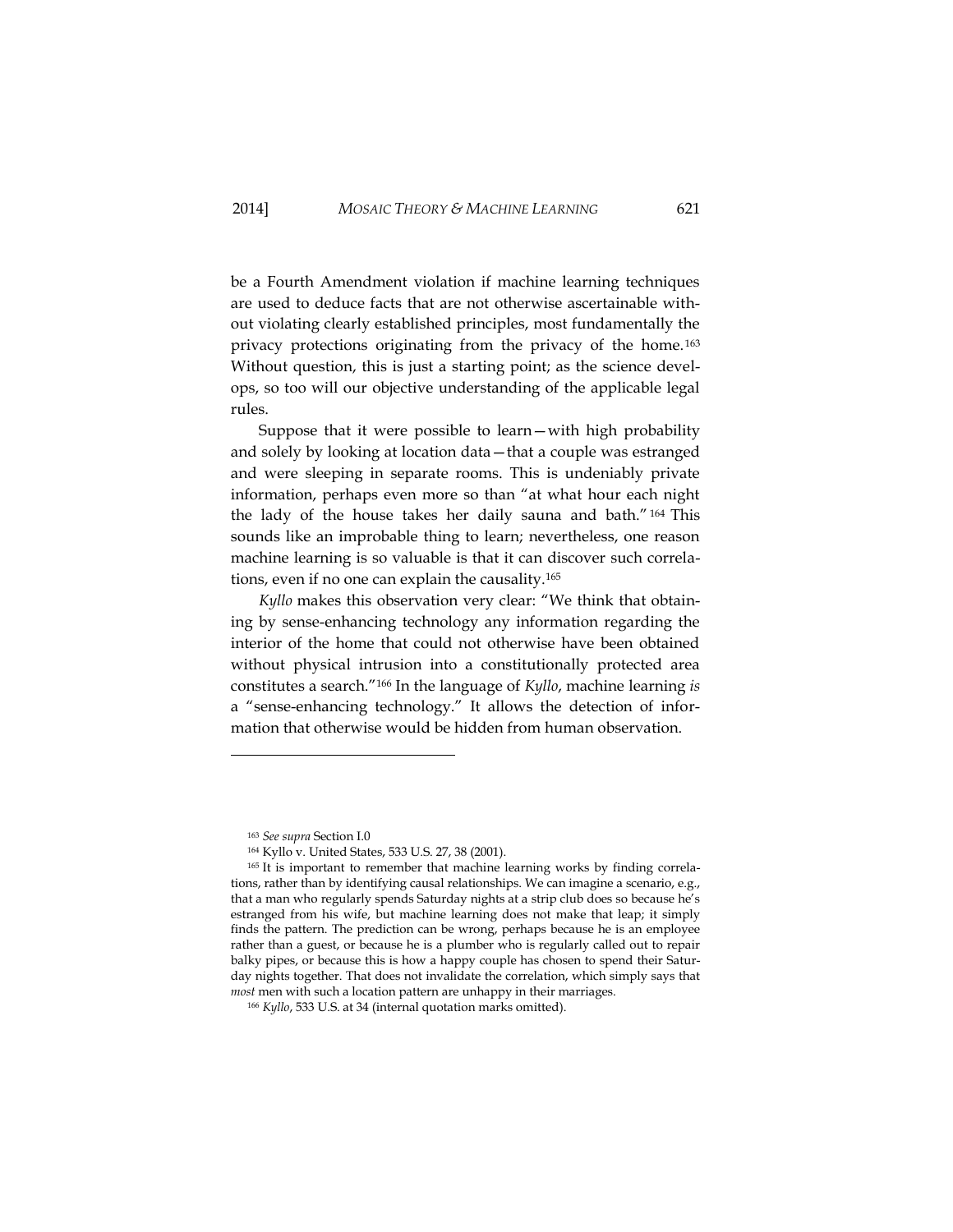It should be noted, however, that machine learning *per se* is not the issue. Sufficient datasets are also required. Given their availability, the aggregation of publicly observable movements can be transformed from a chronicle of where the target has been into something different and new, something much more meaningful and invasive. With such application of machine learning algorithms to location tracking data, a substantive change in the police investigation occurs, not simply a change in the investigation's form.

While it is true that most of the location tracking data is likely obtained from the tracked individual's movements in public, the information deduced from the analysis of the aggregated public data does not need to be. Rather, it can be of a very intimate nature. The deduced information can be of a type and nature that is protected under the evolved interpretation of what constitutes the privacy of the home and its reduced dependency on physical boundaries.<sup>167</sup> If that is the case, it must be protected. This way, even nominally public behavior can be protected.

In the end, which information is awarded Fourth Amendment protection depends on societal expectations. The "reasonable expectation of privacy" of today's Fourth Amendment doctrine accommodates this notion and is explicitly couched in terms of societal expectations, *i.e.*, what people as a whole believe is "reasonable." Consider again Justice Harlan's concurrence in *Katz*: "there is a twofold requirement, first that a person have exhibited an actual (subjective) expectation of privacy and, second, that the expectation be one *that society is prepared to recognize as 'reasonable.'"*<sup>168</sup>

Societal expectations, though, are based on what is customary, and customary behavior by law enforcement is based in part on

<sup>167</sup> *See supra* Section [I.0](#page-22-0)

<sup>168</sup> Katz v. United States, 389 U.S. 347, 361 (Harlan, J., concurring) (emphasis added).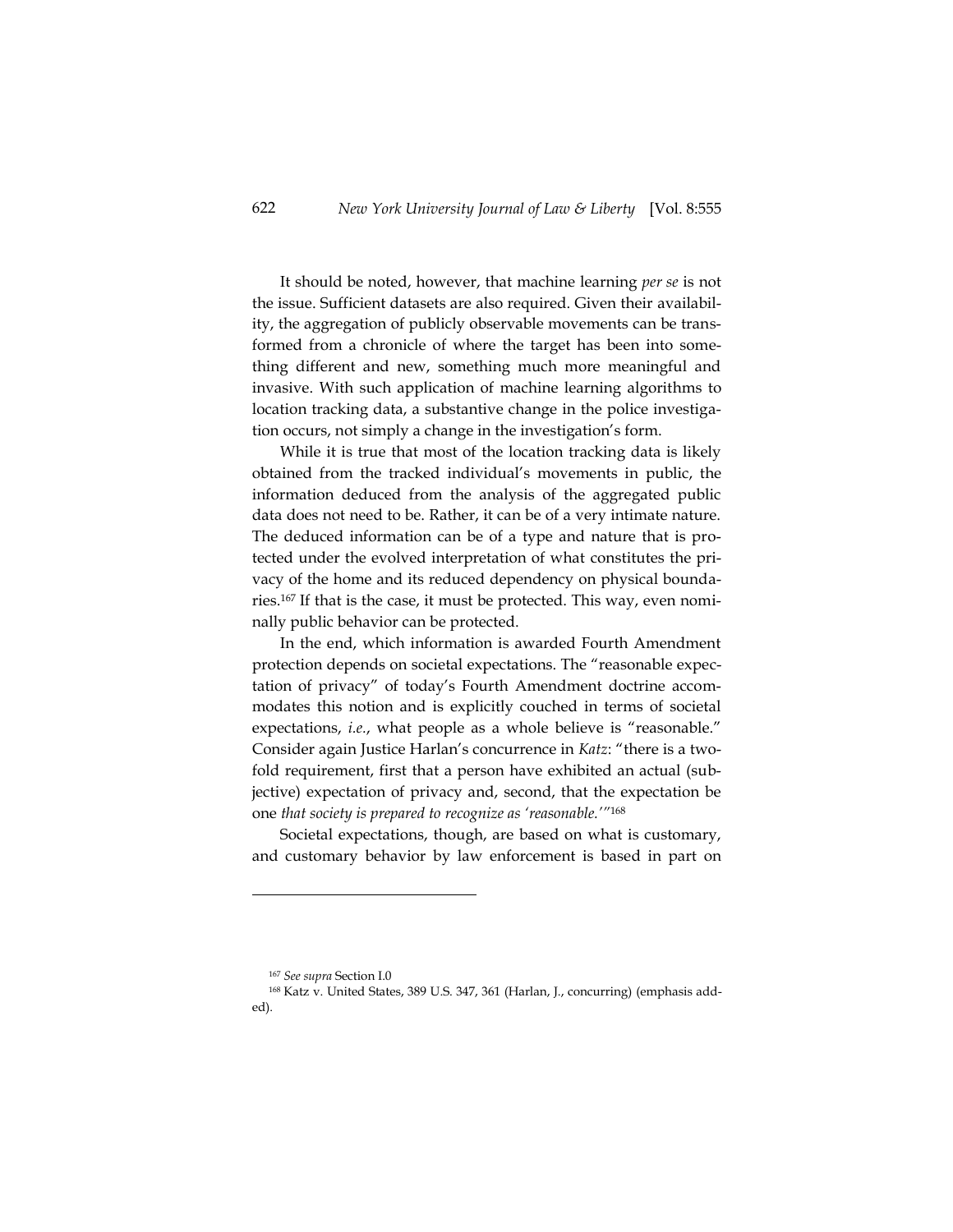economic factors and is limited by what people will put up with. Thus, visits to "the psychiatrist, the plastic surgeon, the abortion clinic, the AIDS treatment center, the strip club, the criminal defense attorney, the by-the-hour motel, the union meeting, the mosque, synagogue or church, the gay bar"<sup>169</sup> are protected information under the Fourth Amendment if contemporary societal expectations consider them private.

### <span id="page-69-0"></span>E. A NOTIONAL EXPERIMENT

We now propose an experiment to determine, in advance, where the mosaic boundaries are, that is, at what point location tracking requires a warrant in order to not violate the tracked individual's reasonable expectation of privacy. This experiment has not been performed and it is not clear that it actually can be, in particular, given the uncertainty about the set of questions the police may want to ask, the different algorithms that could be employed, and the different types of location data that can be collected. However, assuming that it is possible to perform the experiment, ideally, determination of a mosaic in any given situation, or perhaps for a given time and place—say, New York City one week from now would be done ahead of time.

The experiment would begin by selecting training data similar to the type of data to be analyzed. Then, the general procedure would be to compile a standard set of questions, based on questions investigators intend to ask during an investigation and facts that are believed to be learnable. From this set of questions, those felt to be innocuous or permissible are discarded. The remainder—questions whose answers are intrusive enough to potentially violate a person's reasonable expectation of privacy (as described previously)<sup>170</sup>

<sup>169</sup> United States v. Jones, 132 S. Ct. 945, 955 (Sotomayor, J., concurring).

<sup>170</sup> *Supra* Section I[V.0](#page-66-0)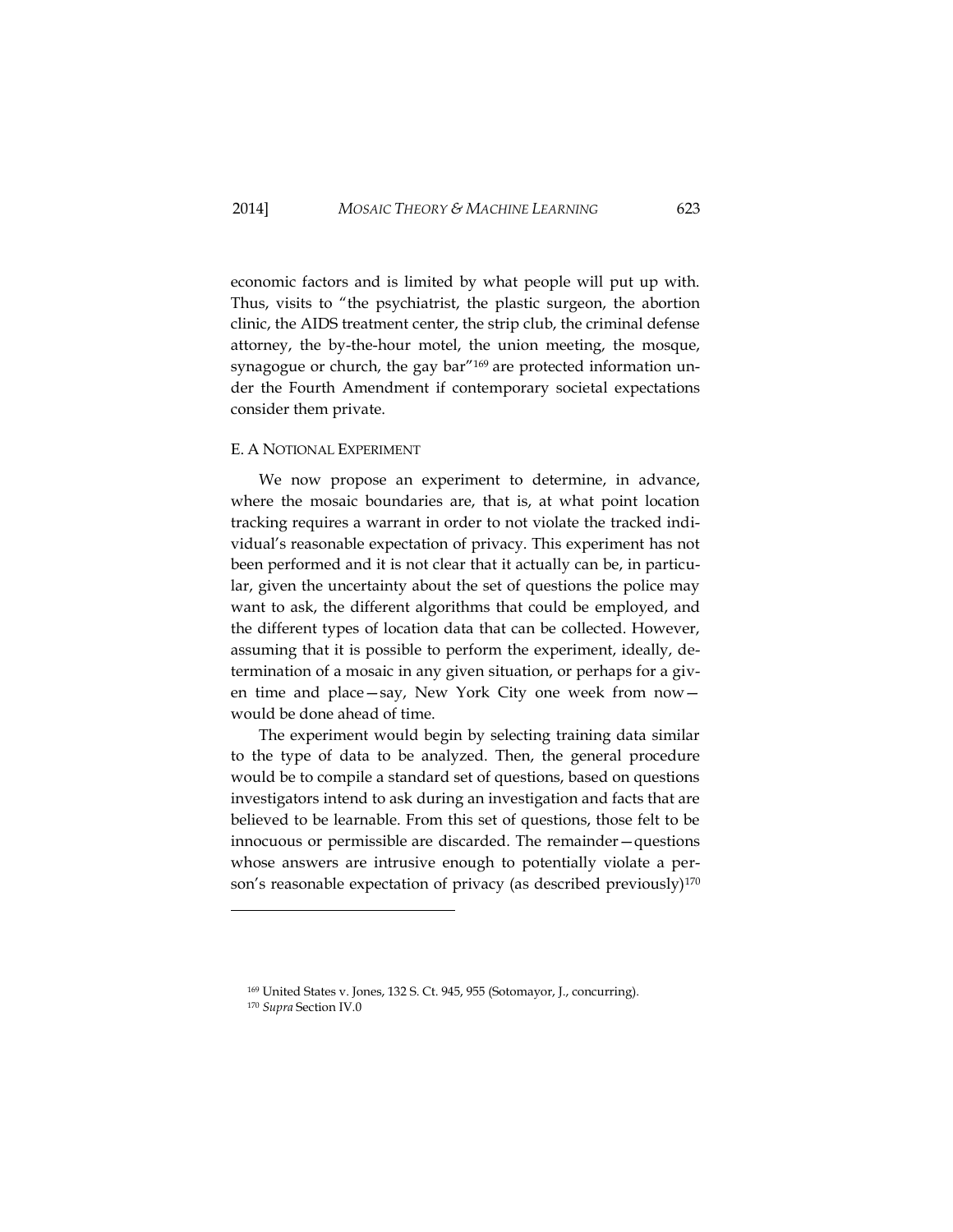or which are impermissible for law enforcement use (for example, as a matter of Due Process)—can be used to create the training dataset and to query a test dataset. From the resulting test dataset curves, one for each question (and perhaps for each question/algorithm pair), the analyst can see if and where a mosaic forms, and obtain a warrant, if necessary.

To our knowledge this procedure has not yet been carried out. Therefore, the absence of such research prevents us, at this time, from giving candidate values for certain standard sets of data, algorithms, and questions: a day, a week, a month. The kinds of questions a law enforcement officer might ask are not those that have typically been examined in the computer science literature. However, despite the lack of specific research in this area, a general trend is already emerging, that is, location patterns generally form according to the regular organization of human life.<sup>171</sup> This regularity may serve as a basis for approximating mosaic formation. In particular, human activities repeat a high degree of regularity from one week to another.<sup>172</sup>

In this regard, a human mobility study by Adam Sadilek and John Krumm shows that, while the location of someone in the distant future is in general highly independent of the recent location, "it is likely to be a good predictor of [the person's] location exactly one week from now."<sup>173</sup> This result is not surprising and intuitively the case in many realms of life as discussed, for example, in the often week-based regularity and organization of the drug trade.<sup>174</sup> Looking at even smaller time increments, Song and his co-authors

<sup>171</sup> Chaoming Song et al., *supra* note 125, at 1018.

<sup>172</sup> Tao Jia & Bin Jiang, *Exploring Human Activity Patterns Using Taxicab Static Points*, 1 ISPRS INT. J. GEO-INF. 89 (2012).

<sup>173</sup> Adam Sadilek & John Krumm, *Far Out: Predicting Long-Term Human Mobility*, PROC. OF THE TWENTY-SIXTH AAAI CONF. ON ARTIFICIAL INTELLIGENCE (2012).

<sup>174</sup> *Supra* Section I[V.0](#page-52-0)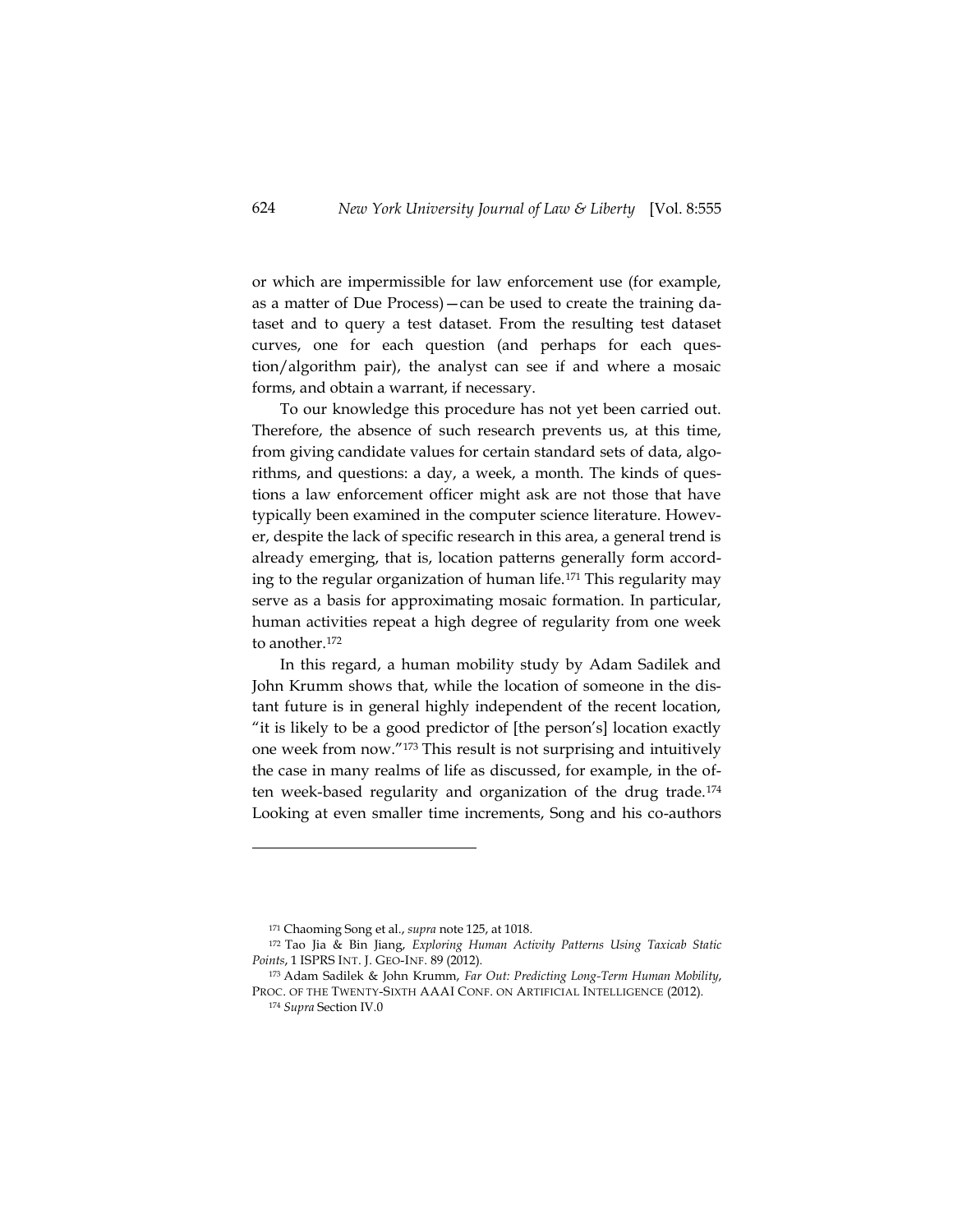have observed a high degree of potential predictability from daily mobility patterns.<sup>175</sup> Based on these findings, and in absence of any more specific experimental results, the location tracking of someone for more than a week without a warrant appears to be an upper bound in the average case. <sup>176</sup> However, as noted, <sup>177</sup> algorithms change. Therefore, this upper bound may become smaller over time. Tracking the location of a person for even just a few days may be enough to reveal a lot of protected information.

For example, various studies aim to deduce the trip purpose from location data collected for less than a week. In an early study, Jean Wolf and co-authors equipped survey participants with GPS devices for three-day periods and found that it was possible to derive whether a person was going home, to work, or had a different trip purpose with an accuracy of 93.38%.<sup>178</sup> In a similar experiment Zhongwei Deng and Minhe Ji classified trip purposes into seven categories: going to work, going to school, going home, picking-up or dropping-off, shopping or recreation, business visit, and other activities. <sup>179</sup> They were able to achieve an overall accuracy of 87.6%.<sup>180</sup> Obviously, this type of information gives law enforcement

j

<sup>175</sup> Chaoming Song et al., *supra* note 125, at 1020.

<sup>176</sup> In his proposal for a statutory implementation of the mosaic theory, Christopher Slobogin suggests that searches lasting longer than 48 hours should require a warrant unless exigent circumstances exist. Christopher Slobogin, *Making the Most of*  United States v. Jones *in a Surveillance Society: A Statutory Implementation of Mosaic Theory*, 8 DUKE J. CONST. L. & PUB. POL'Y 1, 24 (2012). Drawing the line at 48 hours is informed by the length of time the government may hold an arrestee before a judge must be consulted. *Id.* at 25. However, as Slobogin states, this line drawing is not related to the intrusiveness of the search and, in this sense, arbitrary. *Id.* at 26.

<sup>177</sup> *See supra* Section I[V.0](#page-52-0)

<sup>178</sup> Jean Wolf et al., *Elimination of the Travel Diary: An Experiment to Derive Trip Purpose from Global Positioning System Travel Data*, 1768 TRANSP. RES. REC. 125 (2001).

<sup>179</sup> Zhongwei Deng & Minhe Ji, *Deriving Rules for Trip Purpose Identification from GPS Travel Survey Data and Land Use Data: A Machine Learning Approach,* TRAFFIC AND TRANSPORTATION STUDIES 768 (2010).

<sup>180</sup> *Id.*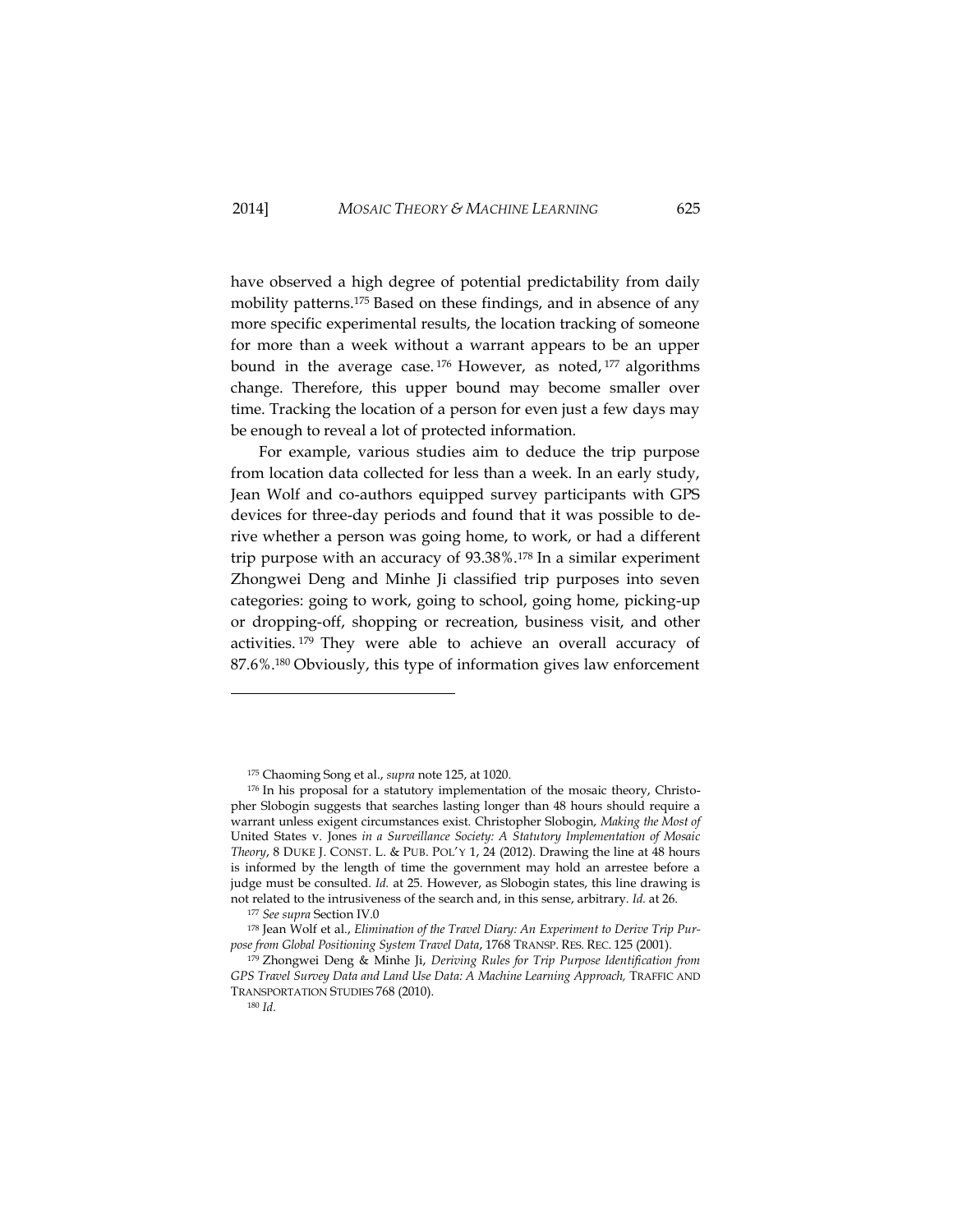a good gauge, for example, to determine where a suspected drug dealer went for picking-up or dropping-off drugs or money, however; it can also reveal an abundance of protected information about the targeted person.

## **V. CONCLUSIONS**

At least in principle, machine learning lets us answer one of the key challenges posed by the mosaic theory: how to tell if a mosaic exists. In his piece on the mosaic theory, Fourth Amendment scholar Orin Kerr notes<sup>181</sup> the three different expectation of privacy theories for prolonged location tracking in the opinions by Justice Alito ("a degree of intrusion that a reasonable person would not have anticipated"), <sup>182</sup> Justice Sotomayor ("a manner that enables the Government to ascertain, more or less at will, their political and religious beliefs, sexual habits, and so on"),<sup>183</sup> and Judge Ginsburg ("the likelihood a stranger would observe all . . . movements [of a person over the course of a month] is not just remote, it is essentially nil").<sup>184</sup> Machine learning provides clear objective support for the first two theories advanced: it can find surprising correlations, and it permits retrospective inquiries into many different facets of private behavior.<sup>185</sup>

In principle, machine learning also lets us draw lines beyond which a mosaic definitely exists; the process described in this article lets us measure the degree of intrusiveness (i.e., the loss of privacy) of any given set of location observations. Unfortunately, the necessary experiments have not been carried out and the current tech-

 $\overline{a}$ 

- <sup>182</sup> United States v. Jones, 132 S. Ct. 945, 964 (2012) (Alito, J., concurring).
- <sup>183</sup> *Id.* at 956 (Sotomayor, J., concurring).

<sup>181</sup> *See* Kerr, *supra* note 2, at 330.

<sup>184</sup> *See* United States v. Maynard, 61 F.3d. 544*,* 560 (D.C. Cir. 2010).

<sup>&</sup>lt;sup>185</sup> Judge Ginsburg's theory can be already met with the location tracking as such and does not require any machine learning analysis of the recorded data.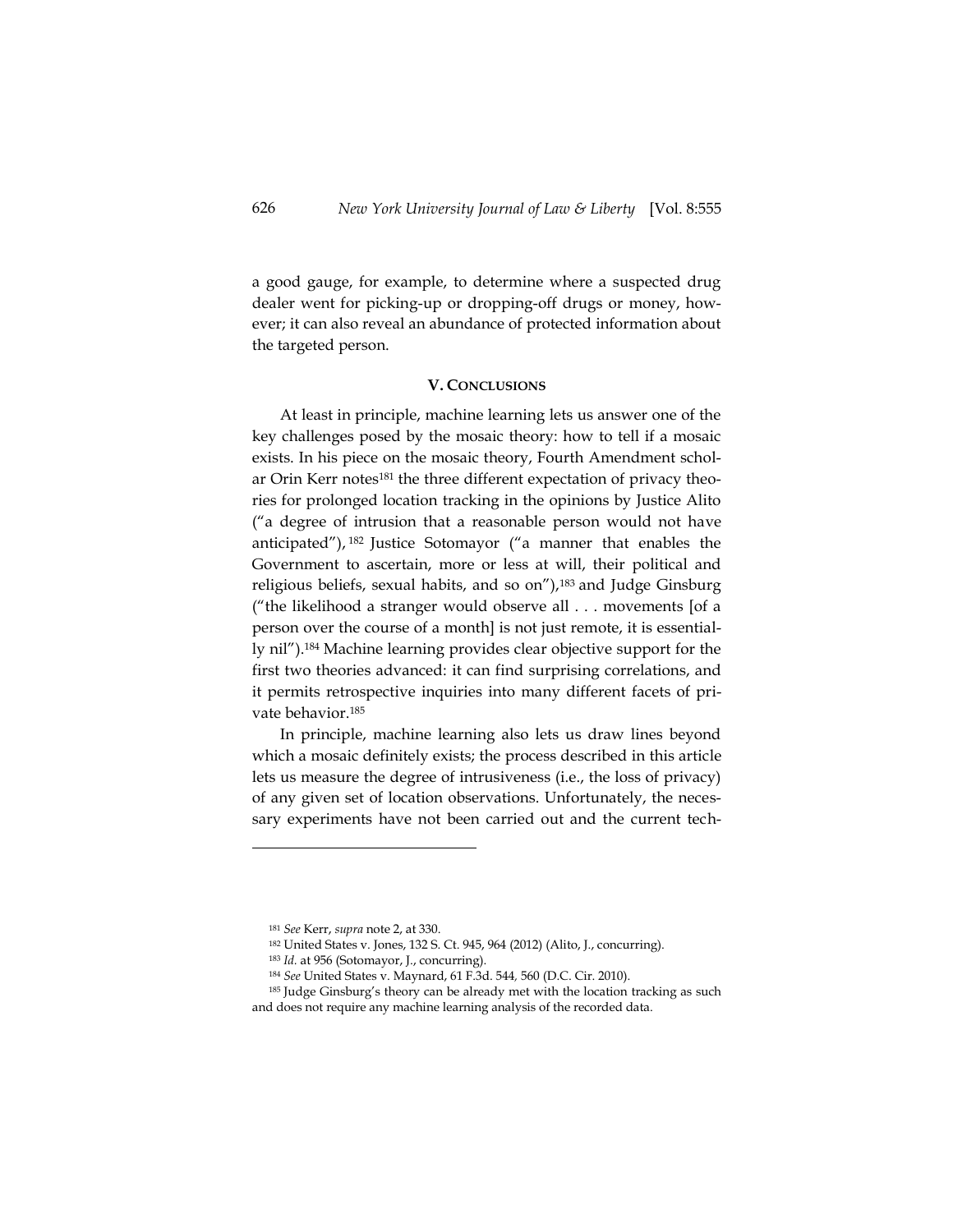nical privacy metrics cannot be integrated into the mosaic theory without modification. The latter point also has to do with the lack of a generally applicable privacy metric. It will be an important task for the future to come up with a metric that is mathematically sound, technically useful, and legally relevant.

The development of the legal doctrine for location tracking is in its infancy. While we provide a basic framework and general rules, there are many details that can have an impact on the legal analysis as the doctrine further develops. For example, it may be that different types of location tracking mandate different legal treatment. Particularly, the fine granularity of GPS tracking data may create a mosaic much faster than cell phone tower data would.<sup>186</sup> Additionally, it could play a role how close the location tracker is to the tracked person. For example, because a cell phone is usually carried around when people leave their homes,<sup>187</sup> its GPS can provide, in many cases, more accurate location tracking data than a GPS device attached to a car. The analysis may also be further complicated by the aggregation of different types of information, for example, when location tracking information is aggregated with other information contained in government databases. The legal and computer

-

<sup>186</sup> Some courts already applied such distinction. *See*, *e.g.*, United States v. Rigmaiden, 2013 LEXIS 65633, \*35-36 ("The Court cannot conclude that . . . use of cellsite information, obtained from a third party under the [Stored Communications Act], is tantamount to attaching a GPS device to a person's vehicle . . . . The calculations [made from the historical cellsite information] merely identified a general area . . . ."); United States v. Graham, 2012 WL 691531, \*6 (noting that "the GPS location data at issue in *Maynard* was far more precise than the historical cell site location data at issue here"). *But see* United States v. Powell, 943 F. Supp. 2d 759, 767-68 (E.D. Mich. 2013) (evaluating both cell phone tower data and GPS phone data under the same Fourth Amendment standard).

<sup>&</sup>lt;sup>187</sup> A study found that keys, cash, and phone are the objects that most people consider essential when leaving home. *See* Jan Chipchase, Per Persson, Petri Piippo. Mikko Aarras & Tetsuya Yamamoto, *Mobile Essentials: Field Study and Concepting*, PROC. OF THE 2005 CONF. ON DESIGNING FOR USER EXPERIENCE 57 (2005).